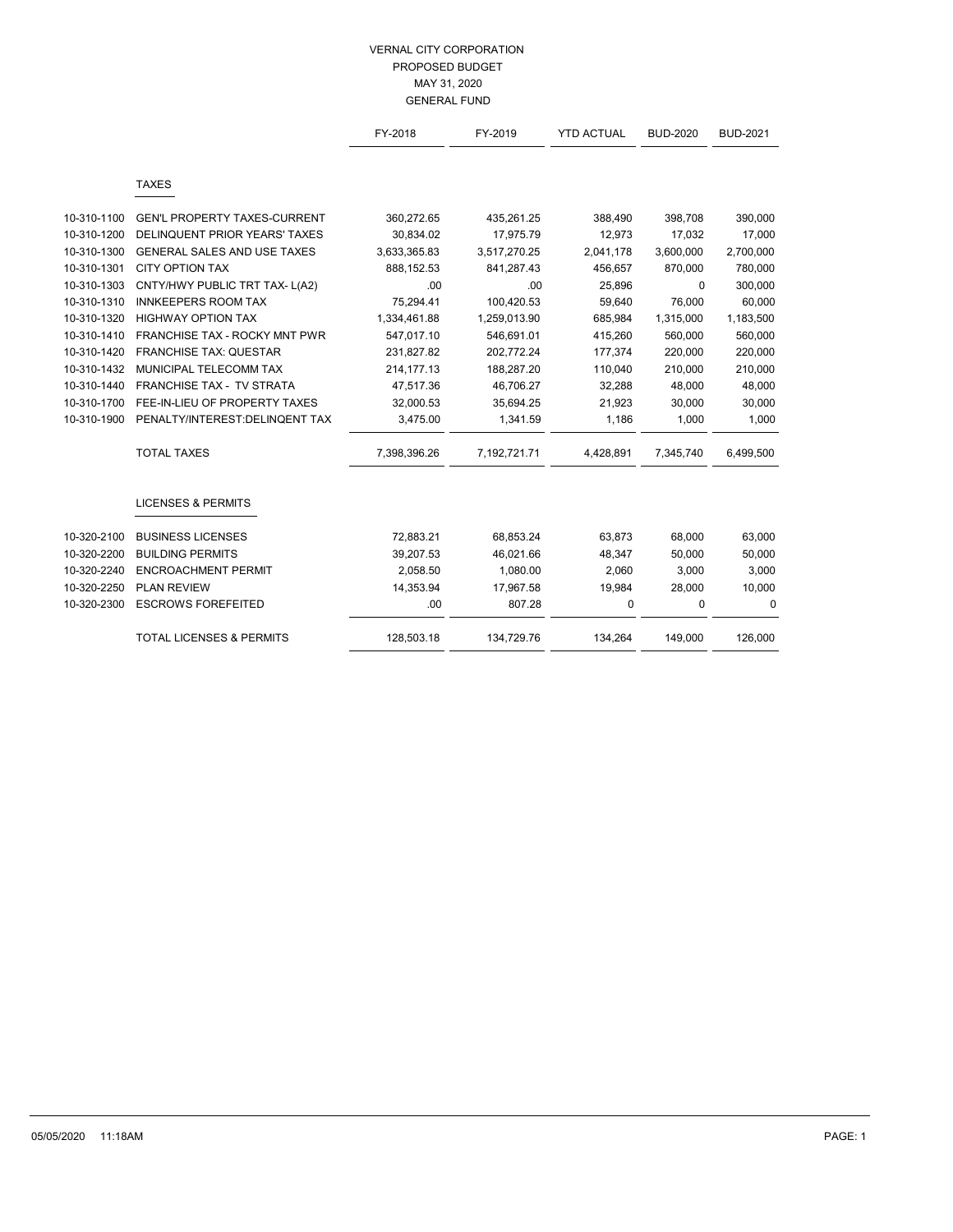|             |                                      | FY-2018    | FY-2019    | <b>YTD ACTUAL</b> | <b>BUD-2020</b> | <b>BUD-2021</b> |
|-------------|--------------------------------------|------------|------------|-------------------|-----------------|-----------------|
|             | <b>INTERGOVERNMENTAL</b>             |            |            |                   |                 |                 |
| 10-330-3440 | <b>GRANT - COVID 19</b>              | .00        | .00        | 0                 | 25,000          | 0               |
| 10-330-3450 | C I B GRANT - MASTER PLAN            | .00        | .00        | 0                 | 15,000          | 0               |
| 10-330-3510 | POLICE - G.E.A.R.S.                  | 8,334.52   | 18,751.30  | 8,134             | 10,000          | 0               |
| 10-330-3517 | S.A.F.G. - POLICE FORFEITURE         | 2,137.80   | 7,000.00   | 0                 | 5,000           | 5,000           |
| 10-330-3518 | JAG GRANT - 16A187                   | 4,547.55   | .00        | 0                 | 0               | 0               |
| 10-330-3519 | J.C.A.T. OFFICER REIMBURSEMENT       | 3,868.30   | 1,428.90   | 913               | 5,000           | 0               |
| 10-330-3520 | I.C.A.C. JUSTICE ASST GRANT          | 9,882.28   | 11,259.14  | 5,713             | 8,000           | 0               |
| 10-330-3522 | POLICE GRANT                         | .00        | 27,683.72  | $\mathbf 0$       | 0               | 0               |
| 10-330-3523 | ST REIMB: ALCH & TOBACO & DUI        | 5,840.97   | .00        | 1,780             | 2,000           | $\mathbf 0$     |
| 10-330-3524 | SCHOOL RESOURCE OFFICER              | 26,000.00  | 26,000.00  | 26,000            | 26,000          | 206,000         |
| 10-330-3527 | <b>EXTRADITION EXP REIMBURSEMENT</b> | 1,203.52   | 347.09     | 385               | 500             | 500             |
| 10-330-3529 | <b>WORKMAN'S COMP REIMBURSEMEN</b>   | .00        | 5,209.28   | $\mathbf 0$       | $\mathbf 0$     | 0               |
| 10-330-3534 | FEDERAL GRANT: V.A.W.A               | 40,080.90  | 8,029.40   | 0                 | 0               | 0               |
| 10-330-3535 | FEDERAL GRANT: V.O.C.A               | .00        | 26,376.79  | 41,868            | 50,000          | 68,000          |
| 10-330-3560 | CLASS "C" ROAD FUND ALLOTMENT        | 454,076.36 | 473,185.37 | 299,676           | 475,000         | 440,000         |
| 10-330-3580 | STATE LIQUOR FUND ALLOTMENT          | 32,997.33  | 46,218.96  | 39,549            | 39,600          | 35,000          |
| 10-330-3800 | <b>IMPACT MITIGATION SSD</b>         | 8,470.68   | 8,470.68   | 6,353             | 8,500           | 8,500           |
| 10-330-3805 | FIRE DISTRICT REMITTANCE             | 33,283.80  | 33,233.80  | 24,925            | 33,300          | 33,300          |
| 10-330-3810 | ANIMAL SHELTER REMITTANCE            | 37,956.21  | 38,533.96  | 28,908            | 37,000          | 37,000          |
| 10-330-3815 | <b>TRANSPORTATION SSD</b>            | .00        | .00        | 14,800            | 19,500          | 19,800          |
|             | TOTAL INTERGOVERNMENTAL              | 668,680.22 | 731,728.39 | 499,005           | 759,400         | 853,100         |
|             | <b>CHARGES FOR SERVICES</b>          |            |            |                   |                 |                 |
| 10-340-4110 | ZONING AND SUBDIVISION FEES          | 3,405.00   | 4,216.60   | 3,900             | 3,000           | 3,000           |
| 10-340-4111 | <b>COURT COSTS &amp; FEES</b>        | 9,485.00   | 5,100.00   | 5,290             | 8,000           | 8,000           |
| 10-340-4115 | CRIMINAL HISTORY REPORT              | 2,025.00   | 1,920.00   | 1,110             | 1,500           | 1,500           |
| 10-340-4117 | FINGER PRINTING- 10 PRINT CARD       | 3,525.00   | 4,660.00   | 2,610             | 3,000           | 3,000           |
| 10-340-4119 | <b>SEX OFFENDER FEE</b>              | 20.00      | 20.00      | 40                | 100             | 100             |
| 10-340-4150 | SALE OF MAPS AND PUBLICATIONS        | 15.00      | 10.00      | 26                | 50              | 50              |
| 10-340-4210 | <b>INSURANCE REPORTS</b>             | 75.00      | 945.20     | 886               | 100             | 100             |
| 10-340-4211 | <b>COMMUNITY ROOM - FEE'S</b>        | 1,200.00   | 1,225.00   | 1,280             | 1,000           | 1,000           |
| 10-340-4215 | EMPLOYEE SAVING PLAN - FEE'S         | 272.50     | 247.75     | 183               | 300             | 300             |
| 10-340-4311 | <b>GRAMA REQUEST</b>                 | 1,568.74   | 1,301.89   | 495               | 1,000           | 1,000           |
| 10-340-4500 | LEASE INCOME - OLD CITY BLDG         | 46,125.00  | 33,584.50  | 24,000            | 33,600          | 25,000          |
| 10-340-4510 | LEASE INCOME - DOWNTOWN              | .00        | .00        | 10,500            | 10,000          | 8,500           |
| 10-340-4550 | UITILITY INCOME - OLD CITY BLD       | 4,464.05   | 3,932.62   | 3,721             | 4,000           | 4,000           |
| 10-340-4900 | MISCELLANEOUS FEES                   | 1,367.01   | 2,329.29   | 1,854             | 2,000           | 2,000           |
|             | TOTAL CHARGES FOR SERVICES           | 73,547.30  | 59,492.85  | 55,895            | 67,650          | 57,550          |
|             |                                      |            |            |                   |                 |                 |
|             | <b>FINES &amp; FORFEITURES</b>       |            |            |                   |                 |                 |
| 10-350-5200 | FORFEITURES: DISTRICT COURT          | 71.31      | 75.36      | 0                 | 100             | 100             |
| 10-350-5300 | <b>JUSTICE COURT FINES</b>           | 293,662.52 | 337,225.01 | 259,040           | 310,000         | 310,000         |
| 10-350-5301 | JUSTICE COURT STATE SURCHARGE        | 157,484.56 | 177,254.61 | 123,176           | 155,000         | 155,000         |
|             | TOTAL FINES & FORFEITURES            | 451,218.39 | 514,554.98 | 382,216           | 465,100         | 465,100         |
|             |                                      |            |            |                   |                 |                 |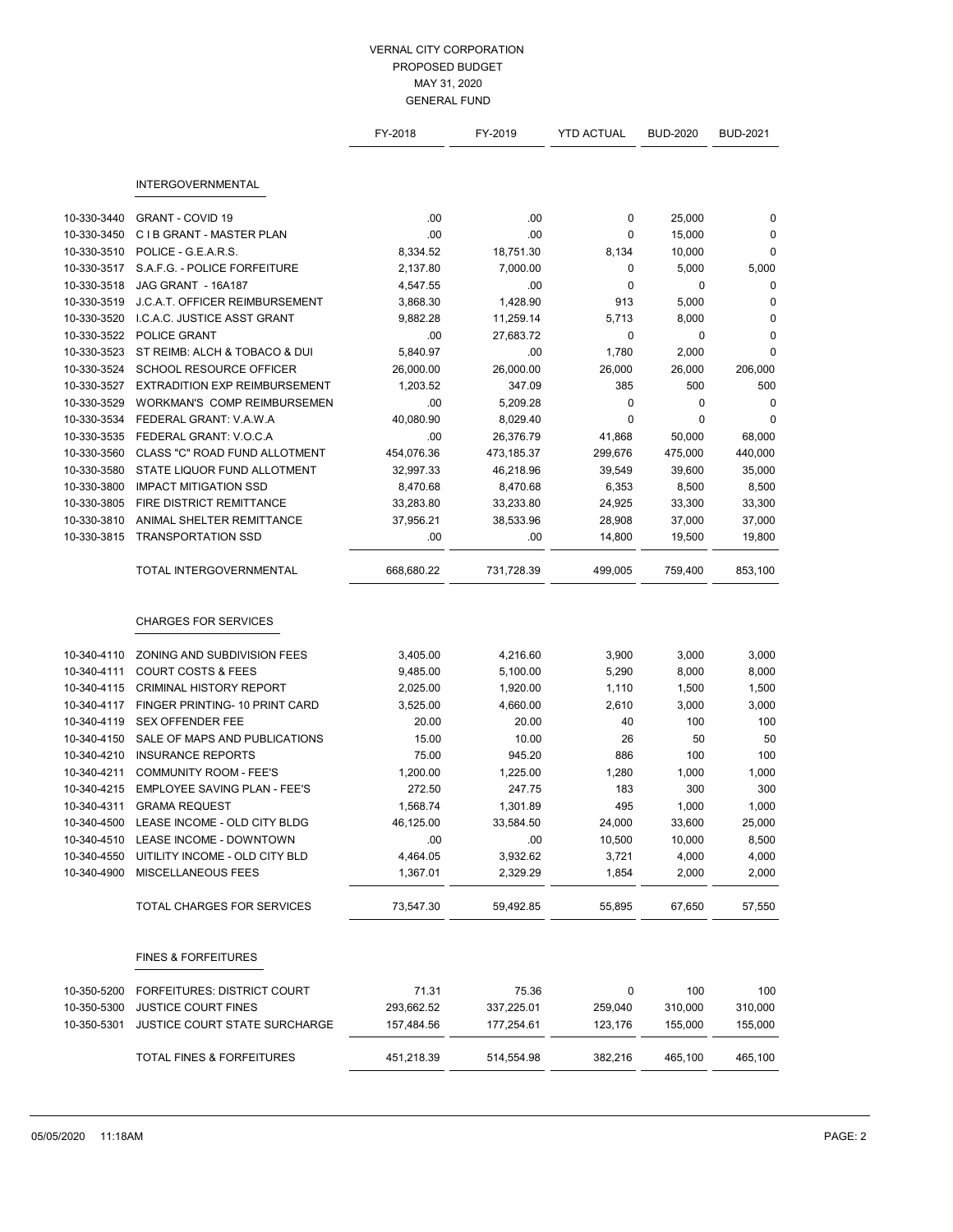|             |                                       | FY-2018      | FY-2019      | <b>YTD ACTUAL</b> | <b>BUD-2020</b> | <b>BUD-2021</b> |
|-------------|---------------------------------------|--------------|--------------|-------------------|-----------------|-----------------|
|             | MISCELLANEOUS SERVICES                |              |              |                   |                 |                 |
| 10-360-6100 | <b>INTEREST EARNINGS</b>              | 40,623.05    | 66,023.96    | 32,339            | 40,000          | 40,000          |
| 10-360-6200 | <b>VC REBATE / REFUNDS</b>            | 16,222.00    | .00          | 0                 | $\Omega$        | 0               |
| 10-360-6306 | <b>ULGT - TAP</b>                     | 5,269.75     | 5,269.75     | $\mathbf{0}$      | 5,000           | 0               |
| 10-360-6310 | <b>INSURANCE REIMB, PROCEEDS</b>      | 34,834.03    | 18,320.74    | 5,957             | 6,000           | 0               |
| 10-360-6410 | SALE OF SURPLUS PROPERTY              | 1,855.50     | 470.36       | 12,112            | 12,200          | 0               |
| 10-360-6910 | MISCELLANEOUS REVENUE                 | 667.88       | 6,882.88     | 16,166            | 16,200          | 1,000           |
|             | TOTAL MISCELLANEOUS SERVICES          | 99,472.21    | 96,967.69    | 66,573            | 79,400          | 41,000          |
|             | <b>CONTRIBUTIONS &amp; TRANSFERS</b>  |              |              |                   |                 |                 |
| 10-380-8111 | WATER ADMIN, COST ALLOCATION          | 606,000.00   | 606,000.00   | 454,500           | 606,000         | 618,000         |
| 10-380-8112 | SEWER ADMIN. COST ALLOCATION          | 360,000.00   | 360,000.00   | 270,000           | 360,000         | 360,000         |
| 10-380-8113 | SOLID WASTE: ADMIN COST ALLOC         | 36,000.00    | 36,000.00    | 27,000            | 36,000          | 36,000          |
| 10-380-8115 | <b>MOTOR POOL REIMBURSEMENTS</b>      | 4,048.17     | 4,610.36     | 3,863             | 3,000           | 3,000           |
| 10-380-8118 | TRANSFER FROM S.I.D. ACCOUNT          | 78,632.73    | .00          | $\mathbf 0$       | $\Omega$        | 0               |
| 10-380-8119 | <b>TRANSFER FROM: GRANT/GREEN</b>     | .00          | .00          | 0                 | 5,000           | 0               |
| 10-380-8125 | <b>TRANSFER: EDUCATIONAL FUND</b>     | 13,241.44    | .00          | 0                 | $\mathbf 0$     | 0               |
| 10-380-8712 | CONTRIBUTION: NOVA PROGRAM            | 200.00       | .00          | 0                 | $\Omega$        | $\Omega$        |
| 10-380-8714 | <b>CONTRIBUTION: HOLLY DAYS</b>       | 52,556.21    | 66,600.00    | 59,074            | 60,000          | 30,000          |
| 10-380-8715 | <b>CONTRIBUTION: VICTIMS ADVOCATE</b> | 2,598.00     | 24,100.00    | 6,120             | 4,000           | 5,000           |
| 10-380-8790 | USE OF BEGINNING FUND BALANCE         | .00          | .00          | 0                 | 624,310         | 1,170,875       |
|             | TOTAL CONTRIBUTIONS & TRANSFER        | 1,153,276.55 | 1,097,310.36 | 820,557           | 1,698,310       | 2,222,875       |
|             | <b>TOTAL FUND REVENUE</b>             | 9,973,094.11 | 9,827,505.74 | 6,387,401         | 10,564,600      | 10,265,125      |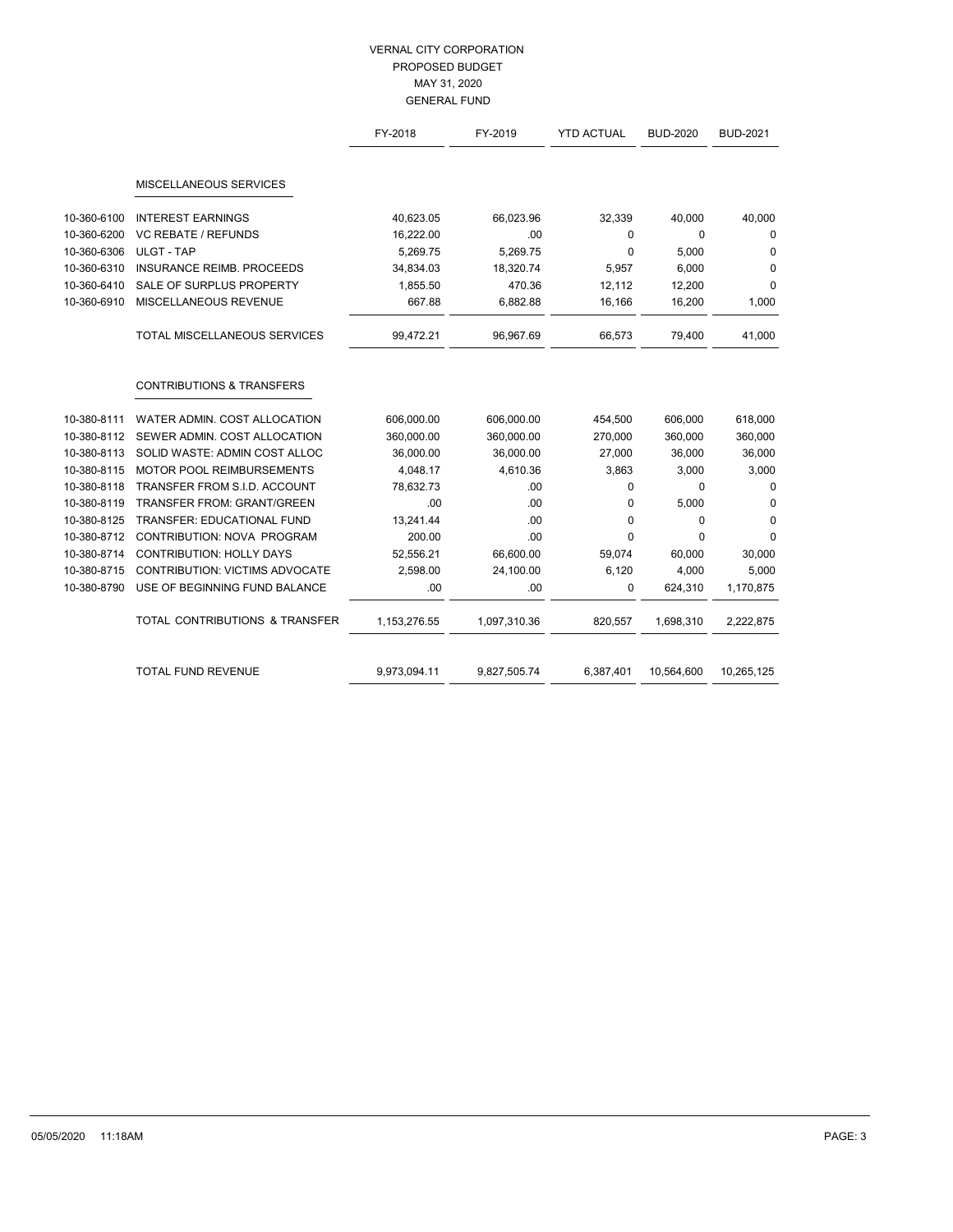|             |                                      | FY-2018    | FY-2019    | <b>YTD ACTUAL</b> | <b>BUD-2020</b> | <b>BUD-2021</b> |
|-------------|--------------------------------------|------------|------------|-------------------|-----------------|-----------------|
|             | <b>MAYOR &amp; COUNCIL</b>           |            |            |                   |                 |                 |
|             | <b>WAGES &amp; BENEFITS:</b>         |            |            |                   |                 |                 |
| 10-401-1103 | PERM EMPLOYEES/ REG HOURS            | 47,047.48  | 46,524.98  | 38,545            | 45,500          | 45,500          |
| 10-401-1313 | <b>FICA</b>                          | 2,737.51   | 2,586.09   | 2,129             | 3,500           | 3,500           |
| 10-401-1314 | RETIREMENT/CITY FOR EMPLOYEE         | 8,316.10   | 8,316.10   | 7,037             | 8,500           | 8,500           |
| 10-401-1316 | <b>MEDICAL INSURANCE</b>             | 85,421.64  | 94,060.12  | 86,186            | 111,000         | 111,000         |
| 10-401-1317 | WORKERS COMP.                        | 1,631.97   | 1,983.39   | 1,198             | 2,000           | 2,000           |
|             | <b>TOTAL WAGES &amp; BENEFITS</b>    | 145,154.70 | 153,470.68 | 135,094           | 170,500         | 170,500         |
|             | <b>SERVICES &amp; SUPPLIES:</b>      |            |            |                   |                 |                 |
| 10-401-2100 | <b>BOOKS, SUBSCRIPT, MEMBERSHIPS</b> | 13,908.10  | 13,925.63  | 13,943            | 14,600          | 14,600          |
| 10-401-2200 | <b>PUBLIC NOTICES</b>                | 2,913.51   | 3,867.26   | 871               | 3,000           | 3,000           |
| 10-401-2300 | <b>TRAVEL</b>                        | 6,235.65   | 8,919.99   | 2,352             | 5,000           | 5,000           |
| 10-401-2400 | OFFICE EXP, SUPPLIES, POSTAGE        | 844.06     | 404.29     | 332               | 1,000           | 1,000           |
| 10-401-3160 | <b>ELECTIONS</b>                     | 4,903.90   | 52.25      | 0                 | $\mathbf{0}$    | 0               |
| 10-401-3830 | YOUTH CITY COUNCIL                   | 2,671.96   | 3,031.88   | 2,621             | 3,000           | 3,000           |
| 10-401-3840 | LOCAL EVENT SPONSORSHIPS             | 55,225.00  | 41,080.00  | 32,019            | 57,250          | 43,750          |
| 10-401-3841 | <b>VERNAL EXCITEMENT EVENTS</b>      | .00        | 5,720.00   | 0                 | $\mathbf{0}$    | 5,000           |
| 10-401-3843 | <b>VISITOR CENTER</b>                | 47,379.10  | 68,020.90  | 55,000            | 55,000          | 55,000          |
| 10-401-3845 | <b>HOLLY-DAYS ACTIVITIES</b>         | 58,186.75  | 76,276.49  | 73,733            | 74,000          | 75,000          |
| 10-401-3850 | <b>EMPLOYEE APPRECIATION</b>         | .00        | 1,822.83   | 2,245             | 2,250           | 2,250           |
| 10-401-3851 | <b>CHAMBER OF COMMERCE</b>           | 50,000.00  | 50,000.00  | 47,500            | 45,000          | 45,000          |
| 10-401-3910 | SAFETY PROGRAM                       | 1,500.00   | 4,141.76   | 3,318             | 6,000           | 6,000           |
| 10-401-4600 | MISCELLANEOUS SERVICES               | 9,912.78   | 7,712.84   | 5,836             | 6,000           | 6,000           |
|             | <b>TOTAL SERVICES &amp; SUPPLIES</b> | 253,680.81 | 284,976.12 | 239,770           | 272,100         | 264,600         |
|             | <b>CAPITAL EQUIPMENT:</b>            |            |            |                   |                 |                 |
| 10-401-5003 | <b>IPADS</b>                         | .00        | 4,518.16   | 0                 | 0               | 0               |
|             | TOTAL CAPITAL EQUIPMENT              | .00        | 4,518.16   | 0                 | $\pmb{0}$       | 0               |
|             | TOTAL MAYOR & COUNCIL                | 398,835.51 | 442,964.96 | 374,864           | 442,600         | 435,100         |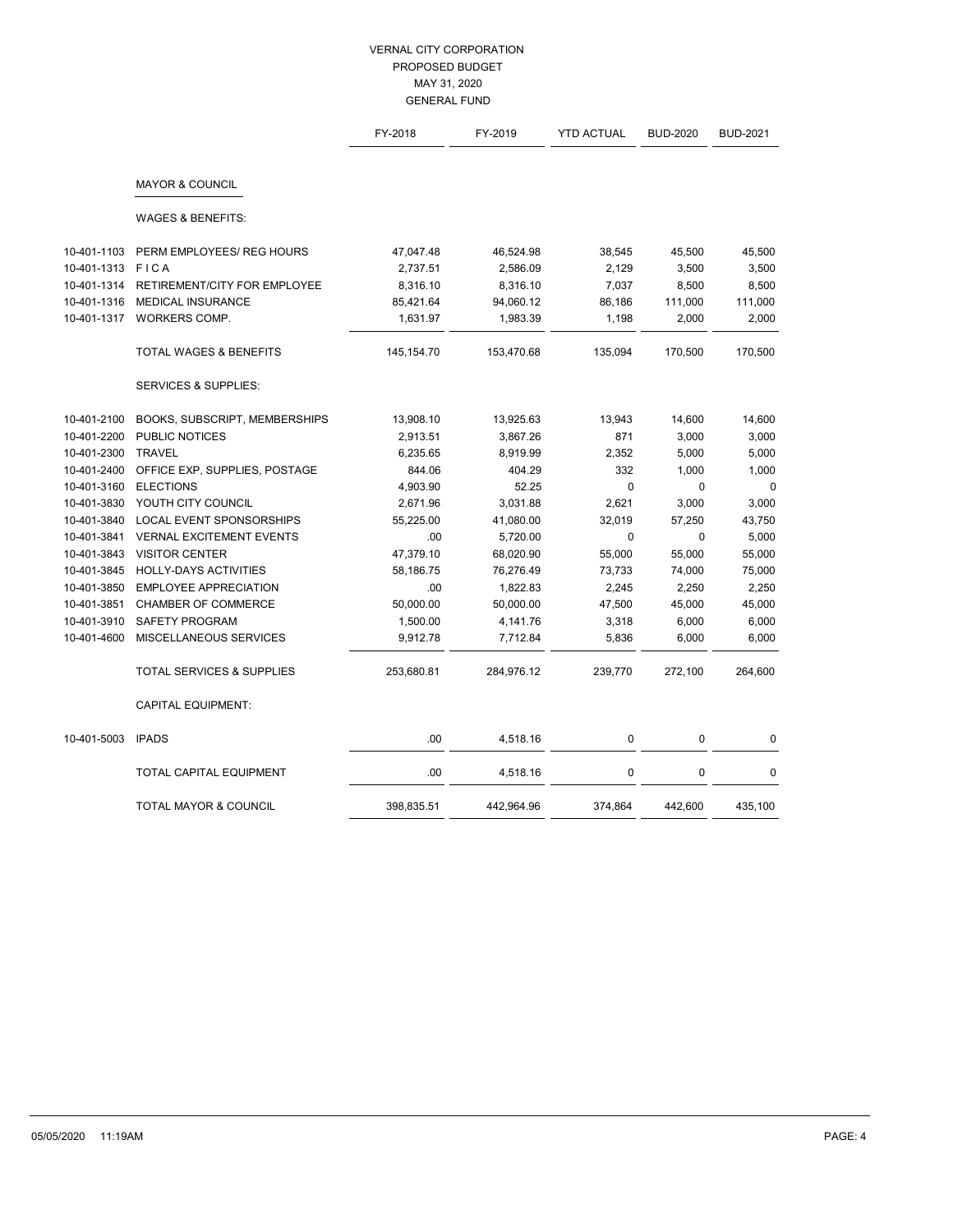|             |                                     | FY-2018    | FY-2019    | <b>YTD ACTUAL</b> | <b>BUD-2020</b> | <b>BUD-2021</b> |
|-------------|-------------------------------------|------------|------------|-------------------|-----------------|-----------------|
|             | <b>FINANCE</b>                      |            |            |                   |                 |                 |
|             | <b>WAGES &amp; BENEFITS:</b>        |            |            |                   |                 |                 |
| 10-413-1103 | PERM EMPLOYEES/REG HOURS            | 296,130.14 | 301,252.33 | 242,212           | 300,000         | 300,000         |
| 10-413-1104 | PERM EMPLOYEES/ OT HOURS            | 62.29      | 97.27      | $\Omega$          | 1,000           | 500             |
| 10-413-1311 | <b>LONG TERM DISABILITY</b>         | 1,666.20   | 1,436.09   | 1,224             | 2,000           | 2,000           |
| 10-413-1313 | FICA                                | 21,323.20  | 21,744.55  | 17,817            | 23,000          | 23,000          |
| 10-413-1314 | <b>RETIREMENT/CITY FOR EMPLOYEE</b> | 52,951.29  | 52,695.81  | 44,282            | 55,000          | 55,000          |
| 10-413-1316 | <b>MEDICAL INSURANCE</b>            | 78,249.68  | 81,901.09  | 68,210            | 85,000          | 85,000          |
| 10-413-1317 | WORKERS COMP.                       | 3,354.31   | 6,679.79   | 2,910             | 3,500           | 3,500           |
|             | <b>TOTAL WAGES &amp; BENEFITS</b>   | 453,737.11 | 465,806.93 | 376,655           | 469,500         | 469,000         |
|             | <b>SERVICES &amp; SUPPLIES:</b>     |            |            |                   |                 |                 |
| 10-413-2100 | BOOKS, SUBSCRIPT, MEMBERSHIPS       | 164.00     | 199.00     | 44                | 300             | 300             |
| 10-413-2300 | <b>TRAVEL</b>                       | 3,056.64   | 3,289.31   | 2,451             | 3,000           | 5,700           |
| 10-413-2400 | OFFICE EXP, SUPPLIES, POSTAGE       | 8,264.95   | 8,232.60   | 4,975             | 9,000           | 9,000           |
| 10-413-2800 | <b>TELEPHONE</b>                    | 1,923.69   | 1,132.79   | 1,318             | 1,500           | 1,500           |
| 10-413-3100 | PROFESSIONAL SERVICES               | 30,204.00  | 30,909.00  | 35,899            | 35,700          | 37,500          |
| 10-413-3610 | <b>TRAINING</b>                     | 1,390.00   | 791.80     | 1,075             | 2,250           | 2,250           |
| 10-413-3700 | MAINTENANCE AGREEMENTS              | .00        | 143.00     | 130               | 200             | 200             |
| 10-413-4550 | SOFTWARE & UPGRADE EXPENSE          | 29.95      | .00        | 0                 | 500             | 500             |
| 10-413-4610 | <b>BANK FEE'S AND CHARGES</b>       | 338.71     | 100.41     | 0                 | 1,000           | 1,000           |
|             | TOTAL SERVICES & SUPPLIES           | 45,371.94  | 44,797.91  | 45,891            | 53,450          | 57,950          |
|             | <b>TOTAL FINANCE</b>                | 499,109.05 | 510,604.84 | 422,547           | 522,950         | 526,950         |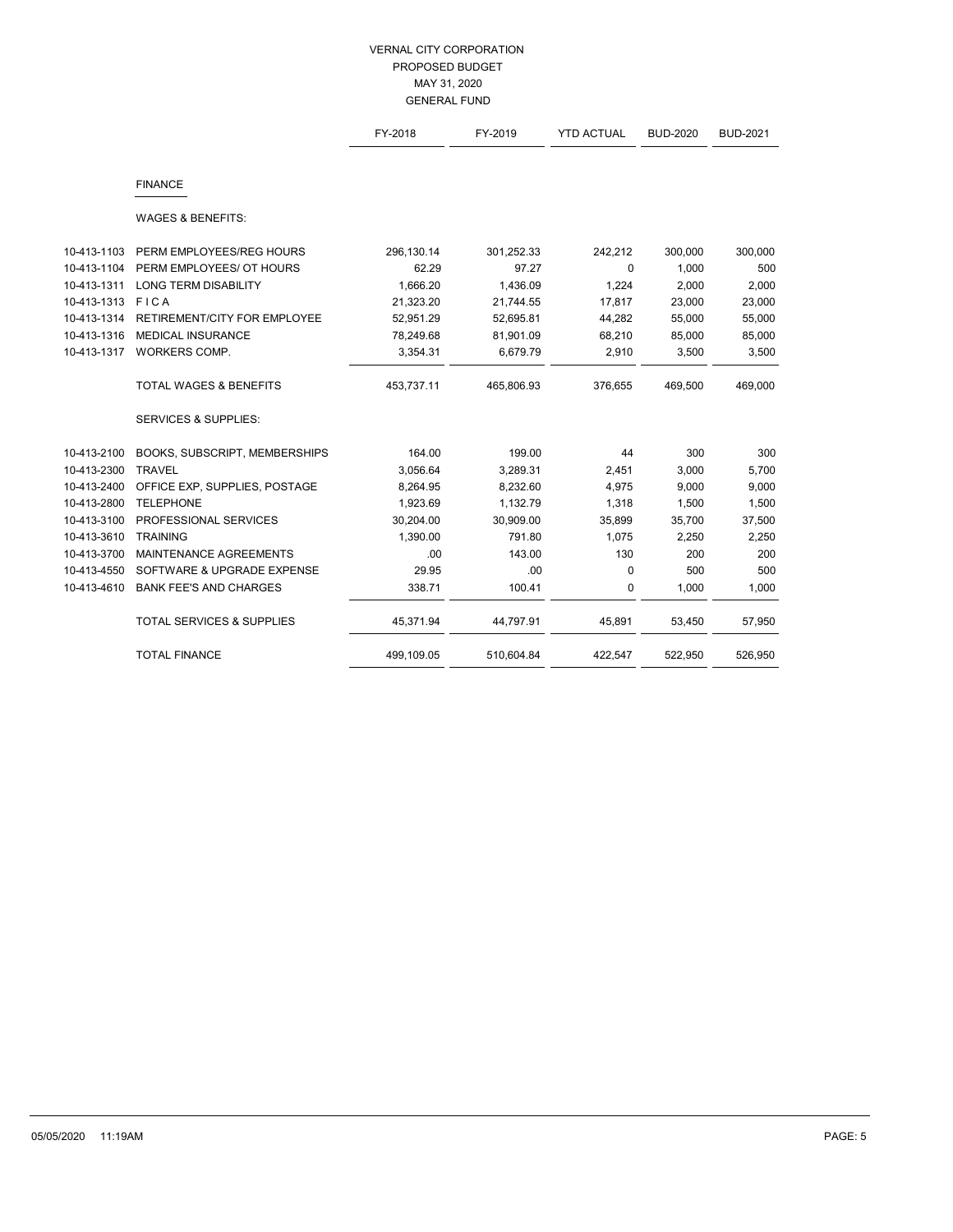|             |                                      | FY-2018    | FY-2019    | <b>YTD ACTUAL</b> | <b>BUD-2020</b> | <b>BUD-2021</b> |
|-------------|--------------------------------------|------------|------------|-------------------|-----------------|-----------------|
|             | <b>CITY ATTORNEY</b>                 |            |            |                   |                 |                 |
|             | <b>SERVICES &amp; SUPPLIES:</b>      |            |            |                   |                 |                 |
| 10-414-2100 | BOOKS, SUBSCRIPT, MEMBERSHIPS        | 2,385.49   | 150.00     | 21                | 3,350           | 3,000           |
| 10-414-2300 | <b>TRAVEL</b>                        | 1,978.96   | 1,784.96   | 1,842             | 3,000           | 3,000           |
| 10-414-2400 | OFFICE EXP, SUPPLIES, POSTAGE        | 723.78     | 566.60     | 268               | 400             | 400             |
| 10-414-3100 | PROFESSIONAL SERVICES                | 104,885.00 | 130,882.90 | 15,000            | 18,000          | 18,000          |
| 10-414-3110 | PROSECUTION ATTORNEY                 | .00        | .00        | 58,950            | 83,100          | 83,100          |
| 10-414-3120 | PUBLIC DEFENDER SERVICES             | 56,249.58  | 75,689.40  | 37,055            | 37,200          | 37,200          |
| 10-414-3150 | <b>CONFLICT PROSECUTION</b>          | 7,855.22   | 2,357.80   | 5,177             | 5,000           | 5,000           |
| 10-414-3160 | SPECIAL LEGAL SERVICES               | .00        | 11,456.79  | 9,117             | 14,700          | 14,700          |
|             | <b>TOTAL SERVICES &amp; SUPPLIES</b> | 174,078.03 | 222,888.45 | 127,430           | 164,750         | 164,400         |
|             | <b>TOTAL CITY ATTORNEY</b>           | 174,078.03 | 222,888.45 | 127,430           | 164,750         | 164,400         |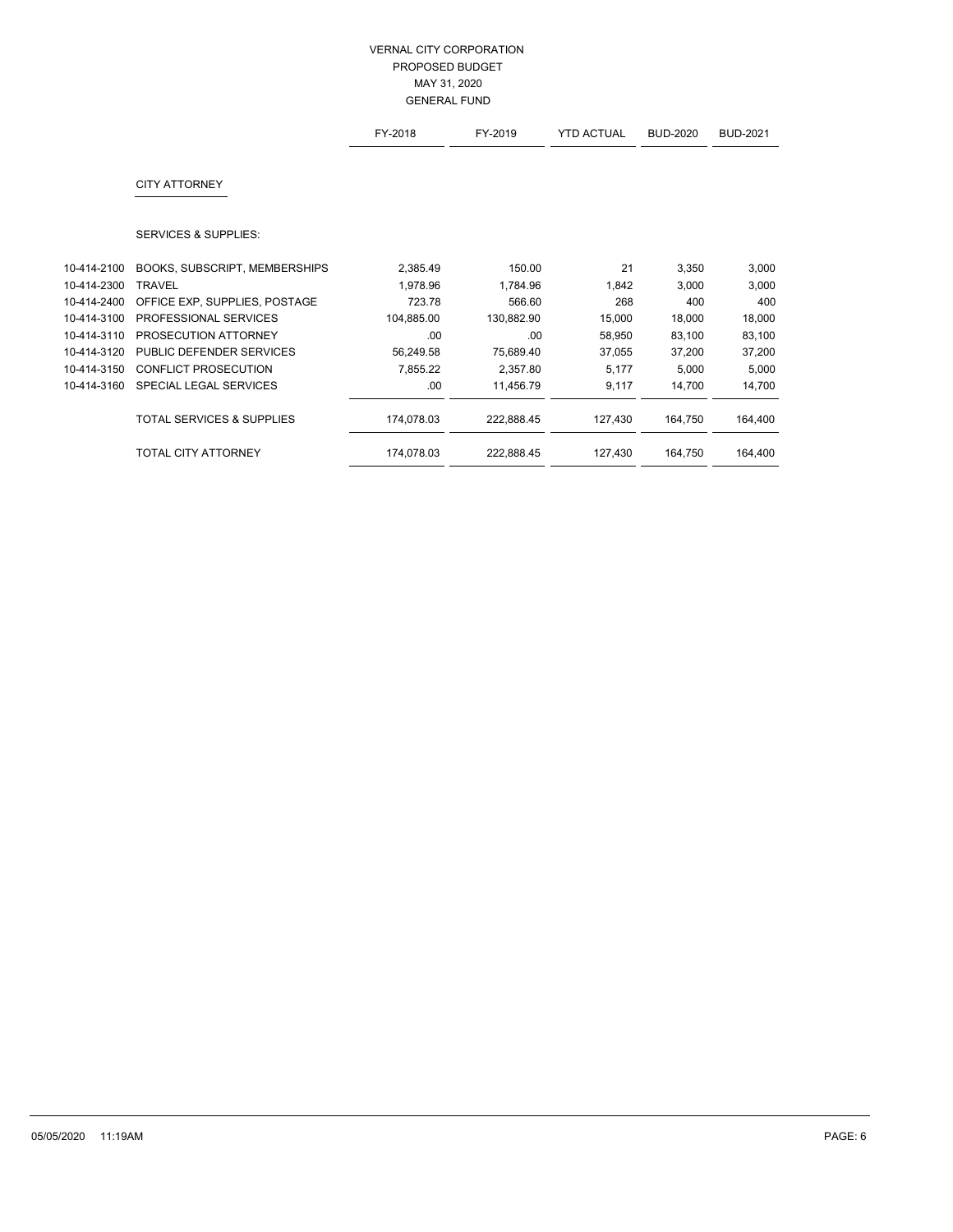|             |                                          | FY-2018    | FY-2019    | <b>YTD ACTUAL</b> | <b>BUD-2020</b> | <b>BUD-2021</b> |
|-------------|------------------------------------------|------------|------------|-------------------|-----------------|-----------------|
|             | <b>CITY ADMINISTRATION</b>               |            |            |                   |                 |                 |
|             | <b>WAGES &amp; BENEFITS:</b>             |            |            |                   |                 |                 |
| 10-415-1103 | PERM EMPLOYEES/ REG HOURS                | 61,088.29  | 178,702.83 | 178,250           | 221,000         | 221,000         |
| 10-415-1104 | PERM EMPLOYEES/ OT HOURS                 | 3,182.28   | 4,080.25   | 1,298             | 2,000           | 2,000           |
| 10-415-1105 | PART-TIME EMPLOYEE/ REG HOURS            | 24,945.69  | 27,002.21  | $\mathbf 0$       | $\mathbf{0}$    | 0               |
| 10-415-1311 | LONG TERM DISABILITY                     | 500.88     | 1,040.58   | 869               | 1,300           | 1,300           |
| 10-415-1313 | <b>FICA</b>                              | 6,426.22   | 15,275.29  | 13,326            | 17,000          | 17,000          |
| 10-415-1314 | RETIREMENT/CITY FOR EMPLOYEE             | 16,359.73  | 38,618.57  | 33,277            | 41,000          | 41,000          |
| 10-415-1316 | <b>MEDICAL INSURANCE</b>                 | 18,024.86  | 40,304.64  | 35,008            | 40,000          | 40,000          |
| 10-415-1317 | WORKERS COMP.                            | 651.91     | 6,826.29   | 3,283             | 5,000           | 5,000           |
|             | <b>TOTAL WAGES &amp; BENEFITS</b>        | 131,179.86 | 311,850.66 | 265,310           | 327,300         | 327,300         |
|             | <b>SERVICES &amp; SUPPLIES:</b>          |            |            |                   |                 |                 |
| 10-415-2100 | BOOKS, SUBSCRIPT, MEMBERSHIPS            | 760.00     | 7,969.96   | 4,939             | 5,000           | 5,000           |
| 10-415-2200 | PUBLIC NOTICES                           | 318.54     | 1,006.79   | 260               | 700             | 700             |
| 10-415-2250 | PUBLIC INFORMATION                       | .00        | 2,072.05   | 1,423             | 5,000           | 5,000           |
| 10-415-2300 | <b>TRAVEL</b>                            | 2,588.99   | 4,306.37   | 2,679             | 3,500           | 3,500           |
| 10-415-2400 | OFFICE EXP, SUPPLIES, POSTAGE            | 5,101.98   | 4,792.17   | 2,876             | 5,000           | 5,000           |
| 10-415-2500 | <b>EQPMT: SUPPLIES &amp; MAINTENANCE</b> | 540.00     | 392.86     | 304               | 2,000           | 2,000           |
| 10-415-2800 | <b>TELEPHONE</b>                         | 21,197.89  | 21,424.61  | 15,465            | 23,000          | 23,000          |
| 10-415-2900 | <b>FUEL</b>                              | .00        | 614.08     | 398               | 900             | 900             |
| 10-415-4100 | <b>INSURANCE PREMIUMS</b>                | 149,455.05 | 158,180.19 | 147,494           | 163,000         | 163,000         |
| 10-415-4101 | RETIREE MEDICAL INSURANCE                | 4,000.00   | 4,384.00   | 1,987             | 3,800           | 3,800           |
| 10-415-4102 | <b>HEALTH SAVINGS PLAN</b>               | 41,727.01  | 60,180.21  | 48,445            | 50,000          | 50,000          |
| 10-415-4110 | UNINSURED REPAIRS                        | 35,473.28  | 5,377.14   | 3,124             | 4,000           | 4,000           |
| 10-415-4620 | PERSONNEL TESTING                        | 3,039.45   | 4,837.99   | 1,881             | 3,000           | 3,000           |
|             | <b>TOTAL SERVICES &amp; SUPPLIES</b>     | 264,202.19 | 275,538.42 | 231,273           | 268,900         | 268,900         |
|             | TOTAL CITY ADMINISTRATION                | 395,382.05 | 587,389.08 | 496,583           | 596,200         | 596,200         |
|             |                                          |            |            |                   |                 |                 |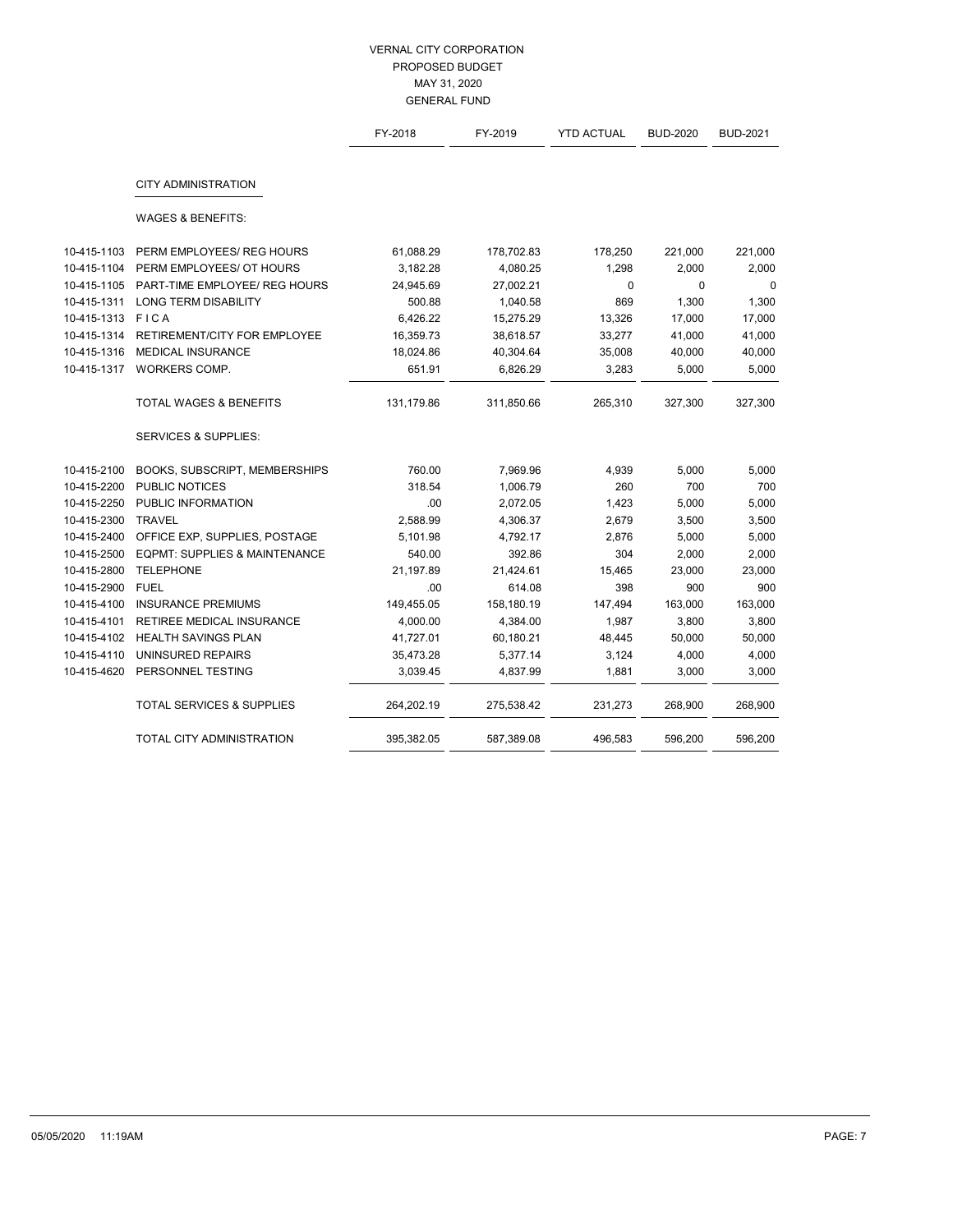|             |                                          | FY-2018    | FY-2019    | <b>YTD ACTUAL</b> | <b>BUD-2020</b> | <b>BUD-2021</b> |
|-------------|------------------------------------------|------------|------------|-------------------|-----------------|-----------------|
|             | <b>GOVERNMENT FACILITIES</b>             |            |            |                   |                 |                 |
|             | <b>WAGES &amp; BENEFITS:</b>             |            |            |                   |                 |                 |
| 10-416-1103 | PERM EMPLOYEES/ REG HOURS                | 218,926.77 | 174,152.25 | 167,041           | 220,000         | 220,000         |
| 10-416-1104 | PERM EMPLOYEES/ OT HOURS                 | 733.92     | 313.90     | 671               | 1,000           | 1,000           |
| 10-416-1311 | <b>LONG TERM DISABILITY</b>              | 1,224.74   | 816.15     | 847               | 1,400           | 1,400           |
| 10-416-1313 | FICA                                     | 15,811.82  | 12,679.56  | 12,669            | 17,000          | 17,000          |
| 10-416-1314 | RETIREMENT/CITY FOR EMPLOYEE             | 39,048.18  | 29,259.69  | 30,208            | 41,000          | 41,000          |
| 10-416-1316 | <b>MEDICAL INSURANCE</b>                 | 67,665.41  | 57,730.25  | 48,811            | 68,000          | 68,000          |
| 10-416-1317 | WORKERS COMP.                            | 6,420.35   | 8,488.64   | 5,373             | 7,000           | 7,000           |
|             | TOTAL WAGES & BENEFITS                   | 349,831.19 | 283,440.44 | 265,620           | 355,400         | 355,400         |
|             | <b>SERVICES &amp; SUPPLIES:</b>          |            |            |                   |                 |                 |
| 10-416-2300 | <b>TRAVEL</b>                            | .00        | 347.31     | 81                | 400             | 400             |
| 10-416-2400 | OFFICE EXP, SUPPLIES, POSTAGE            | 2.25       | 2.61       | 1                 | 100             | 100             |
| 10-416-2500 | <b>EQPMT: SUPPLIES &amp; MAINTENANCE</b> | 428.98     | 2,128.26   | 2,327             | 2,500           | 2,500           |
| 10-416-2550 | <b>TOOLS &amp; WORKING SUPPLIES</b>      | 491.07     | 274.51     | 244               | 750             | 750             |
| 10-416-2600 | BLDG & GRNDS: SUPPLIES & MAINT           | 27,750.34  | 28,572.72  | 13,998            | 27,000          | 29,000          |
| 10-416-2650 | <b>BLDG: JANITORIAL SUPPLIES</b>         | 3,714.72   | 3,530.43   | 6,077             | 6,000           | 6,000           |
| 10-416-2700 | UTILITIES - PUBLIC WORKS                 | 32,820.90  | 32,442.16  | 29,512            | 38,000          | 38,000          |
| 10-416-2800 | <b>TELEPHONE</b>                         | 1,662.54   | 1,541.66   | 1,332             | 2,100           | 2,100           |
| 10-416-2900 | <b>FUEL</b>                              | 2,170.18   | 2,460.71   | 2,607             | 3,000           | 3,000           |
| 10-416-3100 | PROFESSIONAL SERVICES                    | 5,513.60   | 24,254.63  | 4,759             | 12,000          | 12,000          |
| 10-416-3810 | OTHER RENT: MUN BLDG AUTH                | 83,869.90  | 79,381.80  | 72,259            | 90,000          | 90,000          |
| 10-416-4521 | <b>UNIFORMS</b>                          | 1,697.92   | 1,700.78   | 1,718             | 2,300           | 2,300           |
|             | <b>TOTAL SERVICES &amp; SUPPLIES</b>     | 160,122.40 | 176,637.58 | 134,914           | 184,150         | 186,150         |
|             | <b>CAPITAL EQUIPMENT:</b>                |            |            |                   |                 |                 |
| 10-416-5002 | PARKING LOT STRIPING/CAULKING            | .00        | 206.17     | 0                 | $\mathbf 0$     | 0               |
| 10-416-5005 | COUNTER TOP - PLANNING / ZONE            | .00        | 149.23     | 3,303             | 3,400           | 0               |
| 10-416-5006 | SNOW MELT CONTROLLER                     | .00        | 133.57     | 0                 | $\mathbf 0$     | 0               |
|             | <b>TOTAL CAPITAL EQUIPMENT</b>           | .00        | 488.97     | 3,303             | 3,400           | 0               |
|             | CAPITAL IMPROVE/PROJECTS:                |            |            |                   |                 |                 |
|             | 10-416-5512 AED DEFIBRILATORS-4          | .00        | 2,179.16   | 0                 | 0               | 0               |
|             | TOTAL CAPITAL IMPROVE/PROJECTS           | .00        | 2,179.16   | 0                 | 0               | 0               |
|             | TOTAL GOVERNMENT FACILITIES              | 509,953.59 | 462,746.15 | 403,837           | 542,950         | 541,550         |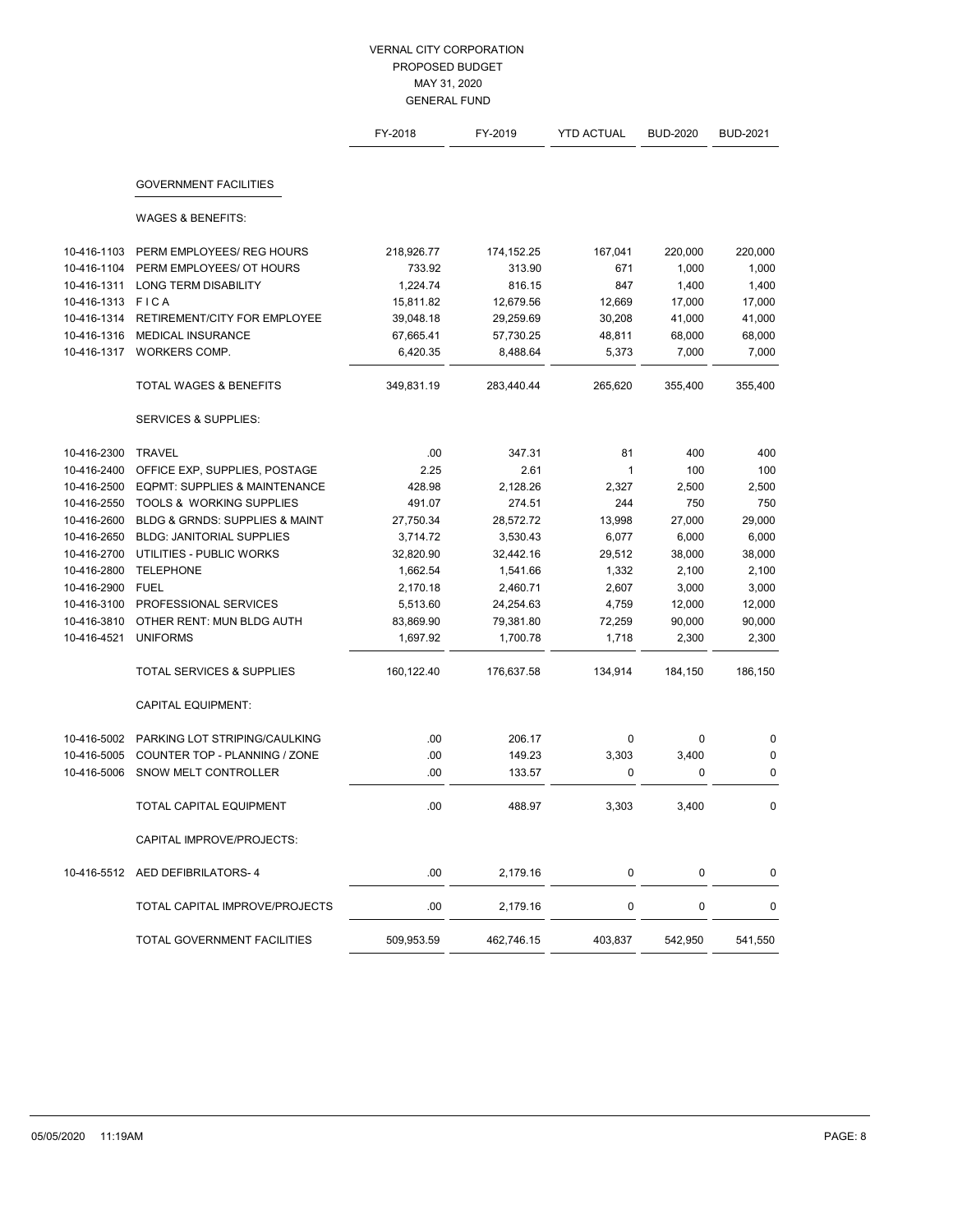|                            |                                          | FY-2018                | FY-2019                | <b>YTD ACTUAL</b> | <b>BUD-2020</b> | <b>BUD-2021</b> |
|----------------------------|------------------------------------------|------------------------|------------------------|-------------------|-----------------|-----------------|
|                            | PLANNING & ZONING DEVELOPMENT            |                        |                        |                   |                 |                 |
|                            | <b>WAGES &amp; BENEFITS:</b>             |                        |                        |                   |                 |                 |
|                            |                                          |                        |                        |                   |                 |                 |
| 10-418-1103                | PERM EMPLOYEES/ REG HOURS                | 244,662.04             | 251,976.09             | 213,560           | 270,000         | 270,000         |
| 10-418-1104                | PERM EMPLOYEES/ OT HOURS                 | 292.49                 | 39.86                  | 118               | 1,500           | 1,500           |
| 10-418-1311                | <b>LONG TERM DISIBILITY</b>              | 1,376.42               | 974.44                 | 796               | 1,500           | 1,500           |
| 10-418-1313<br>10-418-1314 | FICA<br>RETIREMENT/CITY FOR EMPLOYEE     | 17,950.64<br>43,680.75 | 18,468.04<br>46,120.21 | 15,972            | 22,000          | 22,000          |
| 10-418-1316                | <b>MEDICAL INSURANCE</b>                 |                        |                        | 40,125            | 52,000          | 52,000          |
| 10-418-1317                | WORKERS COMP.                            | 69,728.32              | 83,326.24              | 74,779            | 100,000         | 100,000         |
| 10-418-1318                | STATE UNEMPLOYMENT                       | 7,694.01<br>.00        | 8,327.29<br>.00        | 5,344<br>0        | 6,000<br>1,000  | 6,000<br>1,000  |
|                            | <b>TOTAL WAGES &amp; BENEFITS</b>        | 385,384.67             | 409,232.17             | 350,694           | 454,000         | 454,000         |
|                            | <b>SERVICES &amp; SUPPLIES:</b>          |                        |                        |                   |                 |                 |
| 10-418-2100                | BOOKS, SUBSCRIPT, MEMBERSHIPS            | 640.49                 | 2,471.30               | 459               | 1,000           | 1,885           |
| 10-418-2300                | <b>TRAVEL</b>                            | 2,768.40               | 4,739.53               | 5,088             | 6,000           | 7,850           |
| 10-418-2400                | OFFICE EXP, SUPPLIES, POSTAGE            | 1,066.26               | 1,124.04               | 1,240             | 1,500           | 1,500           |
| 10-418-2500                | <b>MOTORPOOL</b>                         | 1,639.44               | 2,562.90               | 778               | 3,000           | 3,000           |
| 10-418-2550                | <b>TOOLS &amp; WORKING SUPPLIES</b>      | 139.72                 | 493.53                 | 500               | 500             | 500             |
| 10-418-2600                | <b>EQPMT: SUPPLIES &amp; MAINTENANCE</b> | .00                    | 775.14                 | 1,056             | 1,200           | 1,200           |
| 10-418-2800                | <b>TELEPHONE</b>                         | 1,767.32               | 1,925.71               | 1,248             | 2,500           | 2,500           |
| 10-418-2805                | AT&T DATA                                | 1,315.00               | 1,365.12               | 1,025             | 1,300           | 1,300           |
| 10-418-2900                | <b>FUEL</b>                              | 1,713.82               | 1,725.01               | 1,176             | 1,800           | 1,800           |
| 10-418-3100                | PROFESSIONAL SERVICES                    | 5,262.40               | 11,345.00              | 6,480             | 10,000          | 10,000          |
| 10-418-3150                | <b>PLAN REVIEW</b>                       | 1,085.00               | 849.41                 | 17,903            | 28,000          | 10,000          |
| 10-418-3610                | <b>TRAINING</b>                          | 1,727.87               | 1,869.36               | 923               | 3,000           | 5,350           |
| 10-418-3611                | <b>TRAINING - PLANNING COMMISION</b>     | 30.00                  | 203.37                 | 0                 | 500             | 500             |
| 10-418-4521                | <b>UNIFORMS</b>                          | 769.23                 | 1,068.26               | 905               | 1,300           | 1,100           |
| 10-418-4550                | SOFTWARE & UPGRADE EXPENSE               | 3,350.00               | 3,350.00               | 3,890             | 4,400           | 3,440           |
|                            | <b>TOTAL SERVICES &amp; SUPPLIES</b>     | 23,274.95              | 35,867.68              | 42,671            | 66,000          | 51,925          |
|                            | <b>CAPITAL EQUIPMENT:</b>                |                        |                        |                   |                 |                 |
| 10-418-5002                | <b>COMPUTER</b>                          | .00                    | 379.29                 | $\mathbf 0$       | 0               | 0               |
|                            | TOTAL CAPITAL EQUIPMENT                  | .00                    | 379.29                 | 0                 | $\mathbf{0}$    | 0               |
|                            | CAPITAL IMPROVE/PROJECTS:                |                        |                        |                   |                 |                 |
| 10-418-5506                | <b>GENERAL PLAN UPDATE</b>               | .00                    | .00                    | 0                 | 30,000          | 0               |
|                            | TOTAL CAPITAL IMPROVE/PROJECTS           | .00                    | .00                    | 0                 | 30,000          | 0               |
|                            | TOTAL PLANNING & ZONING DEVELO           | 408,659.62             | 445,479.14             | 393,364           | 550,000         | 505,925         |
|                            |                                          |                        |                        |                   |                 |                 |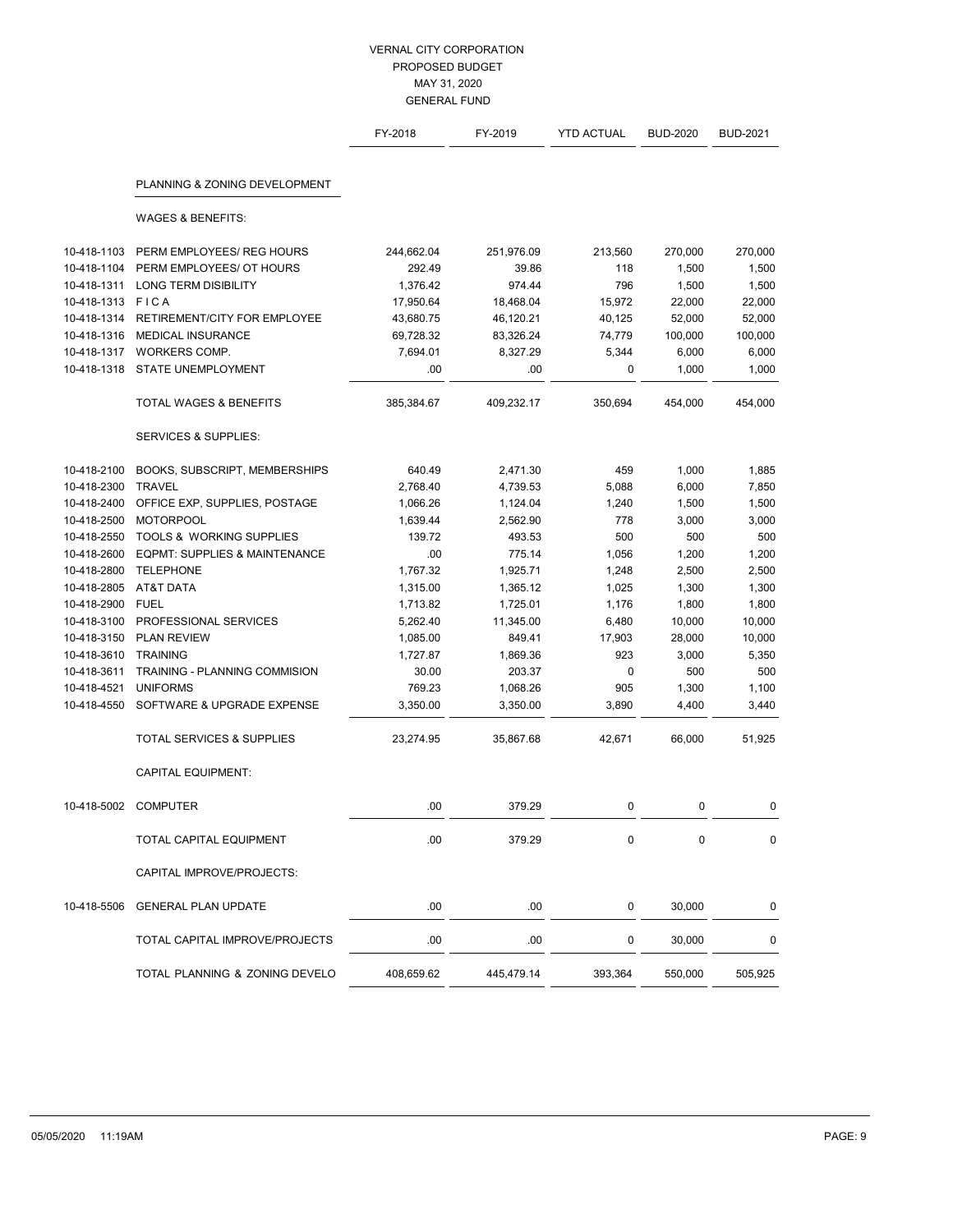|             |                                      | FY-2018    | FY-2019    | <b>YTD ACTUAL</b> | <b>BUD-2020</b> | <b>BUD-2021</b> |
|-------------|--------------------------------------|------------|------------|-------------------|-----------------|-----------------|
|             | I.T. DEPARTMENT                      |            |            |                   |                 |                 |
|             | <b>WAGES &amp; BENEFITS:</b>         |            |            |                   |                 |                 |
| 10-419-1103 | PERM EMPLOYEES/ REG HOURS            | 71,115.43  | 72,278.77  | 59,852            | 72,500          | 72,500          |
| 10-419-1104 | PERM EMPLOYEES/ OT HOURS             | .00        | 362.88     | 726               | 800             | 500             |
| 10-419-1311 | <b>LONG TERM DISIBILITY</b>          | 402.03     | 361.51     | 307               | 500             | 500             |
| 10-419-1313 | <b>FICA</b>                          | 5,206.27   | 5,307.75   | 4,522             | 6,000           | 6,000           |
| 10-419-1314 | RETIREMENT/CITY FOR EMPLOYEE         | 13,131.31  | 13,416.93  | 11,383            | 13,100          | 13,100          |
| 10-419-1316 | MEDICAL INSURANCE                    | 20,536.65  | 21,929.28  | 19,309            | 23,000          | 23,000          |
| 10-419-1317 | WORKERS COMP.                        | 621.82     | 169.58     | 127               | 1,000           | 1,000           |
|             | <b>TOTAL WAGES &amp; BENEFITS</b>    | 111,013.51 | 113,826.70 | 96,226            | 116,900         | 116,600         |
|             | <b>SERVICES &amp; SUPPLIES:</b>      |            |            |                   |                 |                 |
| 10-419-2100 | BOOKS, SUBSCRIPT, MEMBERSHIPS        | .00        | 27.00      | $\mathbf 0$       | 50              | 50              |
| 10-419-2300 | <b>TRAVEL</b>                        | 199.94     | .00        | 113               | 200             | 200             |
| 10-419-2400 | OFFICE EXP, SUPPLIES, POSTAGE        | 819.67     | 958.23     | 838               | 1,000           | 1,000           |
| 10-419-2800 | <b>TELEPHONE</b>                     | 764.78     | 490.57     | 300               | 750             | 750             |
| 10-419-3100 | PROFESSIONAL SERVICES                | 2,447.88   | 2,346.03   | 1,709             | 2,400           | 2,400           |
| 10-419-4550 | SOFTWARE & UPGRADE EXPENSE           | 6,996.75   | 7,564.40   | 6,607             | 7,500           | 11,500          |
| 10-419-4560 | IT REPLACEMENT PARTS                 | 4,275.53   | 5,443.38   | 3,565             | 4,500           | 10,000          |
| 10-419-4570 | NETWORK EQPT & MAINTENANCE           | 2,354.19   | 3,963.39   | 1,979             | 2,000           | 3,000           |
| 10-419-4580 | <b>WEB SITE</b>                      | 1,788.00   | 10,645.37  | 2,268             | 2,500           | 2,500           |
|             | <b>TOTAL SERVICES &amp; SUPPLIES</b> | 19,646.74  | 31,438.37  | 17,380            | 20,900          | 31,400          |
|             | <b>CAPITAL EQUIPMENT:</b>            |            |            |                   |                 |                 |
| 10-419-5001 | COMPUTER REPLACEMENT PROGRA          | .00        | .00        | 9,021             | 12,000          | 8,000           |
|             | TOTAL CAPITAL EQUIPMENT              | .00        | .00        | 9,021             | 12,000          | 8,000           |
|             | TOTAL I.T. DEPARTMENT                | 130,660.25 | 145,265.07 | 122,627           | 149,800         | 156,000         |
|             |                                      |            |            |                   |                 |                 |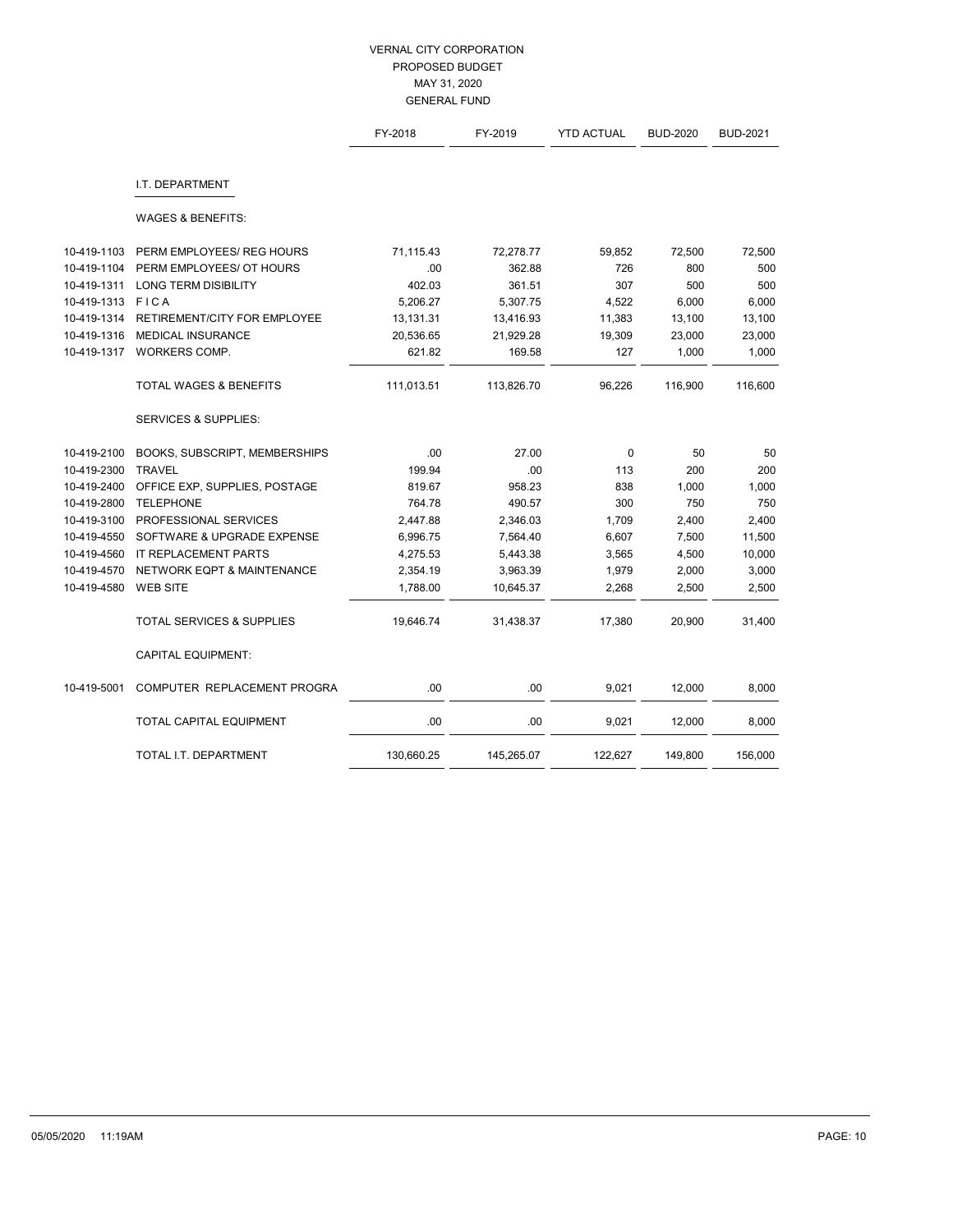|             |                                          | FY-2018    | FY-2019    | <b>YTD ACTUAL</b> | <b>BUD-2020</b> | <b>BUD-2021</b> |
|-------------|------------------------------------------|------------|------------|-------------------|-----------------|-----------------|
|             |                                          |            |            |                   |                 |                 |
|             | <b>JUSTICE COURT</b>                     |            |            |                   |                 |                 |
|             | <b>WAGES &amp; BENEFITS:</b>             |            |            |                   |                 |                 |
| 10-420-1103 | PERM EMPLOYEES/ REG HOURS                | 179,171.67 | 183,008.44 | 151,671           | 185,500         | 185,500         |
| 10-420-1104 | PERM EMPLOYEES/ OT HOURS                 | .00        | 10.28      | $\mathbf 0$       | 1,000           | 1,000           |
| 10-420-1210 | <b>COURT OFFICER WAGES</b>               | 50,044.66  | 57,915.31  | 39,922            | 60,000          | 60,000          |
| 10-420-1311 | <b>LONG TERM DISABILITY</b>              | 1,012.93   | 906.24     | 767               | 1,100           | 1,100           |
| 10-420-1313 | <b>FICA</b>                              | 16,688.67  | 17,516.65  | 14,154            | 16,000          | 16,000          |
| 10-420-1314 | <b>RETIREMENT/ CITY FOR EMPLOYEE</b>     | 33,081.89  | 33,722.52  | 28,526            | 35,000          | 35,000          |
| 10-420-1316 | <b>MEDICAL INSURANCE</b>                 | 64,932.68  | 71,247.30  | 60,943            | 74,000          | 74,000          |
| 10-420-1317 | WORKERS COMP.                            | 3,567.84   | 6,506.90   | 3,206             | 4,000           | 4,000           |
|             | <b>TOTAL WAGES &amp; BENEFITS</b>        | 348,500.34 | 370,833.64 | 299,189           | 376,600         | 376,600         |
|             | <b>SERVICES &amp; SUPPLIES:</b>          |            |            |                   |                 |                 |
| 10-420-2100 | BOOKS, SUBSCRIPT, MEMBERSHIPS            | 97.25      | 80.25      | $\mathbf 0$       | 100             | 100             |
| 10-420-2300 | <b>TRAVEL</b>                            | 5,189.15   | 4,652.72   | 1,942             | 4,100           | 5,500           |
| 10-420-2400 | OFFICE EXP, SUPPLIES, POSTAGE            | 4,413.29   | 2,568.22   | 1,735             | 3,000           | 3,000           |
| 10-420-2500 | <b>EQPMT: SUPPLIES &amp; MAINTENANCE</b> | 104.00     | 193.98     | 84                | 500             | 500             |
| 10-420-2800 | <b>TELEPHONE</b>                         | 764.77     | 310.24     | 195               | 800             | 800             |
| 10-420-3100 | PROFESSIONAL SERVICES                    | 148.00     | 413.94     | 167               | 1,000           | 1,000           |
| 10-420-4500 | SPECIAL DEPARTMENTAL SUPPLIES            | .00        | .00        | $\mathbf 0$       | 50              | 50              |
| 10-420-4510 | <b>JURY &amp; WITNESS FEES</b>           | 1,094.75   | 1,036.00   | 3,304             | 3,400           | 2,000           |
|             | <b>TOTAL SERVICES &amp; SUPPLIES</b>     | 11,811.21  | 9,255.35   | 7,425             | 12,950          | 12,950          |
|             | <b>TOTAL JUSTICE COURT</b>               | 360,311.55 | 380,088.99 | 306,614           | 389,550         | 389,550         |
|             |                                          |            |            |                   |                 |                 |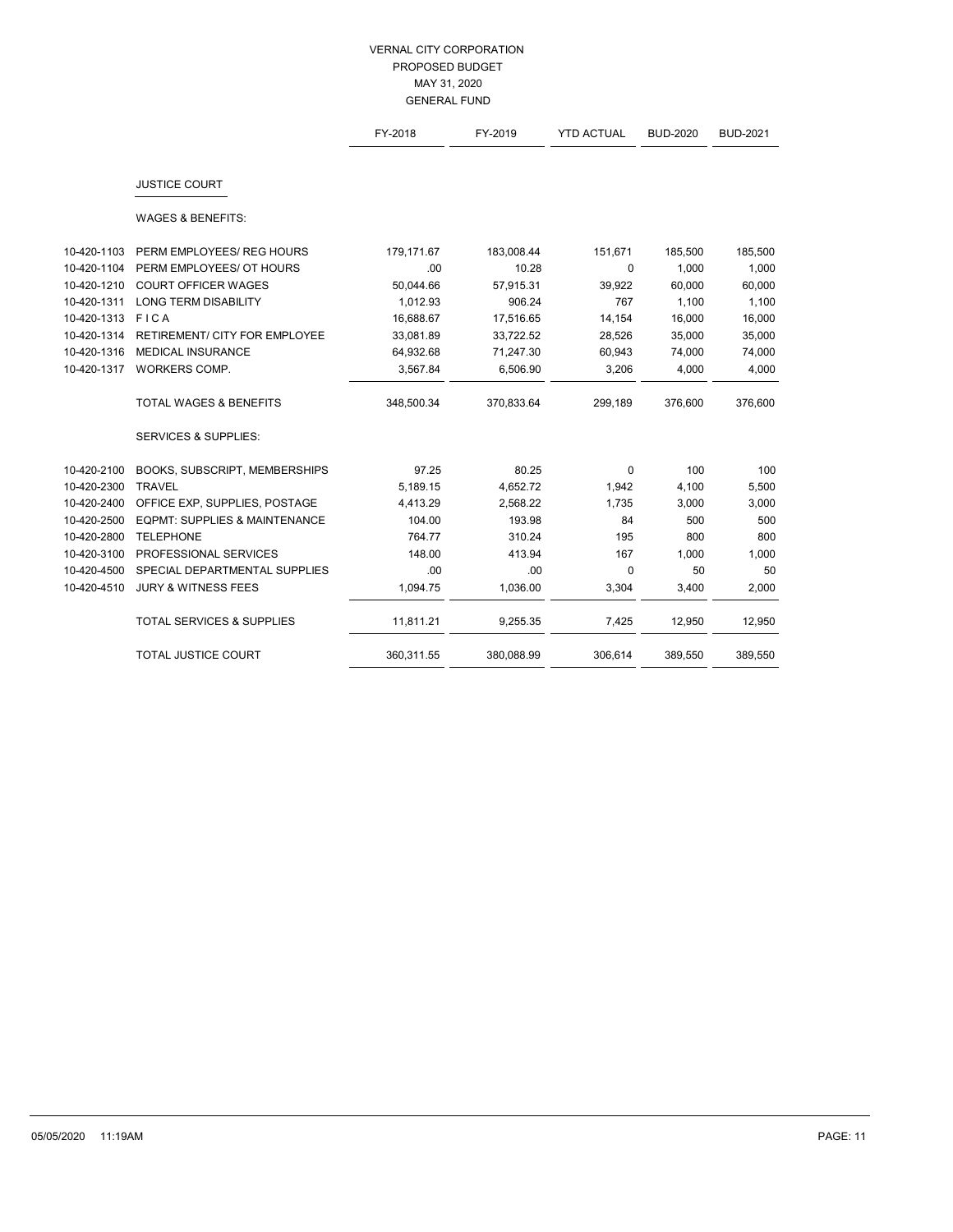|             |                                          | FY-2018      | FY-2019      | <b>YTD ACTUAL</b> | <b>BUD-2020</b> | <b>BUD-2021</b> |
|-------------|------------------------------------------|--------------|--------------|-------------------|-----------------|-----------------|
|             | POLICE DEPARTMENT                        |              |              |                   |                 |                 |
|             | <b>WAGES &amp; BENEFITS:</b>             |              |              |                   |                 |                 |
| 10-421-1103 | PERM EMPLOYEES/ REG HOURS                | 1,399,881.11 | 1,429,946.02 | 1,138,203         | 1,475,000       | 1,475,000       |
| 10-421-1104 | PERM EMPLOYEES/ OT HOURS                 | 82,800.92    | 109,620.83   | 96,085            | 90,000          | 90,000          |
| 10-421-1215 | ALCOHOL PATROL WAGES                     | 40.691.97    | 34,784.05    | 29,770            | 35,000          | 35,000          |
| 10-421-1311 | <b>LONG TERM DISABILITY</b>              | 6,821.40     | 6,193.91     | 5,004             | 8,600           | 8,600           |
| 10-421-1313 | FICA                                     | 111,464.60   | 115,405.65   | 94,522            | 113,000         | 113,000         |
| 10-421-1314 | <b>RETIREMENT/ CITY FOR EMPLOYEE</b>     | 432,999.54   | 428,313.98   | 342,577           | 480,000         | 480,000         |
| 10-421-1316 | MEDICAL INSURANCE                        | 427,325.82   | 455,865.25   | 397,136           | 500,000         | 500,000         |
| 10-421-1317 | WORKERS COMP.                            | 52,141.04    | 54,393.28    | 36,617            | 43,500          | 43,500          |
| 10-421-1318 | STATE UNEMPLOYMENT                       | .00          | .00          | $\mathbf 0$       | 5,000           | 0               |
| 10-421-1319 | UNIFORM ALLOWANCE                        | 26,740.00    | 21,865.00    | 20,413            | 22,450          | 22,450          |
|             | <b>TOTAL WAGES &amp; BENEFITS</b>        | 2,580,866.40 | 2,656,387.97 | 2,160,328         | 2,772,550       | 2,767,550       |
|             | <b>SERVICES &amp; SUPPLIES:</b>          |              |              |                   |                 |                 |
| 10-421-2100 | BOOKS, SUBSCRIPT, MEMBERSHIPS            | 3,507.54     | 3,138.04     | 723               | 2,900           | 2,900           |
| 10-421-2200 | PUBLIC NOTICES                           | .00          | .00          | $\mathbf 0$       | 100             | 100             |
| 10-421-2300 | <b>TRAVEL</b>                            | 13,692.10    | 21,402.40    | 9,236             | 9,000           | 15,000          |
| 10-421-2310 | STATE REIMBURSED TRAVEL EXPEN            | 592.87       | 332.53       | 298               | 500             | 500             |
| 10-421-2400 | OFFICE EXP, SUPPLIES, POSTAGE            | 9,860.18     | 12,107.91    | 9,144             | 13,000          | 13,000          |
| 10-421-2500 | <b>EQPMT: SUPPLIES &amp; MAINTENANCE</b> | 14,707.02    | 22,127.94    | 10,267            | 18,000          | 18,000          |
| 10-421-2800 | <b>TELEPHONE</b>                         | 10,200.00    | 10,280.00    | 9,980             | 11,000          | 11,000          |
| 10-421-2900 | <b>FUEL</b>                              | 48,359.03    | 52,667.01    | 36,314            | 44,000          | 44,000          |
| 10-421-3100 | PROFESSIONAL SERVICES                    | 100.00       | 175.00       | 0                 | 750             | 750             |
| 10-421-3600 | <b>EDUCATION</b>                         | 11,682.94    | 12,367.18    | 14,822            | 15,000          | 13,500          |
| 10-421-3700 | MAINTENANCE AGREEMENTS                   | 19,078.30    | 31,440.54    | 29,881            | 30,000          | 27,500          |
| 10-421-3820 | CHILD ABUSE PROGRAM                      | .00          | .00          | 200               | 200             | $\mathbf{0}$    |
| 10-421-3822 | DARE/NOVA PROGRAM                        | 4,235.00     | 3,000.00     | 3,175             | 4,500           | 5,500           |
| 10-421-4410 | <b>COMMUNITY RELATIONS</b>               | 1,049.91     | 1,323.05     | 446               | 750             | 750             |
| 10-421-4510 | SPECIAL PUBLIC SAFETY                    | 8,286.61     | 7,814.78     | 5,836             | 11,000          | 11,000          |
| 10-421-4513 | <b>CANINE EXPENSE</b>                    | 3,794.82     | 3,210.18     | 1,794             | 2,500           | 2,000           |
| 10-421-4701 | CITY SHARE: CONS DISPATCH                | 101,885.00   | 136,417.00   | 143,228           | 143,500         | 145,000         |
| 10-421-4800 | <b>VEHICLE LEASE PROGRAM</b>             | .00          | 203,685.57   | 140,860           | 145,100         | 145,000         |
|             | TOTAL SERVICES & SUPPLIES                | 251,031.32   | 521,489.13   | 416,204           | 451,800         | 455,500         |
|             | <b>CAPITAL EQUIPMENT:</b>                |              |              |                   |                 |                 |
| 10-421-5002 | JAG GRANT - 16A187                       | 4,547.55     | .00.         | 0                 | $\pmb{0}$       | $\mathbf 0$     |
| 10-421-5003 | <b>TASERS</b>                            | 4,084.36     | 1,171.65     | 3,970             | 4,000           | 4,000           |
| 10-421-5019 | LAPTOP COMPUTER                          | 1,434.86     | .00          | 0                 | 0               | $\mathbf 0$     |
| 10-421-5043 | <b>FIREARMS AMMUNITION</b>               | 4,876.60     | 1,591.80     | 2,994             | 5,000           | 5,000           |
| 10-421-5049 | <b>TACTICAL TEAM TRAINING</b>            | .00          | .00.         | 61                | 1,500           | 1,500           |
| 10-421-5057 | <b>EMERGENCY MANGMT - TAHL EHLER</b>     | 13,623.74    | 16,615.05    | 0                 | 0               | 0               |
|             | TOTAL CAPITAL EQUIPMENT                  | 28,567.11    | 19,378.50    | 7,026             | 10,500          | 10,500          |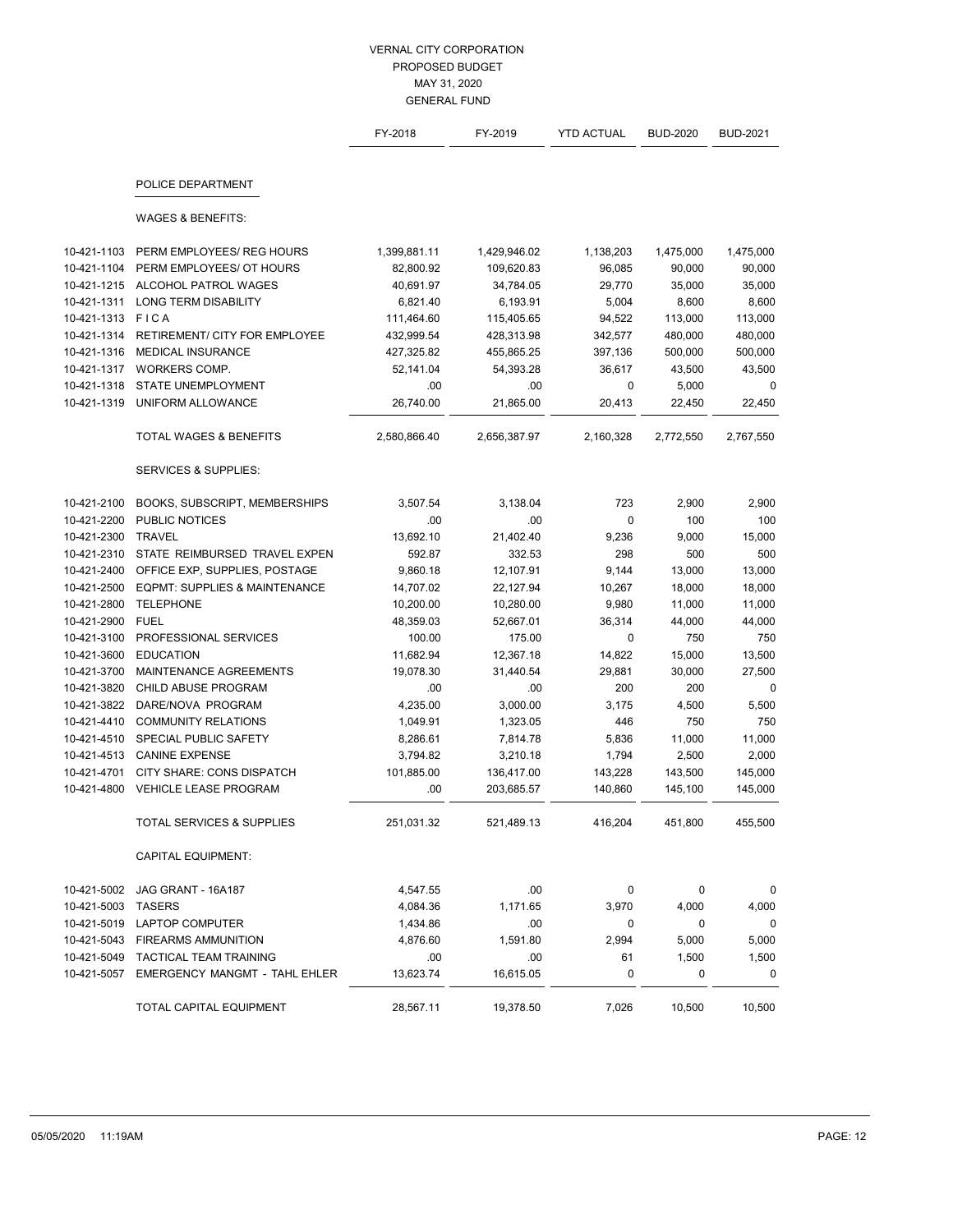|             |                                 | FY-2018      | FY-2019      | <b>YTD ACTUAL</b> | <b>BUD-2020</b> | <b>BUD-2021</b> |
|-------------|---------------------------------|--------------|--------------|-------------------|-----------------|-----------------|
|             | <b>TRANSFER TO OTHER FUNDS:</b> |              |              |                   |                 |                 |
|             |                                 |              |              |                   |                 |                 |
| 10-421-7001 | BEER/ALCOHOL TAX EXPENSE        | 9,000.00     | 11.500.00    | 16,035            | 16.100          | 5,000           |
| 10-421-7002 | LC.A.C. GRANT                   | 4.714.47     | 6,140.30     | 3,257             | 8,000           | 8,000           |
|             | 10-421-7003 S.A.F.G. GRANT      | 2.137.80     | 7.687.46     | 0                 | 5.000           | $\mathbf 0$     |
|             | TOTAL TRANSFERS - OTHER FUNDS   | 15,852.27    | 25.327.76    | 19.292            | 29,100          | 13,000          |
|             | TOTAL POLICE DEPARTMENT         | 2,876,317.10 | 3,222,583.36 | 2,602,850         | 3.263.950       | 3,246,550       |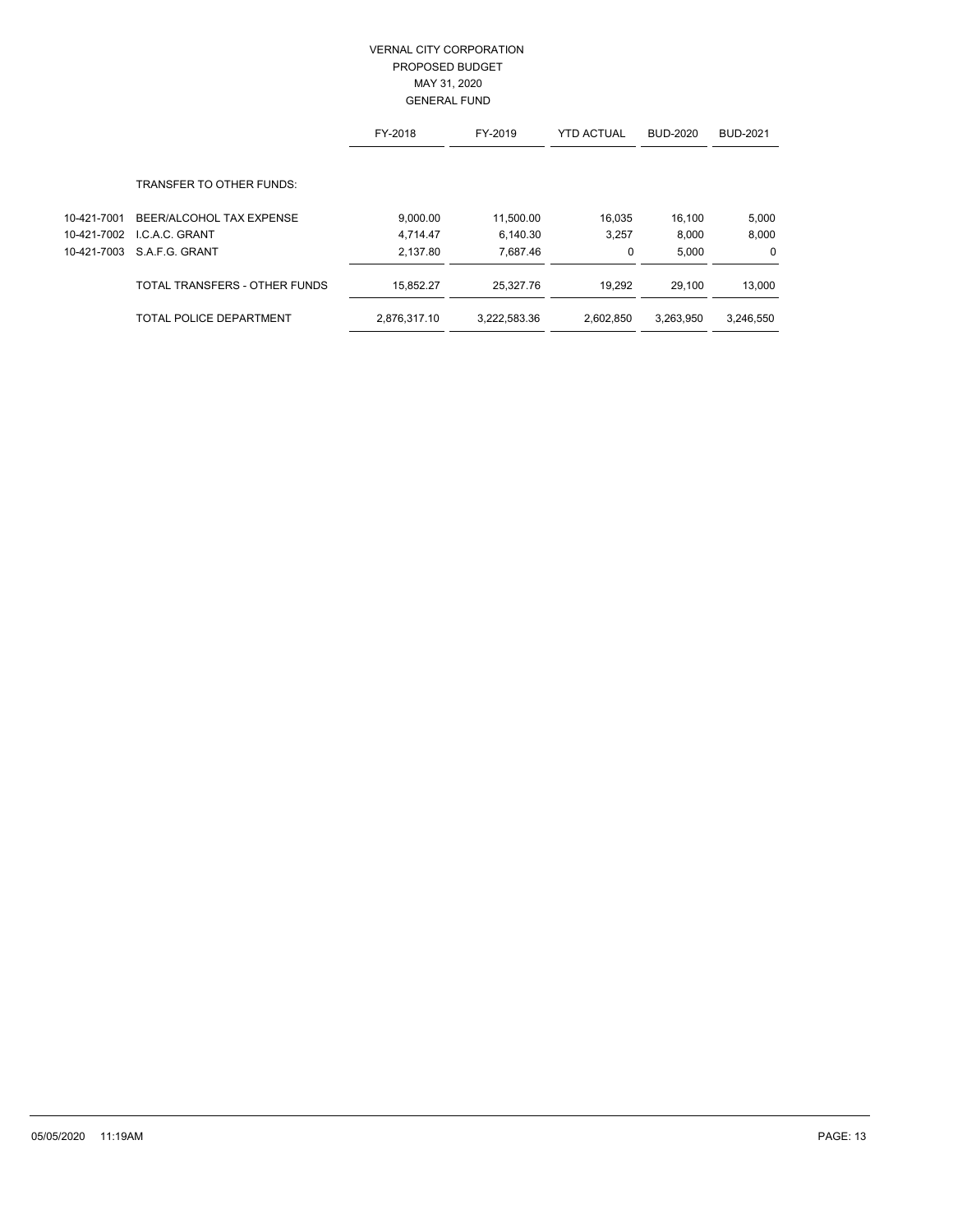|             |                                      | FY-2018  | FY-2019  | <b>YTD ACTUAL</b> | <b>BUD-2020</b> | <b>BUD-2021</b> |
|-------------|--------------------------------------|----------|----------|-------------------|-----------------|-----------------|
|             | <b>FIRE DEPARTMENT</b>               |          |          |                   |                 |                 |
|             | <b>WAGES &amp; BENEFITS:</b>         |          |          |                   |                 |                 |
| 10-422-1105 | PART-TIME EMPLOYEE/ REG HOURS        | .00      | .00      | 8,353             | $\Omega$        | 0               |
| 10-422-1107 | <b>VERNAL CITY EXPENSE</b>           | 3,465.12 | 4,547.89 | 3,519             | 3,550           | 3,550           |
| 10-422-1203 | TEMP EMPLOYEES/ CITY FIRES           | .00      | .00      | 23,175            | $\Omega$        | 0               |
| 10-422-1311 | <b>LONG TERM DISABILITY</b>          | .00      | .00      | 42                | 0               | $\mathbf 0$     |
| 10-422-1313 | FICA                                 | .00      | .00      | 2,552             | $\Omega$        | 0               |
| 10-422-1314 | <b>RETIREMENT/ CITY FOR EMPLOYEE</b> | .00      | .00      | 1,863             | 0               | 0               |
| 10-422-1316 | <b>MEDICAL INSURANCE</b>             | .00      | .00      | 57,824            | $\Omega$        | $\mathbf 0$     |
| 10-422-1317 | WORKERS COMP.                        | .00      | .00      | 1,016             | $\mathbf 0$     | $\mathbf 0$     |
|             | <b>TOTAL WAGES &amp; BENEFITS</b>    | 3,465.12 | 4,547.89 | 98,343            | 3,550           | 3,550           |
|             | <b>SERVICES &amp; SUPPLIES:</b>      |          |          |                   |                 |                 |
| 10-422-2400 | OFFICE EXP, SUPPLIES, POSTAGE        | .00      | .00      | 166               | $\Omega$        | 0               |
| 10-422-4501 | PUBLIC EDUCATION                     | 1,500.00 | 1,500.00 | 0                 | 1,500           | 1,500           |
|             | <b>TOTAL SERVICES &amp; SUPPLIES</b> | 1.500.00 | 1,500.00 | 166               | 1,500           | 1,500           |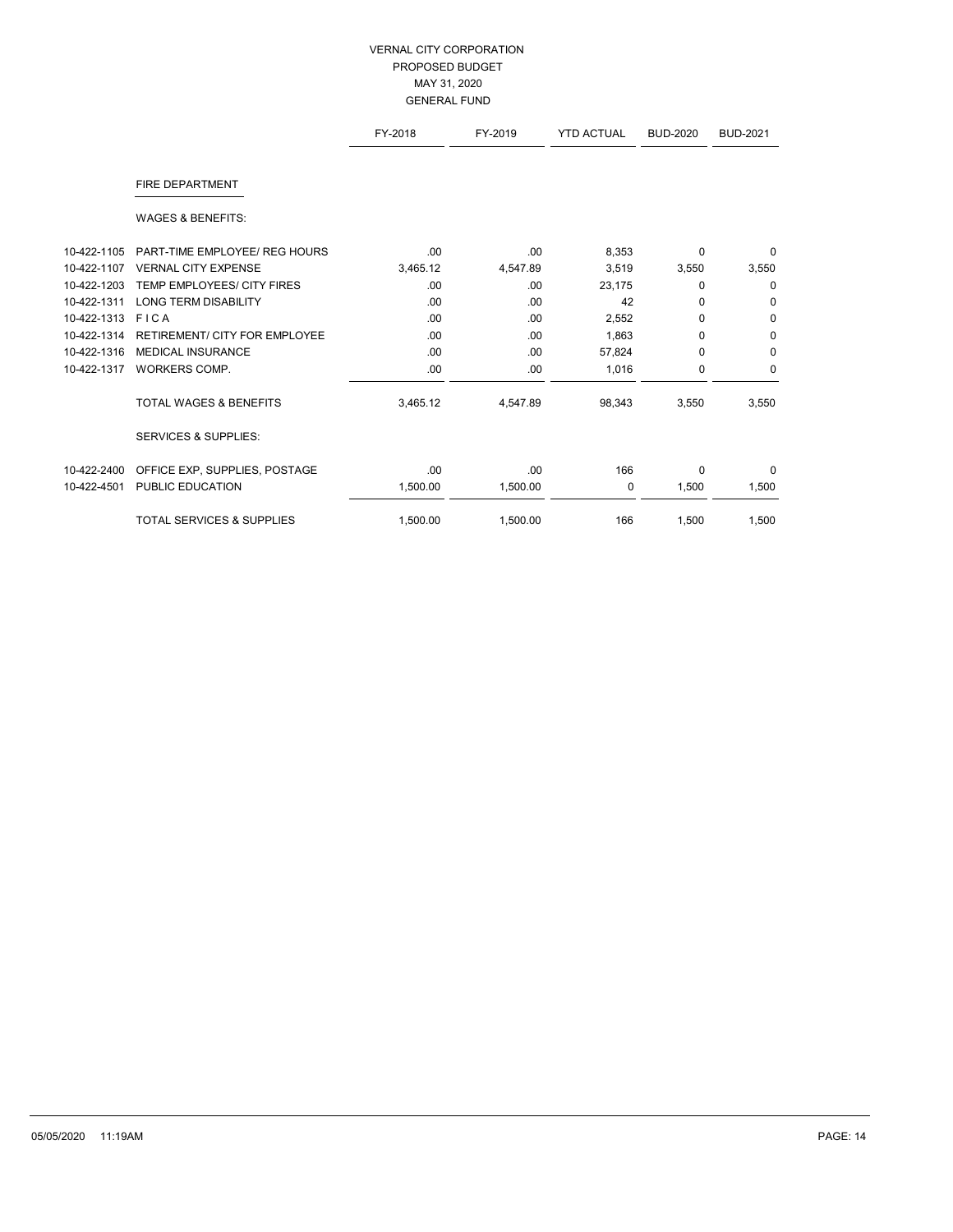|                       | FY-2018  | FY-2019  | <b>YTD ACTUAL</b> | BUD-2020 | BUD-2021 |
|-----------------------|----------|----------|-------------------|----------|----------|
|                       |          |          |                   |          |          |
| TOTAL FIRE DEPARTMENT | 4.965.12 | 6.047.89 | 98.509            | 5.050    | 5,050    |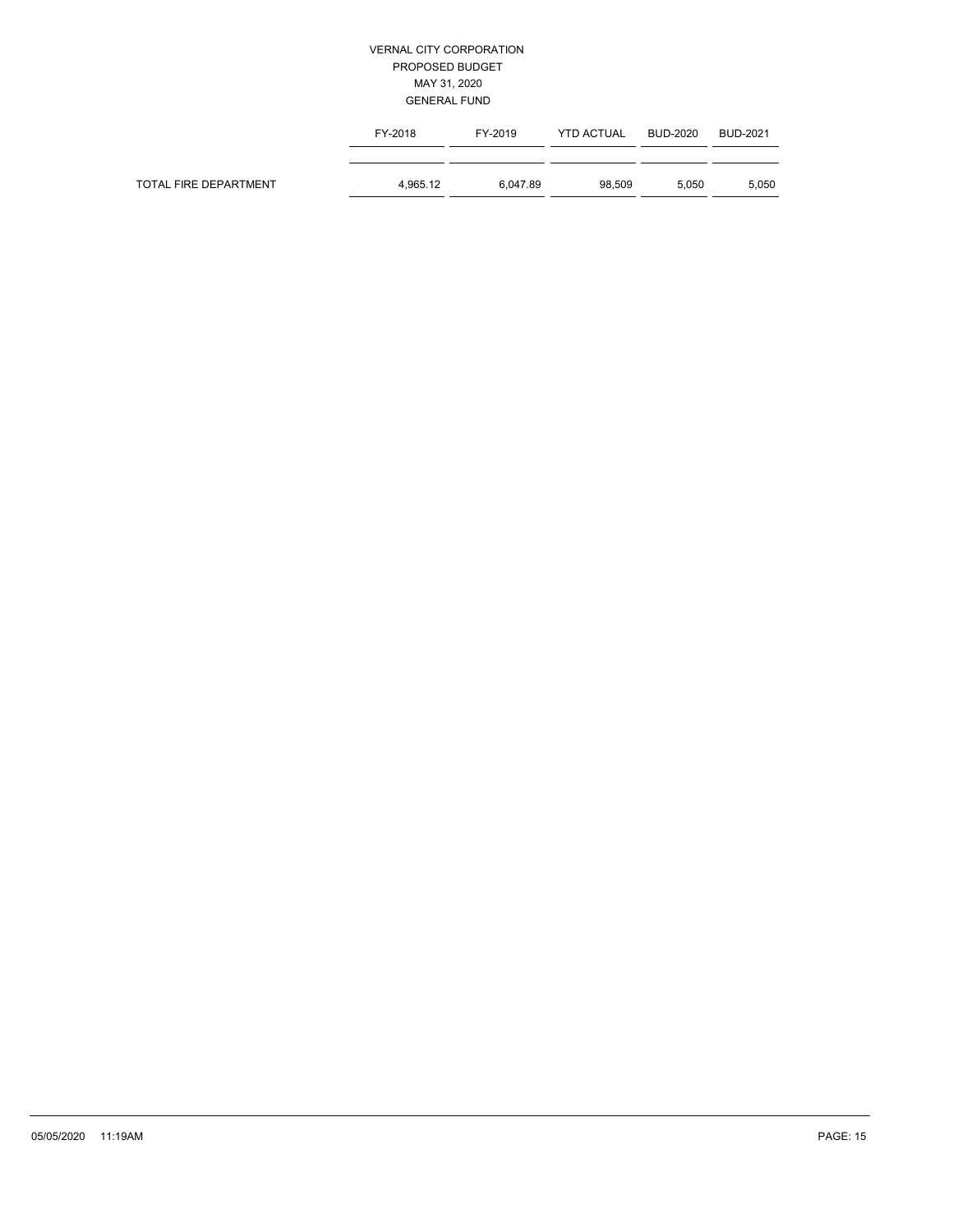|             |                                          | FY-2018    | FY-2019    | <b>YTD ACTUAL</b> | <b>BUD-2020</b> | <b>BUD-2021</b> |
|-------------|------------------------------------------|------------|------------|-------------------|-----------------|-----------------|
|             | <b>VICTIMS ADVOCATE</b>                  |            |            |                   |                 |                 |
|             | <b>WAGES &amp; BENEFITS:</b>             |            |            |                   |                 |                 |
| 10-423-1103 | PERMANENT EMPLOYEES/ REG HOU             | 21,669.72  | 16,050.85  | 28,637            | 35,000          | 35,000          |
| 10-423-1104 | PERMANENT EMPLOYEES/OT                   | .00        | .00        | 645               | 500             | 500             |
| 10-423-1107 | <b>VAWA PAYROLL</b>                      | 54.705.46  | 34,920.30  | 0                 | 0               | 0               |
| 10-423-1108 | <b>VOCA PAYROLL</b>                      | .00        | 30,898.48  | 56,666            | 68,000          | 68,000          |
| 10-423-1311 | <b>LONG TERM DISABILITY</b>              | 91.30      | 81.13      | 132               | 200             | 200             |
| 10-423-1313 | FICA                                     | 1,685.65   | 1,341.76   | 2,061             | 2,200           | 2,200           |
| 10-423-1314 | RETIREMENT/ CITY FOR EMPLOYEE            | 2,659.04   | 2,988.18   | 6,539             | 7,300           | 7,300           |
| 10-423-1316 | <b>MEDICAL INSURANCE</b>                 | 366.23     | 8,073.30   | 14,854            | 20,000          | 20,000          |
| 10-423-1317 | WORKERS COMP.                            | 388.33     | 1,212.91   | 887               | 1,100           | 1,100           |
| 10-423-1407 | <b>VAWA RETIRMENT</b>                    | 9,411.08   | 5,060.40   | 0                 | 0               | 0               |
| 10-423-1408 | VAWA FICA                                | 4,184.93   | 2,309.73   | 0                 | 0               | 0               |
| 10-423-1417 | VAWA LONG TERM DISABILITY                | 283.93     | 142.93     | $\mathbf 0$       | $\mathbf 0$     | 0               |
| 10-423-1418 | VAWA MEDICAL INSURANCE                   | 1,546.73   | 665.50     | 0                 | 0               | 0               |
| 10-423-1419 | VAWA STATE INSURANCE FUND                | 1,295.39   | 1,289.15   | 0                 | 0               | 0               |
| 10-423-1507 | <b>VOCA RETIRMENT</b>                    | .00        | 4,803.77   | 9,264             | 11,000          | 11,000          |
| 10-423-1508 | VOCA FICA                                | .00        | 2,480.81   | 4,208             | 5,100           | 5,100           |
| 10-423-1517 | <b>VOCA LONG TERM DISABILITY</b>         | .00        | 135.52     | 231               | 500             | 500             |
| 10-423-1518 | <b>VOCA MEDICAL INSURANCE</b>            | .00        | 8,882.25   | 18,943            | 22,500          | 22,500          |
| 10-423-1519 | VOCA STATE INSURANCE FUND                | .00        | 202.22     | 1,791             | 2,500           | 2,500           |
| 10-423-1520 | VOCA TRAVEL AND TRAINING                 | .00        | .00        | 3,272             | 4,000           | 6,100           |
|             | <b>TOTAL WAGES &amp; BENEFITS</b>        | 98,287.79  | 121,539.19 | 148,130           | 179,900         | 182,000         |
|             | <b>SERVICES &amp; SUPPLIES:</b>          |            |            |                   |                 |                 |
| 10-423-2300 | <b>TRAVEL</b>                            | 2,407.87   | 1,922.51   | 714               | 3,000           | 3,000           |
| 10-423-2400 | OFFICE SUPPLIES, POSTAGE                 | 1,418.62   | 1,368.35   | 922               | 1,500           | 1,500           |
| 10-423-2500 | <b>EQPMT: SUPPLIES &amp; MAINTENANCE</b> | 633.62     | 1,030.34   | 306               | 1,500           | 1,500           |
| 10-423-2800 | <b>CELL PHONE</b>                        | 1,192.32   | 1,354.24   | 1,810             | 2,300           | 2,300           |
| 10-423-2900 | <b>FUEL</b>                              | 1,000.17   | 1,669.61   | 830               | 1,500           | 1,500           |
| 10-423-3610 | <b>TRAINING</b>                          | 789.79     | 297.59     | 280               | 800             | 800             |
| 10-423-4500 | SPECIAL DEPARTMENTAL SUPPLIES            | 1,109.57   | 2,369.95   | 1,200             | 1,500           | 1,500           |
| 10-423-4521 | <b>UNIFORMS</b>                          | .00        | 303.89     | 163               | 300             | 300             |
| 10-423-4600 | V.A. CONTRIBUTION EXPENSE                | 2,309.69   | 6,313.09   | 899               | 4,000           | 4,000           |
|             | TOTAL SERVICES & SUPPLIES                | 10,861.65  | 16,629.57  | 7,123             | 16,400          | 16,400          |
|             | <b>CAPITAL EQUIPMENT:</b>                |            |            |                   |                 |                 |
| 10-423-5004 | <b>VEHICLE</b>                           | .00        | 23,720.00  | 0                 | 0               | 0               |
|             | TOTAL CAPITAL EQUIPMENT                  | .00        | 23,720.00  | 0                 | 0               | 0               |
|             | TOTAL VICTIMS ADVOCATE                   | 109,149.44 | 161,888.76 | 155,253           | 196,300         | 198,400         |
|             |                                          |            |            |                   |                 |                 |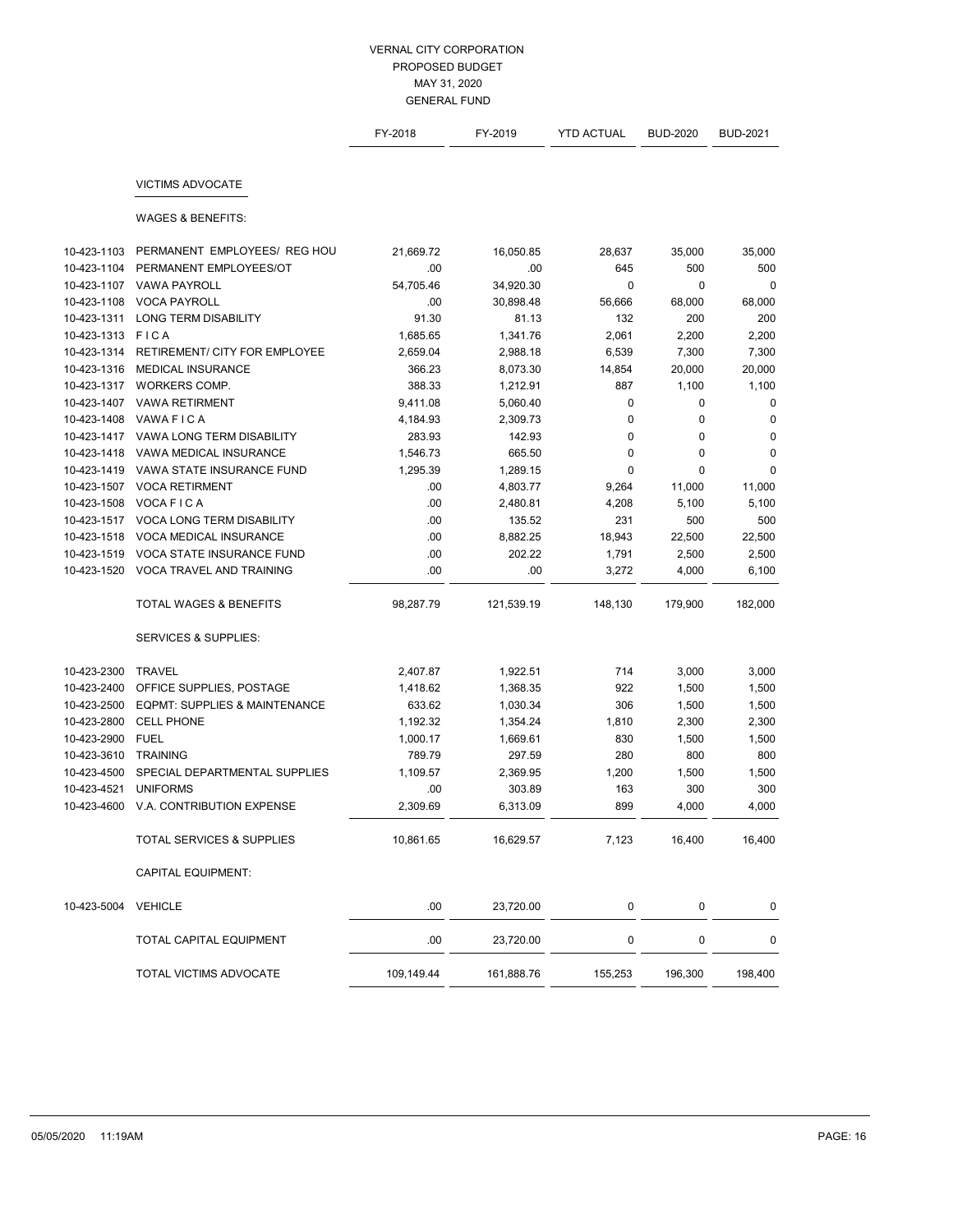|             |                                      | FY-2018 | FY-2019 | <b>YTD ACTUAL</b> | <b>BUD-2020</b> | <b>BUD-2021</b> |
|-------------|--------------------------------------|---------|---------|-------------------|-----------------|-----------------|
|             | <b>ANIMAL SHELTER</b>                |         |         |                   |                 |                 |
|             | <b>SERVICES &amp; SUPPLIES:</b>      |         |         |                   |                 |                 |
| 10-426-2400 | OFFICE EXP, SUPPLIES, POSTAGE        | .00     | .00.    | 76                | $\mathbf 0$     | $\mathbf{0}$    |
|             | <b>TOTAL SERVICES &amp; SUPPLIES</b> | .00     | .00.    | 76                | $\mathbf 0$     | $\mathbf{0}$    |
|             | <b>TOTAL ANIMAL SHELTER</b>          | .00     | .00.    | 76                | 0               | $\mathbf 0$     |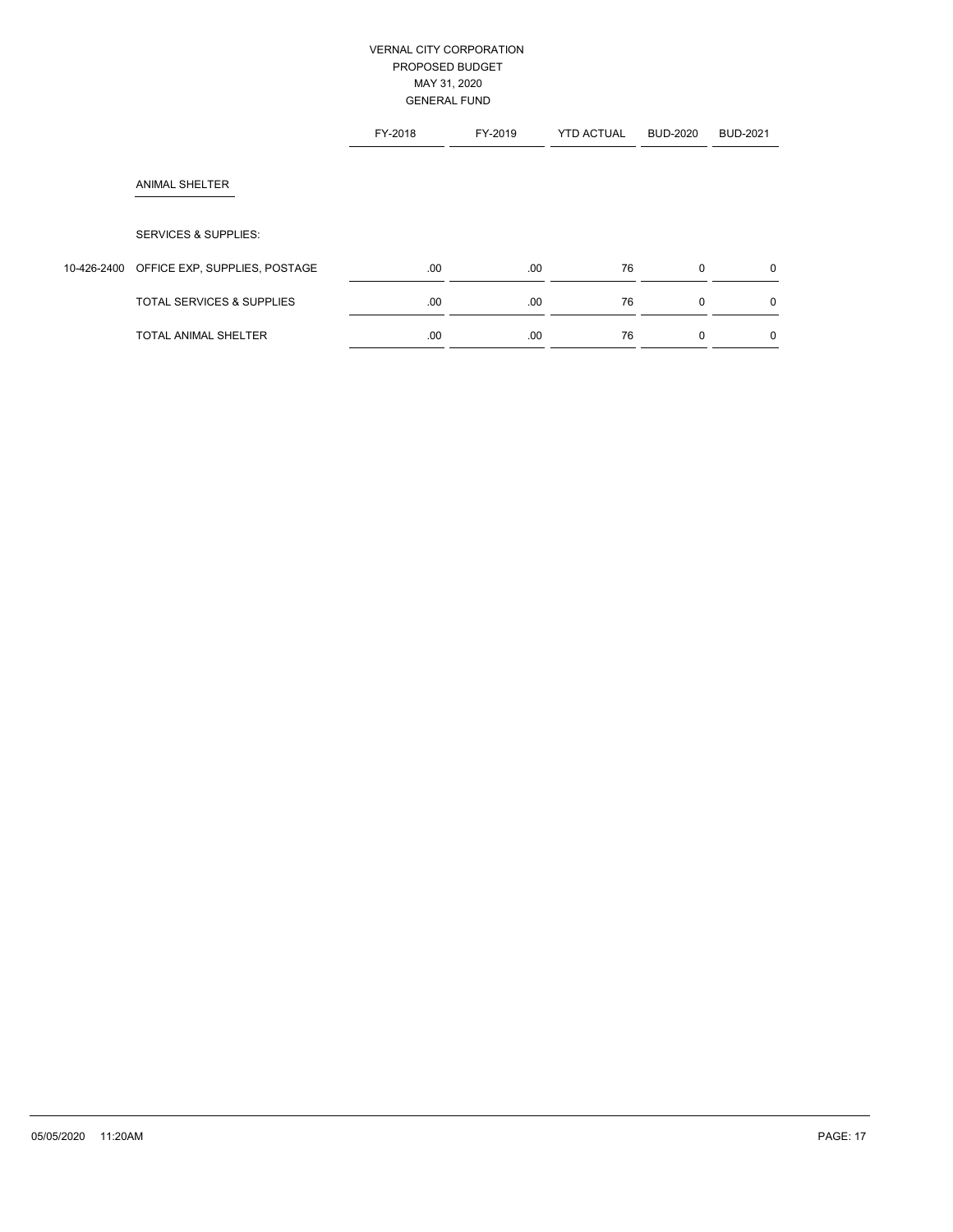|             |                                      | FY-2018      | FY-2019      | <b>YTD ACTUAL</b> | <b>BUD-2020</b> | <b>BUD-2021</b> |
|-------------|--------------------------------------|--------------|--------------|-------------------|-----------------|-----------------|
|             | <b>STREETS DEPARTMENT</b>            |              |              |                   |                 |                 |
|             |                                      |              |              |                   |                 |                 |
|             | <b>WAGES &amp; BENEFITS:</b>         |              |              |                   |                 |                 |
| 10-441-1103 | PERM EMPLOYEES/ REG HOURS            | 461,475.07   | 462,963.49   | 377,924           | 480,000         | 480,000         |
| 10-441-1104 | PERM EMPLOYEES/ OT HOURS             | 14,018.37    | 30,728.87    | 24,400            | 35,000          | 35,000          |
| 10-441-1108 | <b>WAGES - HOLLY-DAYS</b>            | 32,363.32    | 11,117.36    | 37,742            | 40,000          | 40,000          |
| 10-441-1311 | <b>LONG TERM DISABILITY</b>          | 2,802.13     | 2,470.32     | 2,180             | 3,100           | 3,100           |
| 10-441-1313 | <b>FICA</b>                          | 37,247.61    | 37,184.21    | 33,383            | 40,000          | 40,000          |
| 10-441-1314 | <b>RETIREMENT/ CITY FOR EMPLOYEE</b> | 88,799.58    | 90,657.47    | 77,956            | 95,000          | 95,000          |
| 10-441-1316 | <b>MEDICAL INSURANCE</b>             | 172,037.92   | 159,647.79   | 127,524           | 190,000         | 190,000         |
| 10-441-1317 | WORKERS COMP.                        | 36,455.27    | 30,459.91    | 17,218            | 30,000          | 30,000          |
| 10-441-1318 | STATE UNEMPLOYMENT                   | .00          | .00          | 0                 | 2,000           | $\mathbf 0$     |
|             | <b>TOTAL WAGES &amp; BENEFITS</b>    | 845,199.27   | 825,229.42   | 698,328           | 915,100         | 913,100         |
|             | <b>SERVICES &amp; SUPPLIES:</b>      |              |              |                   |                 |                 |
| 10-441-2100 | BOOKS, SUBSCRIPT, MEMBERSHIPS        | .00          | .00          | 0                 | 600             | 600             |
| 10-441-2300 | <b>TRAVEL</b>                        | 2,234.65     | 3,872.00     | 3,604             | 4,100           | 4,100           |
| 10-441-2400 | OFFICE SUPPLIES                      | 781.87       | 333.97       | 61                | 1,000           | 2,600           |
| 10-441-2500 | EQPMT: SUPPLIES & MAINTENANCE        | 78,431.37    | 66,305.95    | 73,080            | 80,000          | 80,000          |
| 10-441-2800 | <b>TELEPHONE</b>                     | 3,214.04     | 2,708.39     | 3,065             | 3,400           | 3,400           |
| 10-441-2900 | <b>FUEL</b>                          | 24,681.33    | 34,291.61    | 21,810            | 24,000          | 30,000          |
| 10-441-3100 | PROFESSIONAL & TECH SERVICES         | 4,952.50     | 5,860.00     | 2,640             | 5,000           | 5,000           |
| 10-441-3110 | <b>LAND FILL FEES</b>                | 4,000.00     | 2,000.00     | 4,000             | 5,000           | 2,000           |
| 10-441-3610 | <b>TRAINING</b>                      | 4,020.00     | 3,840.00     | 3,816             | 4,200           | 4,200           |
| 10-441-4521 | <b>UNIFORMS</b>                      | 4,719.95     | 4,325.25     | 4,636             | 6,000           | 6,000           |
| 10-441-4530 | <b>SPECIAL HIGHWAY SUPPLIES</b>      | 47,437.99    | 88,423.26    | 37,764            | 85,000          | 85,000          |
| 10-441-4532 | <b>ROAD PAINT STRIPING</b>           | 120,794.00   | 85,966.00    | 875               | 65,000          | 70,000          |
| 10-441-4534 | SIDEWALK HAZARD REPAIR               | 65,015.00    | 49,909.50    | 42,454            | 50,000          | 50,000          |
| 10-441-4535 | CHIP AND SEAL ROADS                  | .00          | .00          | $\mathbf{0}$      | 400,000         | 350,000         |
| 10-441-4550 | SOFTWARE & UPGRADE EXPENSE           | 443.72       | 1,045.67     | 12                | 500             | 1,000           |
| 10-441-4630 | <b>STREET ENHANCEMENTS</b>           | 9,691.62     | 6,792.82     | 3,312             | 10,000          | 10,000          |
| 10-441-4640 | <b>STREET LIGHTING</b>               | 239,475.46   | 237,721.63   | 200,656           | 240,000         | 240,000         |
|             | <b>TOTAL SERVICES &amp; SUPPLIES</b> | 609,893.50   | 593,396.05   | 401,784           | 983,800         | 943,900         |
|             | TOTAL STREETS DEPARTMENT             | 1,455,092.77 | 1,418,625.47 | 1,100,112         | 1,898,900       | 1,857,000       |
|             |                                      |              |              |                   |                 |                 |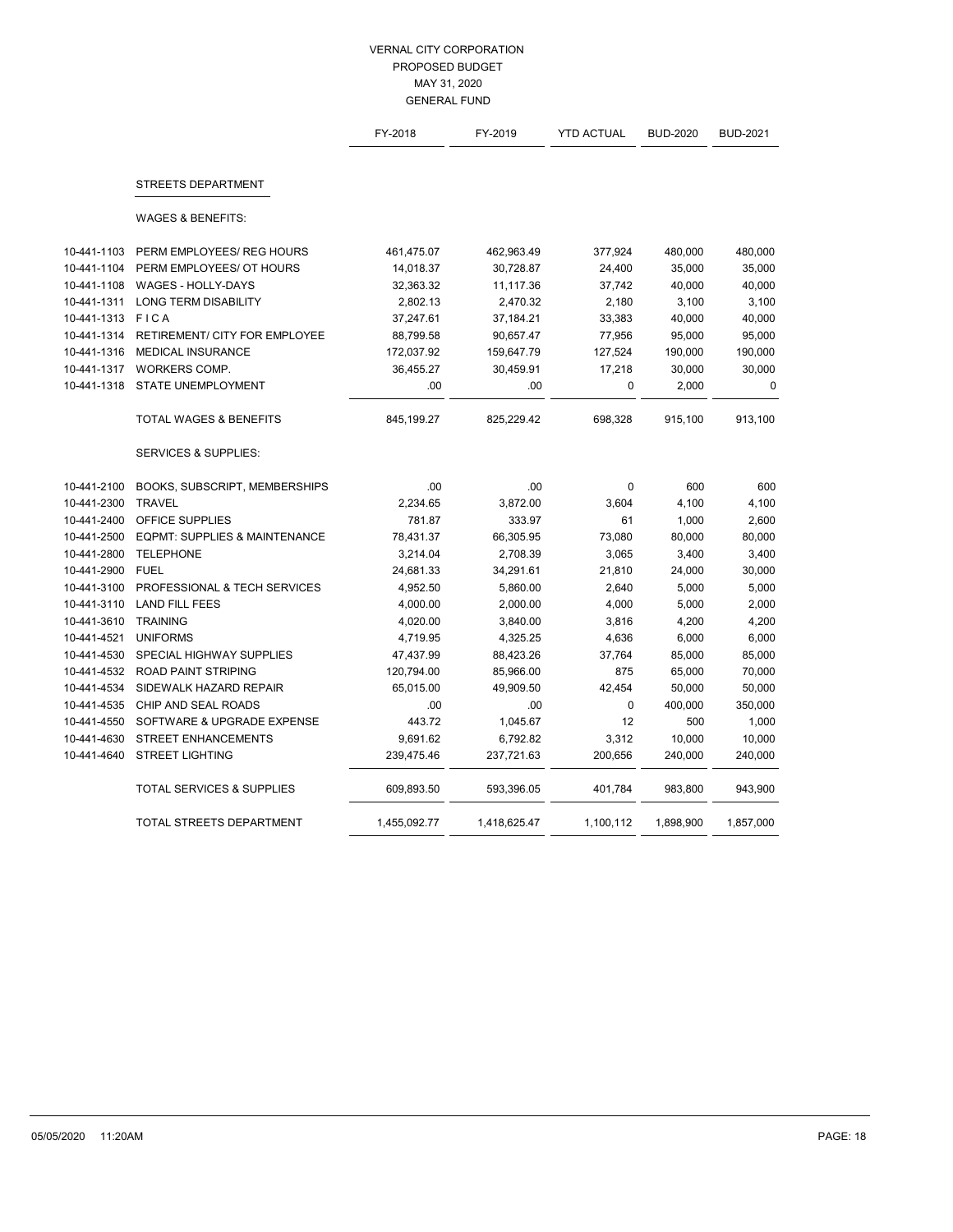|             |                                          | FY-2018    | FY-2019    | <b>YTD ACTUAL</b> | <b>BUD-2020</b> | <b>BUD-2021</b> |
|-------------|------------------------------------------|------------|------------|-------------------|-----------------|-----------------|
|             | <b>MOTOR POOL</b>                        |            |            |                   |                 |                 |
|             | <b>WAGES &amp; BENEFITS:</b>             |            |            |                   |                 |                 |
| 10-444-1103 | PERM EMPLOYEES/ REG HOURS                | 119,137.02 | 95,965.19  | 99,612            | 122,000         | 122,000         |
| 10-444-1104 | PERM EMPLOYEES/ OT HOURS                 | 741.12     | 1,032.57   | 1,492             | 1,500           | 1,500           |
| 10-444-1311 | <b>LONG TERM DISABILITY</b>              | 673.10     | 467.45     | 511               | 700             | 700             |
| 10-444-1313 | <b>FICA</b>                              | 8,723.83   | 7,123.42   | 7,583             | 9,200           | 9,200           |
| 10-444-1314 | <b>RETIREMENT/ CITY FOR EMPLOYEE</b>     | 21,999.21  | 17,098.82  | 18,038            | 23,000          | 23,000          |
| 10-444-1316 | MEDICAL INSURANCE                        | 32,595.76  | 24,971.13  | 31,768            | 37,000          | 37,000          |
| 10-444-1317 | WORKERS COMP.                            | 2,987.73   | 5,937.43   | 3,209             | 4,100           | 4,100           |
|             | <b>TOTAL WAGES &amp; BENEFITS</b>        | 186,857.77 | 152,596.01 | 162,213           | 197,500         | 197,500         |
|             | <b>SERVICES &amp; SUPPLIES:</b>          |            |            |                   |                 |                 |
| 10-444-2300 | <b>TRAVEL</b>                            | 169.00     | 824.12     | 362               | 400             | 600             |
| 10-444-2400 | OFFICE EXP, SUPPLIES, POSTAGE            | 75.78      | .00        | $\mathbf 0$       | 250             | 250             |
| 10-444-2500 | <b>EQPMT: SUPPLIES &amp; MAINTENANCE</b> | 7,313.79   | 4,551.17   | 18,192            | 8,000           | 8,000           |
| 10-444-2800 | <b>TELEPHONE</b>                         | 812.54     | 443.31     | 589               | 800             | 800             |
| 10-444-2900 | <b>FUEL</b>                              | 1,938.01   | 3,560.17   | 1,389             | 2,300           | 2,300           |
| 10-444-2950 | <b>FUEL - SERVICE CHARGE</b>             | 3,141.40   | 3,781.18   | 2,502             | 3,300           | 3,300           |
| 10-444-3610 | <b>TRAINING</b>                          | 480.00     | .00        | 0                 | $\mathbf 0$     | 500             |
| 10-444-4521 | <b>UNIFORMS</b>                          | 716.54     | 824.71     | 80                | 900             | 900             |
| 10-444-4522 | <b>SMALL TOOLS</b>                       | 1,454.99   | 1,336.17   | 507               | 1,000           | 1,000           |
|             | <b>TOTAL SERVICES &amp; SUPPLIES</b>     | 16,102.05  | 15,320.83  | 23,620            | 16,950          | 17,650          |
|             | <b>CAPITAL EQUIPMENT:</b>                |            |            |                   |                 |                 |
| 10-444-5003 | <b>VEHICLE SOFTWARE UPGRADES</b>         | 813.39     | .00.       | 200               | 350             | 0               |
|             | TOTAL CAPITAL EQUIPMENT                  | 813.39     | .00        | 200               | 350             | 0               |
|             | TOTAL MOTOR POOL                         | 203,773.21 | 167,916.84 | 186,033           | 214,800         | 215,150         |
|             |                                          |            |            |                   |                 |                 |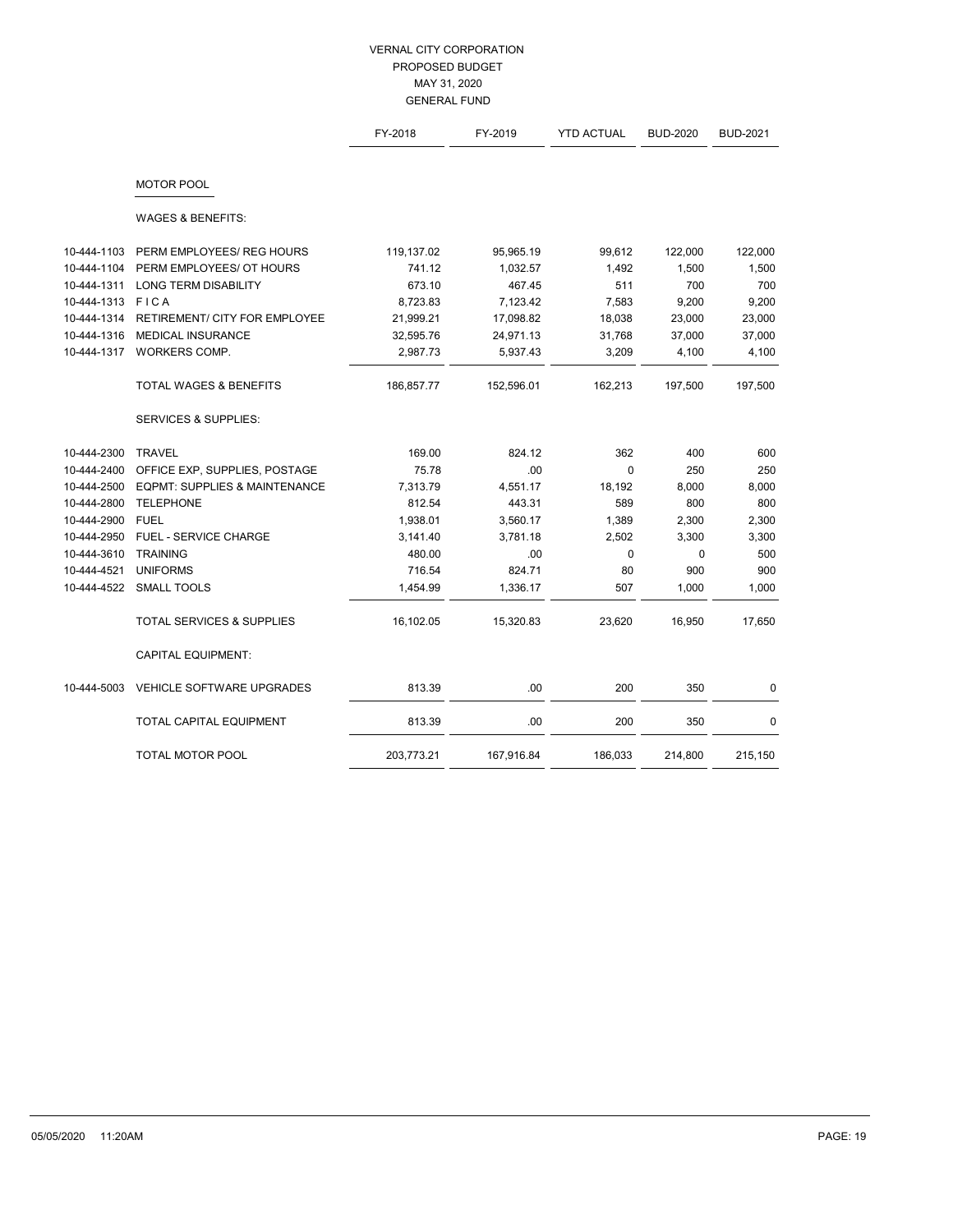|             |                                        | FY-2018    | FY-2019    | <b>YTD ACTUAL</b> | <b>BUD-2020</b> | <b>BUD-2021</b> |
|-------------|----------------------------------------|------------|------------|-------------------|-----------------|-----------------|
|             | PARKWAYS/BOULEVARDS                    |            |            |                   |                 |                 |
|             | <b>WAGES &amp; BENEFITS:</b>           |            |            |                   |                 |                 |
| 10-451-1103 | PERMANENT EMPLOYEES/REG HOU            | 71,820.53  | 114,189.31 | 64,584            | 75,000          | 75,000          |
| 10-451-1104 | PERM EMPLOYEES/ OT HOURS               | 3,578.03   | 7,675.45   | 2,227             | 8,000           | 8,000           |
| 10-451-1311 | <b>LONG TERM DISABILITY</b>            | 426.66     | 607.23     | 323               | 600             | 600             |
| 10-451-1313 | <b>FICA</b>                            | 5,797.27   | 8,923.60   | 4,977             | 8,000           | 8,000           |
| 10-451-1314 | <b>RETIREMENT/ CITY FOR EMPLOYEES</b>  | 12,564.99  | 20,333.66  | 10,986            | 15,000          | 15,000          |
| 10-451-1316 | <b>MEDICAL INSURANCE</b>               | 17,161.86  | 47,810.87  | 32,255            | 44,000          | 44,000          |
| 10-451-1317 | WORKERS COMP.                          | 2,899.37   | 4,666.61   | 2,106             | 2,500           | 2,500           |
|             | <b>TOTAL WAGES &amp; BENEFITS</b>      | 114,248.71 | 204,206.73 | 117,459           | 153,100         | 153,100         |
|             | <b>SERVICES &amp; SUPPLIES:</b>        |            |            |                   |                 |                 |
| 10-451-2300 | <b>TRAVEL</b>                          | 2,014.86   | 1,746.00   | 1,200             | 2,000           | 2,000           |
| 10-451-2400 | OFFICE EXP, SUPPLIES, POSTAGE          | 57.48      | 26.55      | 40                | 200             | 200             |
| 10-451-2500 | <b>EQUIPMENT-SUPPLIES &amp; MAINT</b>  | 2,587.47   | 5,307.32   | 5,340             | 6,000           | 5,000           |
| 10-451-2600 | <b>MAIN STREET EXPENSE</b>             | 72,067.81  | 73,957.38  | 11,948            | 80,000          | 80,000          |
| 10-451-2601 | <b>TREE TRIMMING EXPENSE</b>           | 1,950.00   | 2,141.25   | $\mathbf 0$       | 2,000           | 2,000           |
| 10-451-2602 | <b>WALKING PARK</b>                    | 11,052.26  | 14,705.36  | 8,042             | 15,000          | 15,000          |
| 10-451-2603 | <b>COBBLEROCK PARK</b>                 | 5,741.96   | 4,301.80   | 3,405             | 6,000           | 7,000           |
| 10-451-2607 | MAINTENANCE - AGGIE BLVDE              | .00        | 4,299.47   | 4,113             | 12,000          | 12,000          |
| 10-451-2608 | MAINTENANCE - STATE CONTRACT           | .00        | 1,400.00   | 1,400             | 4,200           | 4,200           |
| 10-451-2800 | <b>TELEPHONE</b>                       | 25.00      | 500.00     | 500               | 600             | 600             |
| 10-451-2900 | <b>FUEL</b>                            | 3,727.46   | 6,860.42   | 2,613             | 5,000           | 6,000           |
| 10-451-3610 | <b>TRAINING</b>                        | .00        | .00        | 590               | 600             | 600             |
| 10-451-4521 | <b>UNIFORMS</b>                        | 1,319.66   | 1,148.33   | 952               | 1,500           | 1,500           |
| 10-451-4533 | TREE REMOVAL & REPLANTING              | .00        | .00        | $\mathbf{0}$      | $\mathbf 0$     | 1,000           |
| 10-451-4534 | <b>BANNER REPLACEMENT &amp; REPAIR</b> | 7,160.47   | 11,482.20  | 2,332             | 4,000           | 4,000           |
| 10-451-4600 | <b>BILLBOARD LEASE</b>                 | 834.78     | 1,619.22   | 2,060             | 2,100           | 2,100           |
|             | <b>TOTAL SERVICES &amp; SUPPLIES</b>   | 108,539.21 | 129,495.30 | 44,535            | 141,200         | 143,200         |
|             | CAPITAL IMPROVE/PROJECTS:              |            |            |                   |                 |                 |
| 10-451-5508 | TREE BOXES / BRICK                     | 10,000.00  | 9,963.00   | 0                 | 10,000          | 10,000          |
|             | TOTAL CAPITAL IMPROVE/PROJECTS         | 10,000.00  | 9,963.00   | $\mathbf 0$       | 10,000          | 10,000          |
|             | TOTAL PARKWAYS/BOULEVARDS              | 232,787.92 | 343,665.03 | 161,994           | 304,300         | 306,300         |
|             |                                        |            |            |                   |                 |                 |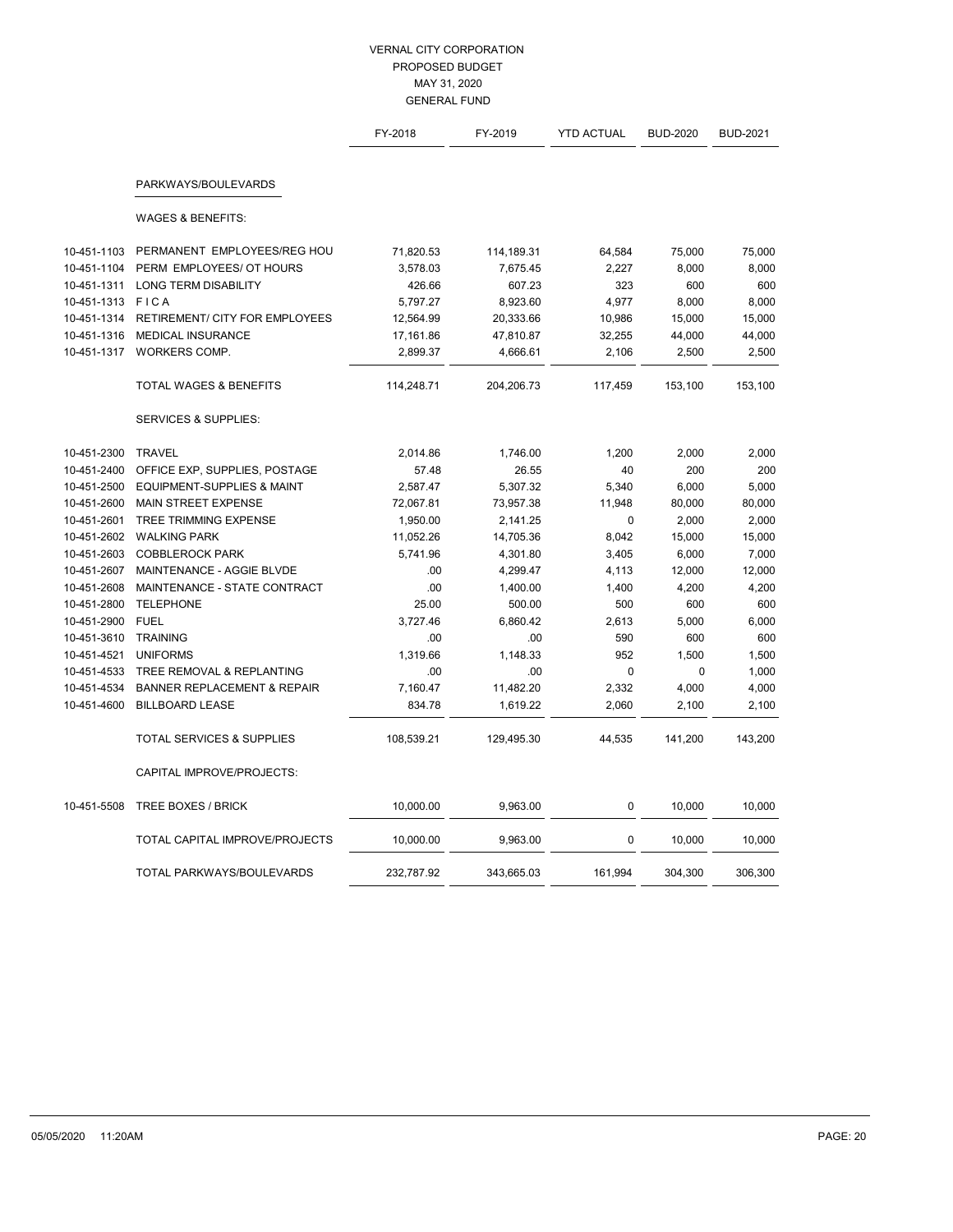|             |                                       | FY-2018      | FY-2019      | <b>YTD ACTUAL</b> | <b>BUD-2020</b> | <b>BUD-2021</b> |
|-------------|---------------------------------------|--------------|--------------|-------------------|-----------------|-----------------|
|             | <b>TRANSFERS &amp; CONTRIBUTIONS</b>  |              |              |                   |                 |                 |
|             | TRANSFER TO OTHER FUNDS:              |              |              |                   |                 |                 |
| 10-480-7105 | TRANS DEBT SERV: CIB ST 2001A         | 67,600.00    | 67,100.00    | $\mathbf 0$       | 68,000          | 68,000          |
| 10-480-7106 | TRANS DEBT SERV: CIB ST 2001B         | 53,000.00    | 53,000.00    | $\mathbf 0$       | 53,000          | 47,000          |
| 10-480-7111 | TRANS DEBT SERV: CIB 2003             | 77,000.00    | 77,000.00    | $\mathbf 0$       | 77,000          | 77,500          |
| 10-480-7137 | TRANS: DEBT SERV CIB 03 /MUS          | 32,800.00    | .00          | $\mathbf{0}$      | $\mathbf 0$     | $\mathbf 0$     |
| 10-480-7138 | TRANS: DEBT 2009 B                    | .00          | 38,000.00    | $\mathbf{0}$      | 39,000          | 38,000          |
| 10-480-7158 | TRANS MBA: SALES TAX FOR BOND         | 361,255.22   | 291,454.36   | 197,938           | 265,000         | 265,000         |
|             | TOTAL TRANSFERS - OTHER FUNDS         | 591,655.22   | 526,554.36   | 197,938           | 502,000         | 495,500         |
|             | <b>CONTRIBUTIONS - OTHER AGENCIES</b> |              |              |                   |                 |                 |
| 10-480-7330 | CONTRIB TO COUNTY: GRANT WRITE        | .00.         | .00          | 25,000            | 25,000          | 25,000          |
| 10-480-7331 | CONTRIB TO COUNTY: INNOVATION         | .00          | .00          | $\mathbf{0}$      | $\Omega$        | 5,000           |
| 10-480-7333 | CONTRIB TO COUNTY: CEMTERY IMP        | 150.00       | 399.52       | 39,420            | 50,000          | 50,000          |
| 10-480-7337 | <b>CONTRIB TO COUNTY: CEMETERY</b>    | 94,669.85    | 64,091.91    | 78,070            | 110,000         | 110,000         |
| 10-480-7338 | CONTRIB TO CONFERENCE CENTER          | 200,000.00   | 200,000.00   | 200,000           | 200,000         | 0               |
| 10-480-7339 | CONTRIB TO U.B.N.S.F.                 | 7,500.00     | 8,500.00     | 0                 | 8,500           | 8,500           |
| 10-480-7341 | <b>STATE COURT SURCHARGE</b>          | 157,484.56   | 177,254.61   | 123,176           | 155,000         | 155,000         |
| 10-480-7344 | <b>CDA - SALES TAX</b>                | .00          | .00.         | $\mathbf 0$       | 45,000          | 45,000          |
| 10-480-7359 | LEASE PAYMENTS A - MBA                | 107,000.00   | .00          | 107,000           | 107,000         | 107,000         |
| 10-480-7360 | LEASE PAYMENTS B - MBA                | 119,025.00   | .00.         | 119,425           | 120,000         | 120,000         |
|             | TOTAL CONTRIB - OTHER AGENCIES        | 685,829.41   | 450,246.04   | 692,090           | 820,500         | 625,500         |
|             | TOTAL TRANSFERS & CONTRIBUTION        | 1,277,484.63 | 976,800.40   | 890,028           | 1,322,500       | 1,121,000       |
|             | TOTAL FUND EXPENDITURES               | 9,036,559.84 | 9,494,954.43 | 7,842,721         | 10,564,600      | 10,265,125      |
|             |                                       |              |              |                   |                 |                 |
|             | NET REVENUE OVER EXPENDITURES         | 936,534.27   | 332,551.31   | 1,455,321)        | 0               | 0               |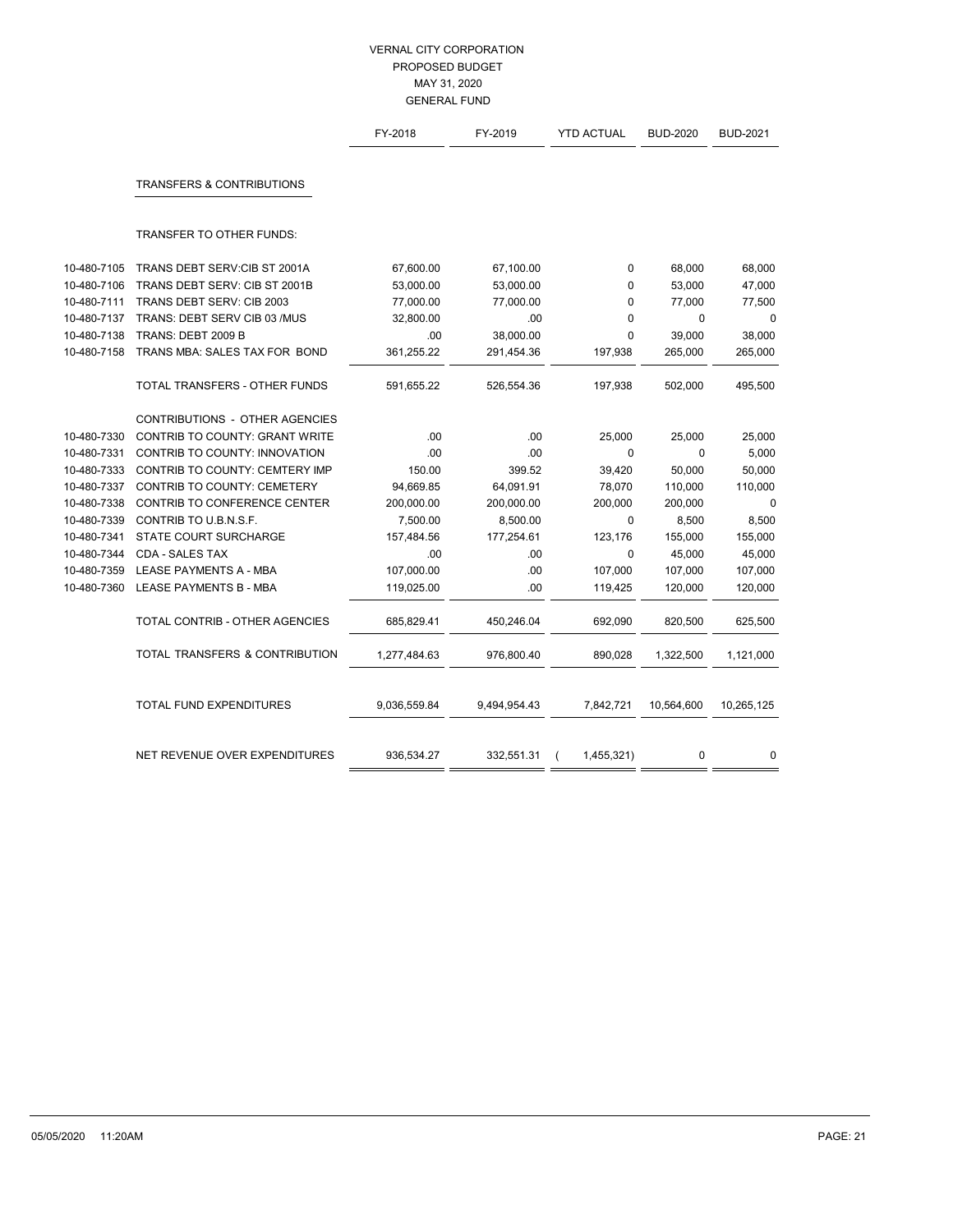# VERNAL CITY CORPORATION PROPOSED BUDGET MAY 31, 2020 NARCOTICS STRIKE FORCE FUND

|             |                                     | FY-2018    | FY-2019    | <b>YTD ACTUAL</b> | <b>BUD-2020</b> | <b>BUD-2021</b> |
|-------------|-------------------------------------|------------|------------|-------------------|-----------------|-----------------|
|             |                                     |            |            |                   |                 |                 |
|             | MISCELLANEOUS SERVICES              |            |            |                   |                 |                 |
| 21-360-6100 | <b>INTEREST EARNINGS</b>            | 1,307.67   | 2,555.74   | 3,219             | 0               | 3,000           |
| 21-360-6101 | <b>INTEREST EARNINGS-VSF</b>        | 1,822.26   | 2,362.03   | $\mathbf 0$       | 0               | $\mathbf 0$     |
| 21-360-6410 | SALE OF SURPLUS PROPERTY            | 1,675.00   | .00        | $\Omega$          | $\Omega$        | 0               |
| 21-360-6412 | <b>RESTITUTION</b>                  | 1,912.00   | 6,536.60   | 1,093             | 0               | 0               |
|             | <b>TOTAL MISCELLANEOUS SERVICES</b> | 6,716.93   | 11,454.37  | 4,311             | 0               | 3,000           |
|             | <b>REVENUE AND CONTRIBUTIONS</b>    |            |            |                   |                 |                 |
| 21-382-8211 | DEPT OF CRIMINAL JUSTICE GRANT      | 59,586.00  | 61,730.88  | 51,963            | 61,000          | 61,000          |
| 21-382-8212 | DUCHESNE COUNTY SHARE               | 7,500.00   | 8,500.00   | 14,500            | 8,500           | 8,500           |
| 21-382-8213 | <b>UINTAH COUNTY SHARE</b>          | 7,500.00   | 8,500.00   | 14,500            | 8,500           | 8,500           |
| 21-382-8214 | <b>VERNAL CITY SHARE</b>            | 7,500.00   | 8,500.00   | $\mathbf 0$       | 8,500           | 8,500           |
| 21-382-8215 | ROOSEVELT CITY SHARE                | 7,500.00   | 8,500.00   | 14,500            | 8,500           | 8,500           |
| 21-382-8218 | <b>NAPLES CITY SHARE</b>            | 7,500.00   | 8,500.00   | 8,500             | 8,500           | 8,500           |
| 21-382-8222 | MISCELLANEOUS REVENUE               | 1,685.17   | .00        | $\mathbf 0$       | $\Omega$        | $\Omega$        |
| 21-382-8900 | USE OF BEGINNING FUND BALANCE       | .00        | .00        | 0                 | 8,000           | 5,000           |
|             | TOTAL REVENUE AND CONTRIBUTIO       | 98,771.17  | 104,230.88 | 103,963           | 111,500         | 108,500         |
|             | <b>TOTAL FUND REVENUE</b>           | 105,488.10 | 115,685.25 | 108,274           | 111,500         | 111,500         |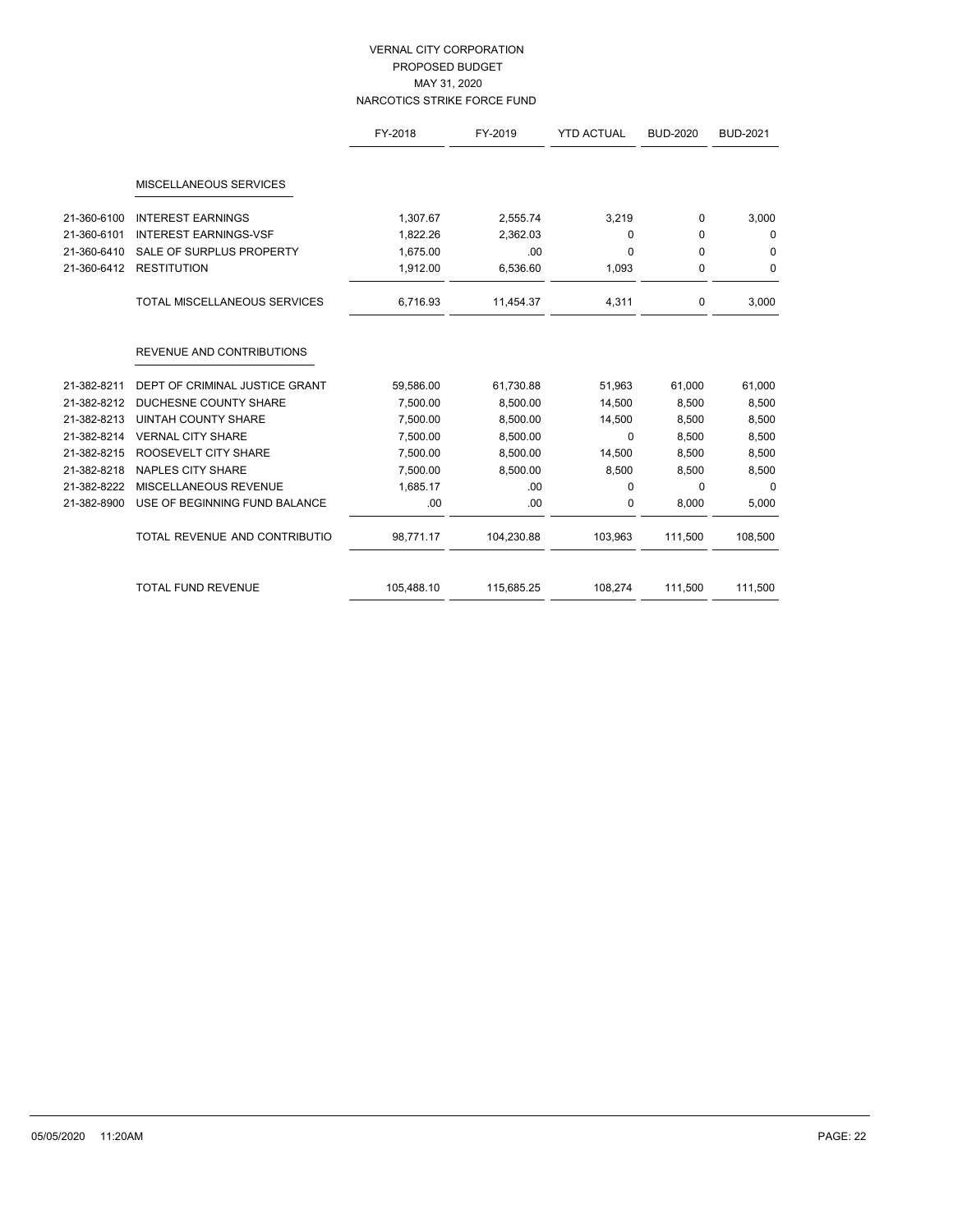# VERNAL CITY CORPORATION PROPOSED BUDGET MAY 31, 2020 NARCOTICS STRIKE FORCE FUND

|             |                                      | FY-2018    | FY-2019    | <b>YTD ACTUAL</b> | <b>BUD-2020</b> | <b>BUD-2021</b> |
|-------------|--------------------------------------|------------|------------|-------------------|-----------------|-----------------|
|             |                                      |            |            |                   |                 |                 |
|             | <b>FUND EXPENDITURES</b>             |            |            |                   |                 |                 |
|             | <b>WAGES &amp; BENEFITS:</b>         |            |            |                   |                 |                 |
| 21-400-1103 | PERM EMPLOYEES/ REG HOURS            | 78,240.90  | 77,338.05  | 66,432            | 80,000          | 80,000          |
| 21-400-1313 | FICA                                 | 5,985.46   | 5,916.37   | 5,027             | 5,000           | 5,000           |
| 21-400-1317 | WORKERS COMP.                        | 2,204.65   | 1,771.83   | 1,951             | 2,000           | 2,000           |
|             | <b>TOTAL WAGES &amp; BENEFITS</b>    | 86,431.01  | 85,026.25  | 73,410            | 87,000          | 87,000          |
|             | <b>SERVICES &amp; SUPPLIES:</b>      |            |            |                   |                 |                 |
| 21-400-2300 | <b>TRAVEL</b>                        | 1,679.78   | 2,115.92   | 1,147             | 2,000           | 2,000           |
| 21-400-2400 | OFFICE EXP, SUPPLIES, POSTAGE        | 474.29     | 538.79     | 419               | 500             | 500             |
| 21-400-2850 | CELLPHONE - SURVEILANCE              | 287.17     | 690.68     | 522               | 700             | 700             |
| 21-400-3200 | MAINTENANCE AGREEMENTS               | .00        | 1,250.00   | 0                 | 2,000           | 2,000           |
| 21-400-4100 | <b>INSURANCE PREMIUMS</b>            | 9,007.46   | 8,435.78   | 7,952             | 9,000           | 9,000           |
| 21-400-4600 | MISCELLANEOUS SUPPLIES               | 305.67     | 138.55     | 0                 | 300             | 300             |
| 21-400-4610 | MISCELLANEOUS SERVICES               | 2,000.00   | 6,000.00   | 8,000             | 10,000          | 10,000          |
|             | <b>TOTAL SERVICES &amp; SUPPLIES</b> | 13,754.37  | 19,169.72  | 18,041            | 24,500          | 24,500          |
|             | <b>TOTAL FUND EXPENDITURES</b>       | 100,185.38 | 104,195.97 | 91,451            | 111,500         | 111,500         |
|             | NET REVENUE OVER EXPENDITURES        | 5,302.72   | 11,489.28  | 16,823            | 0               | 0               |
|             |                                      |            |            |                   |                 |                 |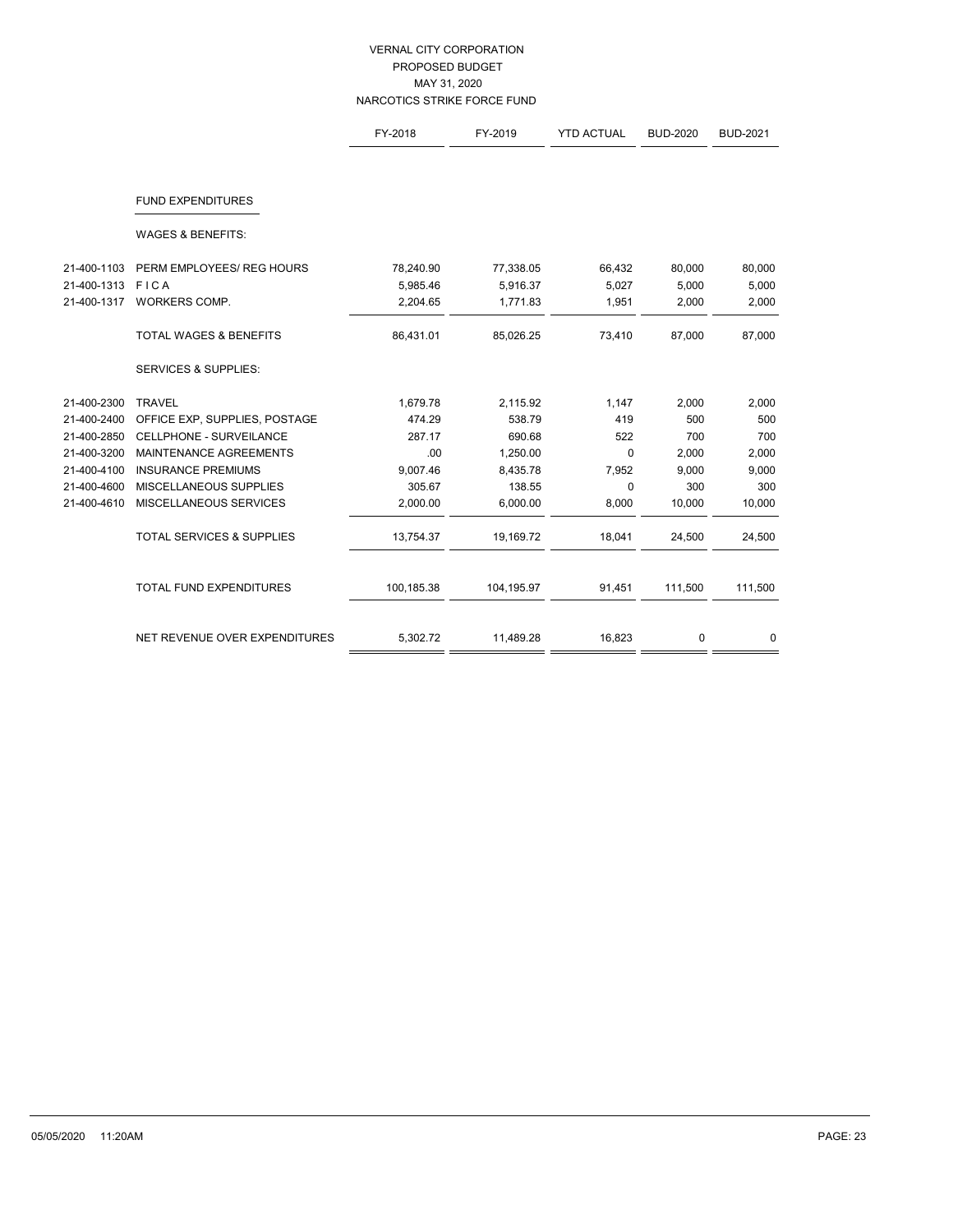# VERNAL CITY CORPORATION PROPOSED BUDGET MAY 31, 2020 UCVC INTERLOCAL - SOCCER FIELD

|             |                                      | FY-2018   | FY-2019  | <b>YTD ACTUAL</b> | <b>BUD-2020</b> | <b>BUD-2021</b> |
|-------------|--------------------------------------|-----------|----------|-------------------|-----------------|-----------------|
|             | MISCELLANEOUS SERVICES               |           |          |                   |                 |                 |
| 24-360-6100 | <b>INTEREST EARNINGS</b>             | .00.      | 709.97   | $\mathbf{0}$      | $\Omega$        | $\mathbf 0$     |
| 24-360-6304 | <b>BASE RENTS: UINTAH RECREATION</b> | .00.      | 2,493.00 | 550               | 0               | $\mathbf 0$     |
|             | TOTAL MISCELLANEOUS SERVICES         | .00.      | 3,202.97 | 550               | $\mathbf 0$     | $\mathbf 0$     |
|             | TOTAL FUND REVENUE                   | .00.      | 3,202.97 | 550               | 0               | $\mathbf 0$     |
|             | <b>FUND EXPENDITURES</b>             |           |          |                   |                 |                 |
|             | <b>SERVICES &amp; SUPPLIES:</b>      |           |          |                   |                 |                 |
| 24-400-4100 | <b>INSURANCE PREMIUMS</b>            | 2,547.87  | 2,493.00 | $\mathbf 0$       | $\mathbf 0$     | $\mathbf 0$     |
|             | <b>TOTAL SERVICES &amp; SUPPLIES</b> | 2,547.87  | 2,493.00 | $\mathbf 0$       | $\mathbf 0$     | 0               |
|             | TOTAL FUND EXPENDITURES              | 2,547.87  | 2,493.00 | $\mathbf 0$       | $\mathsf 0$     | $\mathbf 0$     |
|             | NET REVENUE OVER EXPENDITURES        | 2,547.87) | 709.97   | 550               | $\mathbf 0$     | 0               |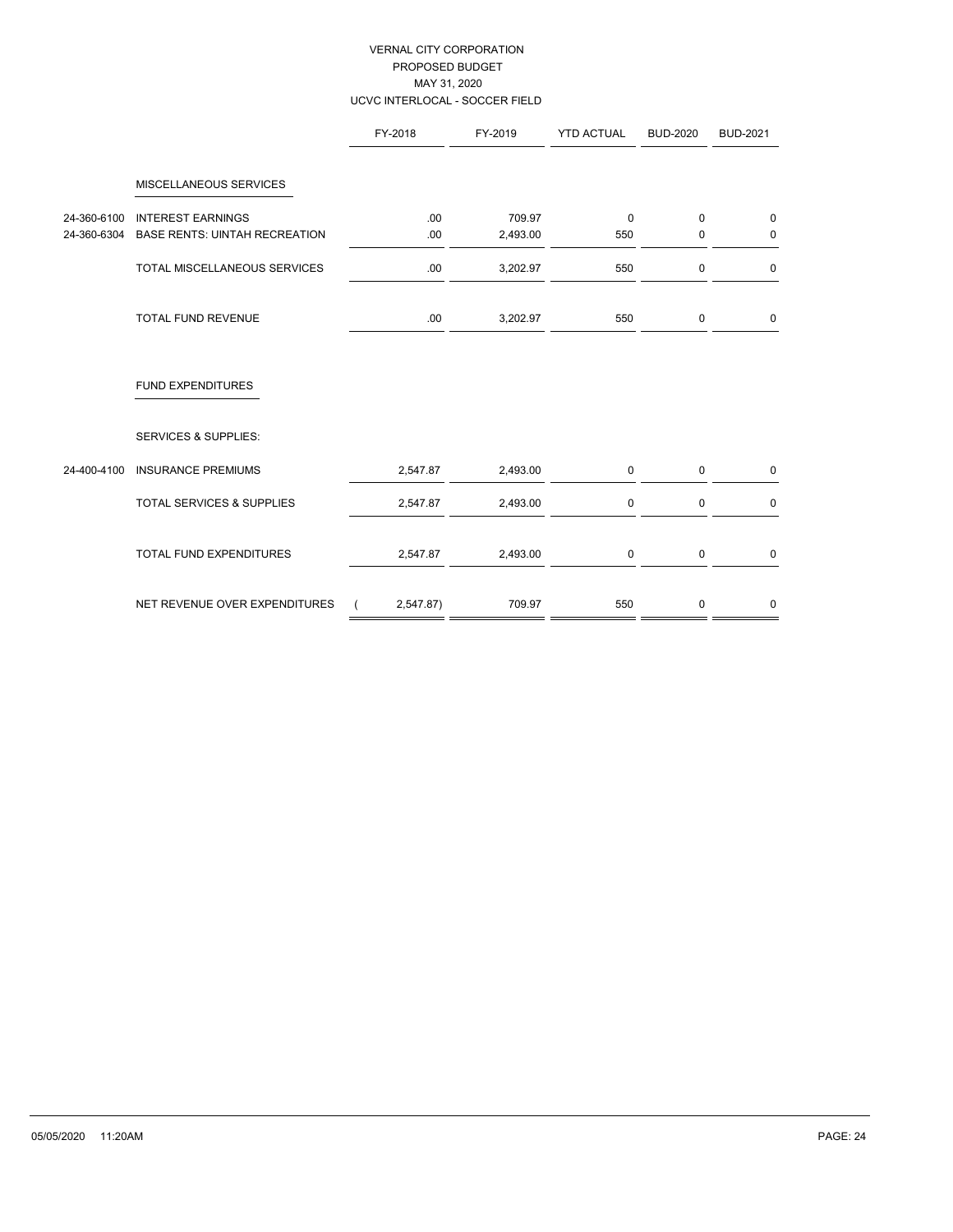# VERNAL CITY CORPORATION PROPOSED BUDGET MAY 31, 2020 DEBT SERVICE FUND

|             |                                      | FY-2018    | FY-2019    | <b>YTD ACTUAL</b> | <b>BUD-2020</b> | <b>BUD-2021</b> |
|-------------|--------------------------------------|------------|------------|-------------------|-----------------|-----------------|
|             | SPECIAL IMPROVEMENT DISTRICTS        |            |            |                   |                 |                 |
| 31-361-3610 | <b>INTEREST ON INVESTMENTS</b>       | 7,198.36   | 15,439.31  | 8,083             | 3,500           | 8,000           |
| 31-361-7010 | SID 2013 PMT FROM PPTY OWNERS        | 3,726.35   | .00        | 0                 | 3,000           | 0               |
| 31-361-7018 | SID02-1: PMT FROM PPTY OWNERS        | .00        | 5,544.45   | 0                 | $\mathbf{0}$    | $\mathbf 0$     |
| 31-361-7019 | SID 02-1 INT FROM PPTY OWNERS        | 828.77     | .00        | 0                 | $\mathbf 0$     | 0               |
| 31-361-7020 | SID 04-1 PMT FROM PPTY OWNERS        | .00        | 400.00     | 0                 | 0               | 0               |
| 31-361-7021 | SID 04-1 INT FROM PPTY OWNERS        | 321.90     | .00        | 0                 | $\Omega$        | 0               |
| 31-361-7022 | SID 06-1 PMT FROM PPTY OWNERS        | .00        | 400.00     | 0                 | $\Omega$        | 0               |
| 31-361-7023 | SID 06-1 INT FROM PPTY OWNERS        | 2,384.11   | .00.       | $\Omega$          | $\Omega$        | $\mathbf 0$     |
| 31-361-7024 | SID 08-1 PMT FROM PPTY OWNERS        | 3,962.18   | 645.11     | 0                 | 3,000           | 1,500           |
| 31-361-7025 | SID 08-1 INT FROM PPTY OWNERS        | .00        | 443.52     | 0                 | $\mathbf 0$     | 0               |
|             | TOTAL SPECIAL IMPROVEMENT DIST       | 18,421.67  | 22,872.39  | 8,083             | 9,500           | 9,500           |
|             | <b>CONTRIBUTIONS &amp; TRANSFERS</b> |            |            |                   |                 |                 |
| 31-380-8104 | <b>CONTRIBUTIONS</b>                 | 203,444.86 | .00        | 0                 | $\Omega$        | 0               |
| 31-380-8106 | TRANS GEN FND: CIB ST BOND 2001      | 120,600.00 | 120,100.00 | $\mathbf 0$       | 121,000         | 116,000         |
| 31-380-8107 | TRANS GEN FD: CIB REV BOND 2003      | 32,800.00  | .00        | 0                 | $\Omega$        | $\Omega$        |
| 31-380-8110 | TRANS GEN: CIB REV BOND 2003 B       | 77,000.00  | 77,000.00  | 0                 | 77,000          | 77,500          |
| 31-380-8115 | TRANS GEN: CIB 2009 B                | 38,000.00  | 38,000.00  | 0                 | 38,000          | 38,000          |
|             | TOTAL CONTRIBUTIONS & TRANSFER       | 471,844.86 | 235,100.00 | 0                 | 236,000         | 231,500         |
|             | <b>TOTAL FUND REVENUE</b>            | 490,266.53 | 257,972.39 | 8,083             | 245,500         | 241,000         |
|             | NET REVENUE OVER EXPENDITURES        | 490,266.53 | 257,972.39 | 8,083             | 245,500         | 241,000         |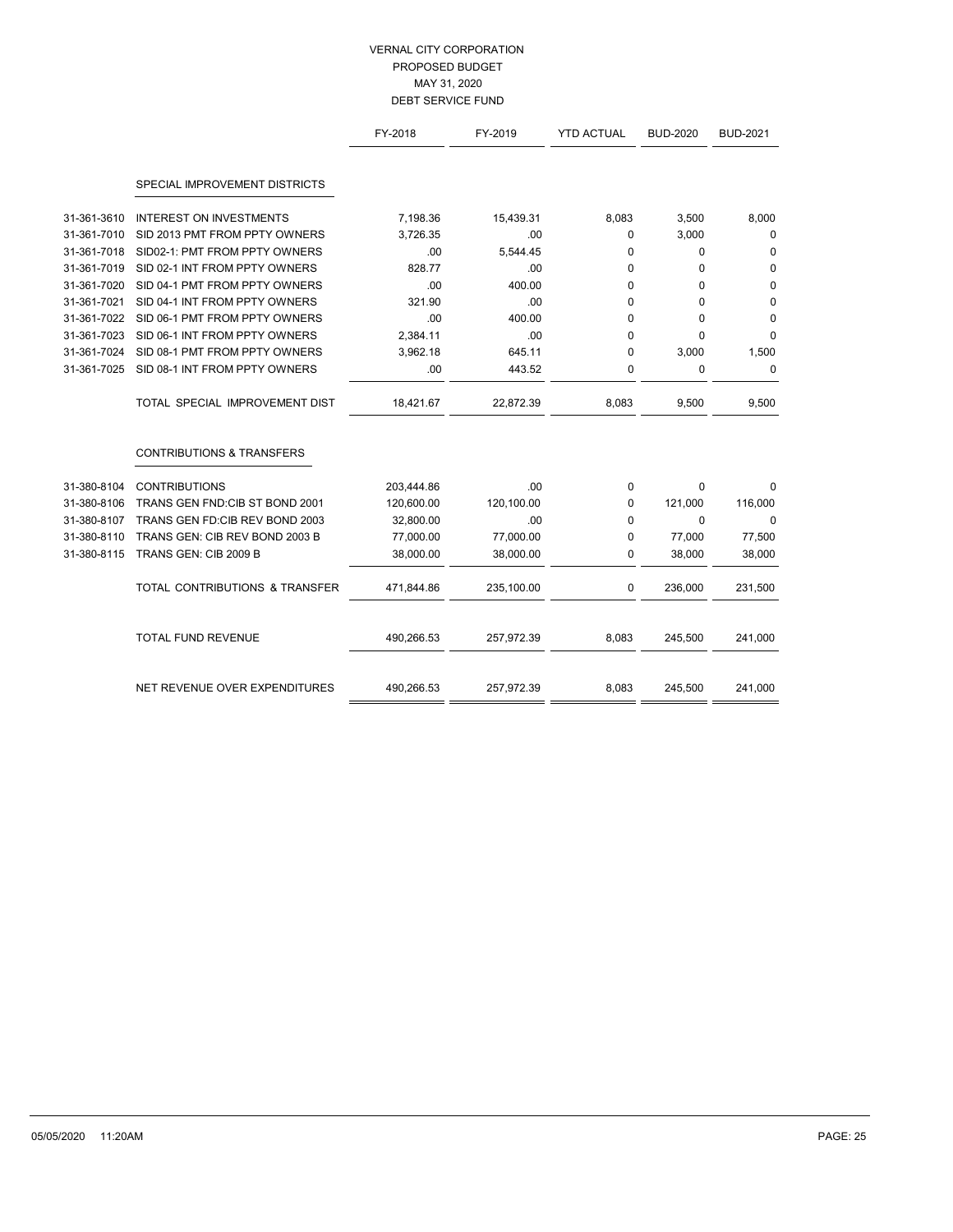# VERNAL CITY CORPORATION PROPOSED BUDGET MAY 31, 2020 DEBT SERVICE FUND

|             |                                      | FY-2018    | FY-2019    | <b>YTD ACTUAL</b> | <b>BUD-2020</b> | <b>BUD-2021</b> |
|-------------|--------------------------------------|------------|------------|-------------------|-----------------|-----------------|
|             | SPECIAL IMPROVEMENT DISTRICTS        |            |            |                   |                 |                 |
| 31-361-3610 | <b>INTEREST ON INVESTMENTS</b>       | 7,198.36   | 15,439.31  | 8,083             | 3,500           | 8,000           |
| 31-361-7010 | SID 2013 PMT FROM PPTY OWNERS        | 3,726.35   | .00.       | 0                 | 3,000           | 0               |
| 31-361-7018 | SID02-1: PMT FROM PPTY OWNERS        | .00        | 5,544.45   | 0                 | $\mathbf 0$     | 0               |
| 31-361-7019 | SID 02-1 INT FROM PPTY OWNERS        | 828.77     | .00        | 0                 | $\Omega$        | 0               |
| 31-361-7020 | SID 04-1 PMT FROM PPTY OWNERS        | .00        | 400.00     | 0                 | $\Omega$        | $\Omega$        |
| 31-361-7021 | SID 04-1 INT FROM PPTY OWNERS        | 321.90     | .00        | $\Omega$          | $\Omega$        | 0               |
| 31-361-7022 | SID 06-1 PMT FROM PPTY OWNERS        | .00        | 400.00     | 0                 | $\Omega$        | 0               |
| 31-361-7023 | SID 06-1 INT FROM PPTY OWNERS        | 2.384.11   | .00        | 0                 | $\Omega$        | $\mathbf 0$     |
| 31-361-7024 | SID 08-1 PMT FROM PPTY OWNERS        | 3,962.18   | 645.11     | $\Omega$          | 3,000           | 1,500           |
| 31-361-7025 | SID 08-1 INT FROM PPTY OWNERS        | .00        | 443.52     | 0                 | $\mathbf 0$     | 0               |
|             | TOTAL SPECIAL IMPROVEMENT DIST       | 18,421.67  | 22,872.39  | 8,083             | 9,500           | 9,500           |
|             | <b>CONTRIBUTIONS &amp; TRANSFERS</b> |            |            |                   |                 |                 |
| 31-380-8104 | <b>CONTRIBUTIONS</b>                 | 203,444.86 | .00        | $\mathbf 0$       | $\Omega$        | 0               |
| 31-380-8106 | TRANS GEN FND: CIB ST BOND 2001      | 120,600.00 | 120,100.00 | $\mathbf 0$       | 121,000         | 116,000         |
| 31-380-8107 | TRANS GEN FD: CIB REV BOND 2003      | 32,800.00  | .00        | $\Omega$          | $\Omega$        | 0               |
| 31-380-8110 | TRANS GEN: CIB REV BOND 2003 B       | 77,000.00  | 77,000.00  | 0                 | 77,000          | 77,500          |
| 31-380-8115 | TRANS GEN: CIB 2009 B                | 38,000.00  | 38,000.00  | $\mathbf 0$       | 38,000          | 38,000          |
|             | TOTAL CONTRIBUTIONS & TRANSFER       | 471,844.86 | 235,100.00 | $\mathbf 0$       | 236,000         | 231,500         |
|             | TOTAL FUND REVENUE                   | 490,266.53 | 257,972.39 | 8,083             | 245,500         | 241,000         |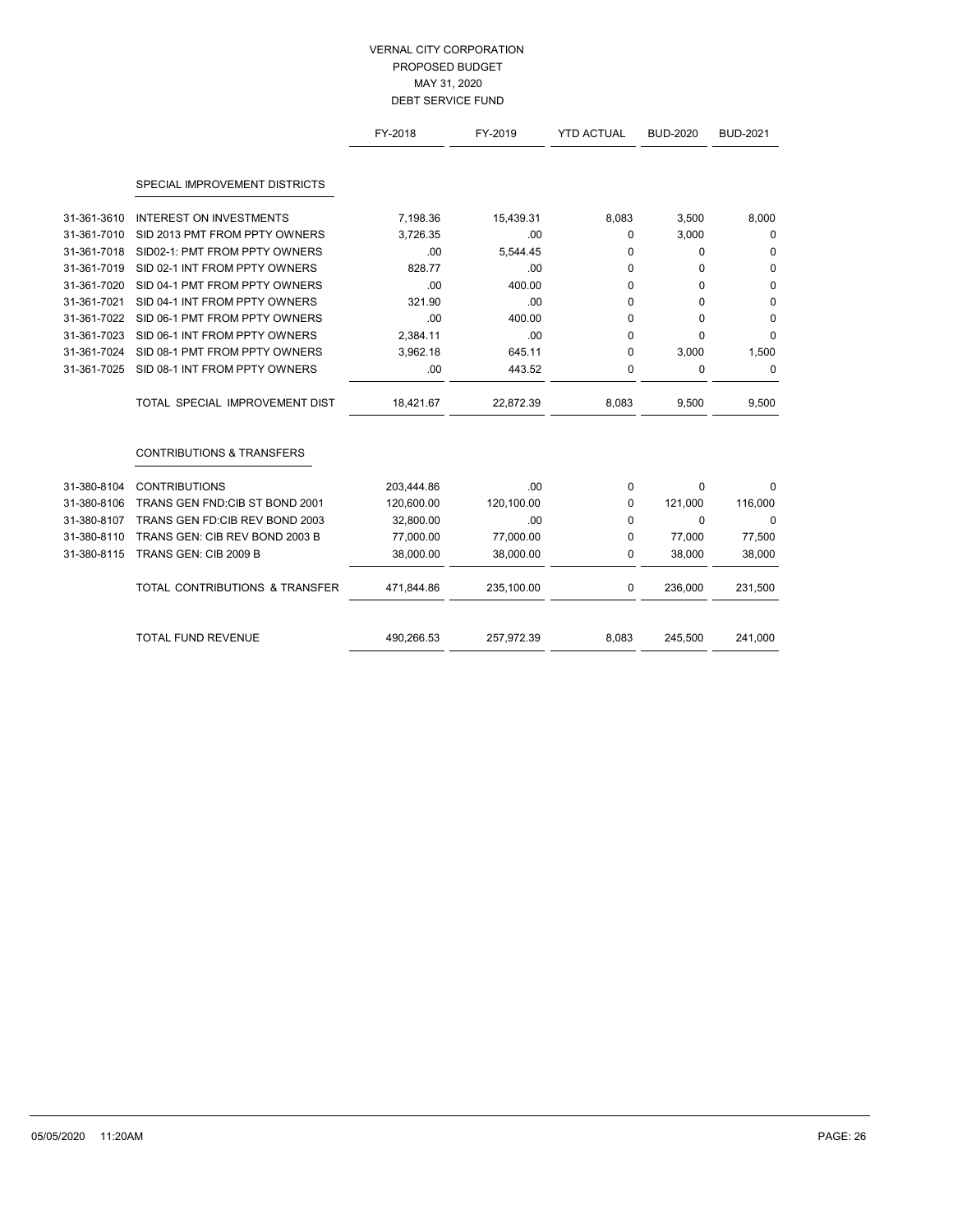## VERNAL CITY CORPORATION PROPOSED BUDGET MAY 31, 2020 DEBT SERVICE FUND

|             |                                | FY-2018    | FY-2019    | <b>YTD ACTUAL</b> | <b>BUD-2020</b> | <b>BUD-2021</b> |
|-------------|--------------------------------|------------|------------|-------------------|-----------------|-----------------|
|             |                                |            |            |                   |                 |                 |
|             | <b>FUND EXPENDITURES</b>       |            |            |                   |                 |                 |
|             | <b>DEBT SERVICE</b>            |            |            |                   |                 |                 |
| 31-470-6130 | 2017 ZIONS BOND TRUST FEE'S    | .00        | 2,250.00   | 1,500             | 2,500           | 2,500           |
| 31-470-6372 | CIB 2001A ST BOND PRINCIPAL    | 60,000.00  | 61,000.00  | 63,000            | 63,000          | 65,000          |
| 31-470-6373 | CIB 2001A STREET BOND INTEREST | 7,575.00   | 6,075.00   | 4,550             | 5,000           | 4,000           |
| 31-470-6374 | CIB 2001B ST BOND PRINCIPAL    | 53,000.00  | 53,000.00  | 53,000            | 53,000          | 47,000          |
| 31-470-6375 | CIB 2003 REV. BOND PRINCIPAL   | 229,000.00 | .00        | $\mathbf 0$       | $\Omega$        | 0               |
| 31-470-6376 | CIB 2003 REV. BOND INTEREST    | 7,169.86   | .00        | 0                 | 0               | 0               |
| 31-470-6380 | CIB 2003B REV. BOND PRINCIPAL  | 58,000.00  | 60,000.00  | 61,000            | 61,000          | 65,000          |
| 31-470-6381 | CIB 2003B REV. BOND INTEREST   | 18,300.00  | 16,850.00  | 15,350            | 16,000          | 12,500          |
| 31-470-6535 | CIB 2009B REV BOND             | 37,000.00  | 37,000.00  | 37,000            | 37,000          | 37,000          |
| 31-470-6536 | CIB 2009B TRUST FEE'S          | 3,250.00   | 2,000.00   | 1,500             | 2,000           | 2,000           |
| 31-470-6538 | CIB 2014 S.A.A. BOND           | .00        | .00.       | 6,000             | 6,000           | 6,000           |
|             | <b>TOTAL DEBT SERVICE</b>      | 473,294.86 | 238,175.00 | 242.900           | 245,500         | 241,000         |
|             | <b>TOTAL FUND EXPENDITURES</b> | 473,294.86 | 238,175.00 | 242,900           | 245,500         | 241,000         |
|             |                                |            |            |                   |                 |                 |
|             | NET REVENUE OVER EXPENDITURES  | 16,971.67  | 19,797.39  | 234,817)          | $\mathbf 0$     | 0               |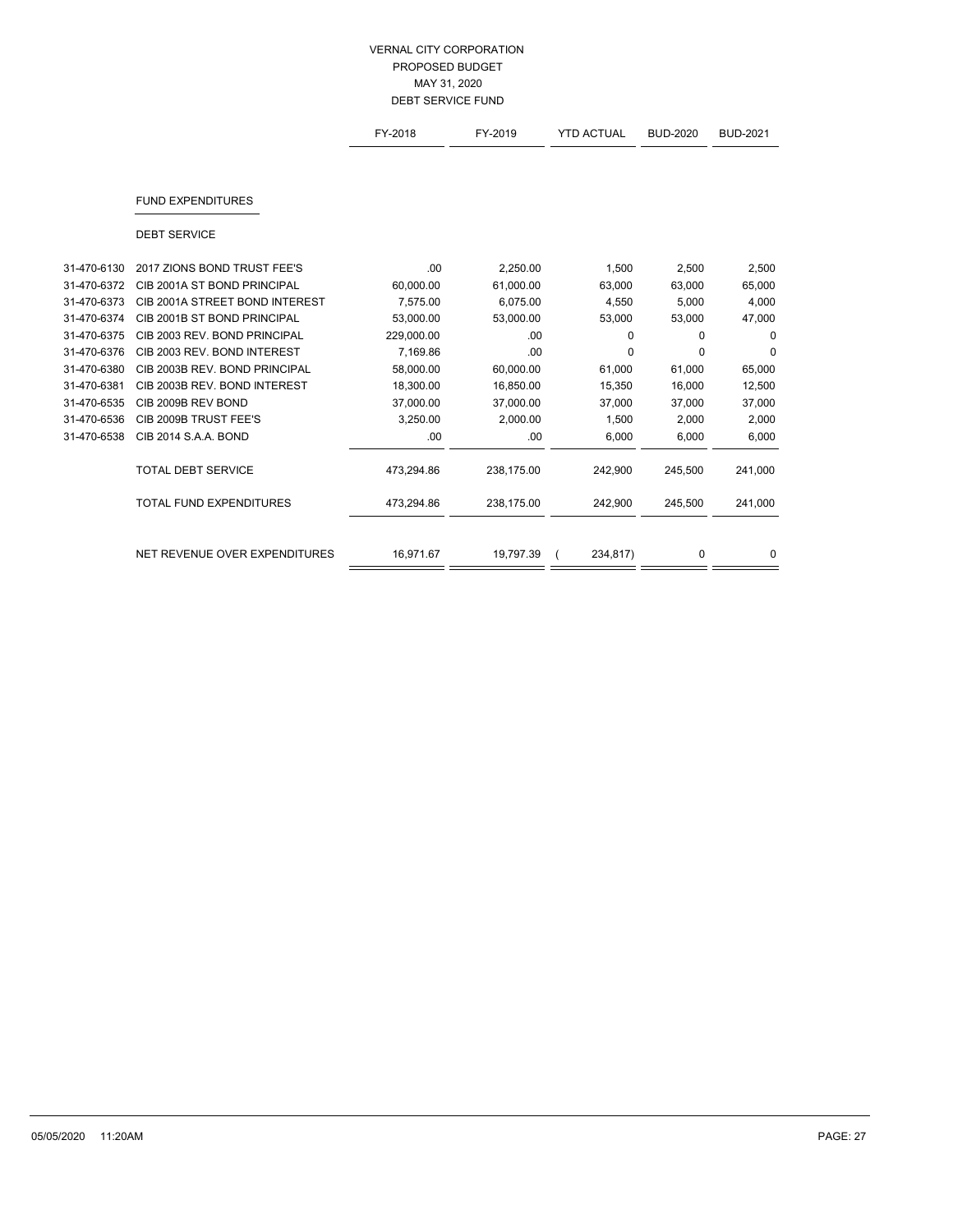# VERNAL CITY CORPORATION PROPOSED BUDGET MAY 31, 2020 STREET CONSTRUCTION FUND

|             |                                  | FY-2018                | FY-2019                      | <b>YTD ACTUAL</b>      | <b>BUD-2020</b> | <b>BUD-2021</b> |
|-------------|----------------------------------|------------------------|------------------------------|------------------------|-----------------|-----------------|
|             | <b>FUND REVENUE</b>              |                        |                              |                        |                 |                 |
| 35-300-3610 | INTEREST ON INVESTMENTS          | 4,556.29               | 6,103.74                     | 3,880                  | 5,000           | 0               |
| 35-300-8900 | USE OF BEGINNING FUND BALANCE    | .00                    | .00                          | 0                      | 310,000         | 55,000          |
|             | TOTAL FUND REVENUE               | 4,556.29               | 6,103.74                     | 3,880                  | 315,000         | 55,000          |
|             | TOTAL FUND REVENUE               | 4,556.29               | 6,103.74                     | 3,880                  | 315,000         | 55,000          |
|             | <b>FUND EXPENDITURES</b>         |                        |                              |                        |                 |                 |
|             | CAPITAL EQUIPMENT                |                        |                              |                        |                 |                 |
| 35-400-5501 | 2019 UDOT STREET PROJECT         | .00                    | 1,230.00                     | 211,968                | 250,000         | 0               |
| 35-400-5508 | SAFETY SIDEWALK MATCH            | 1,992.50               | 2,151.24                     | 0                      | 0               | 0               |
| 35-400-5509 | <b>ADA SIDEWALK REPAIR</b>       | 50,000.00              | 46,355.00                    | 0                      | 50,000          | 50,000          |
| 35-400-5510 | SAFE SIDEWALK 500 N-UBH SR121    | .00                    | .00                          | 2,395                  | 5,000           | $\mathbf 0$     |
| 35-400-5511 | SAFE ROUTES - 500 WEST           | .00                    | .00                          | 9,943                  | 5,000           | $\mathbf 0$     |
| 35-400-5516 | CURB, GUTTER, SIDEWALK REPLACE   | 5,000.00               | 5,000.00                     | 0                      | 5,000           | 5,000           |
|             | TOTAL CAPITAL EQUIPMENT          | 56,992.50              | 54,736.24                    | 224,305                | 315,000         | 55,000          |
|             | TOTAL FUND EXPENDITURES          | 56,992.50              | 54,736.24                    | 224,305                | 315,000         | 55,000          |
|             | NET REVENUE OVER EXPENDITURES    | 52,436.21)<br>$\left($ | 48,632.50)<br>$\overline{ }$ | 220,425)<br>$\sqrt{ }$ | 0               | 0               |
|             | <b>FUND EXPENDITURES</b>         |                        |                              |                        |                 |                 |
|             | CAPITAL EQUIPMENT                |                        |                              |                        |                 |                 |
|             | 36-400-5501 PROF & TECH SERVICES | 15.23                  | .00                          | 0                      | 0               | 0               |
|             | TOTAL CAPITAL EQUIPMENT          | 15.23                  | .00                          | $\pmb{0}$              | 0               | $\pmb{0}$       |
|             | TOTAL FUND EXPENDITURES          | 15.23                  | .00                          | 0                      | 0               | $\mathbf 0$     |
|             | NET REVENUE OVER EXPENDITURES    | 15.23)                 | .00.                         | 0                      | $\mathsf 0$     | $\mathbf 0$     |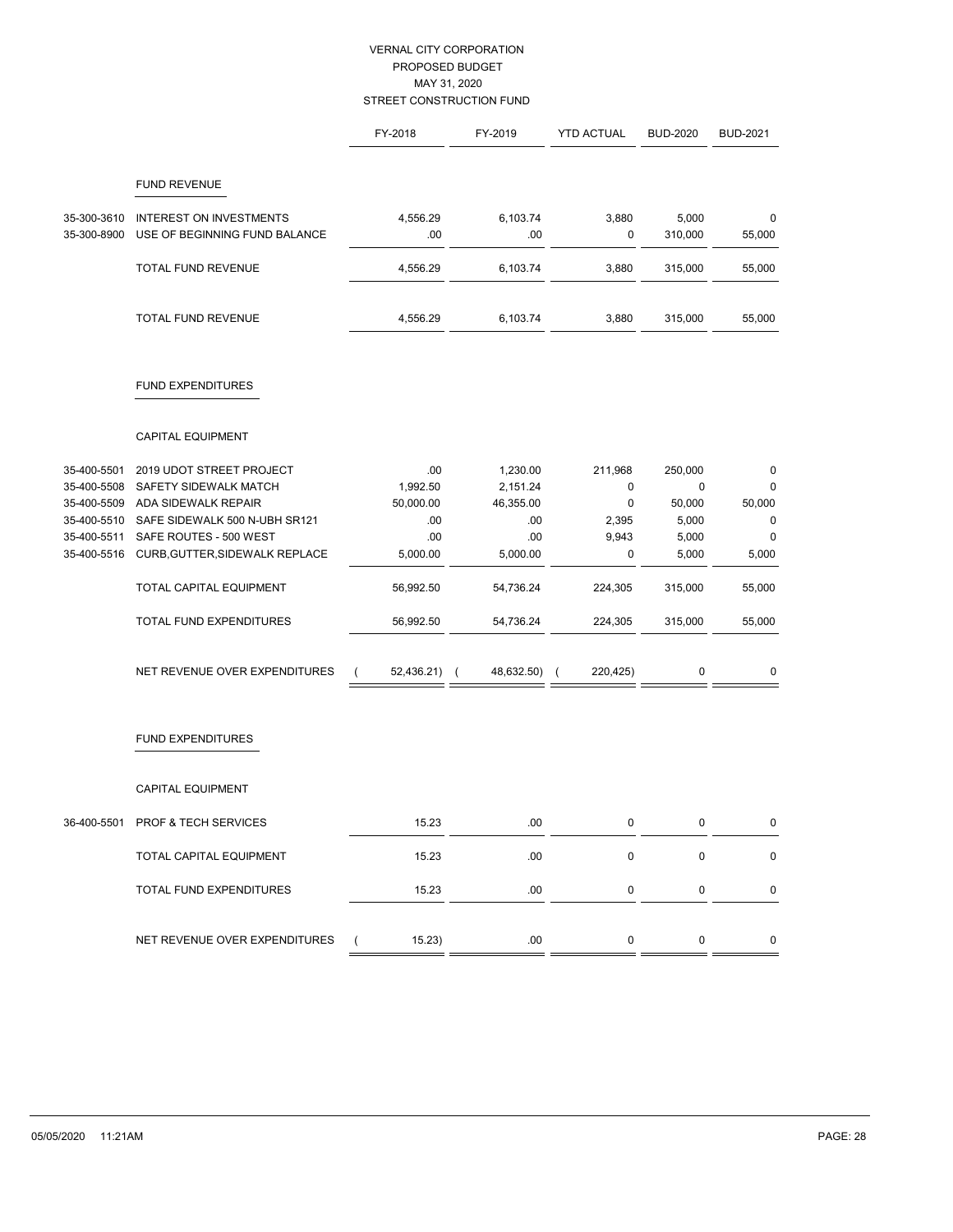## VERNAL CITY CORPORATION PROPOSED BUDGET MAY 31, 2020 GRANT / GREEN SPACE FUND

|             |                                       | FY-2018   | FY-2019   | <b>YTD ACTUAL</b> | <b>BUD-2020</b> | <b>BUD-2021</b> |
|-------------|---------------------------------------|-----------|-----------|-------------------|-----------------|-----------------|
|             | <b>FUND REVENUE</b>                   |           |           |                   |                 |                 |
| 38-300-3000 | 2000 W - LAWN CARE REIMBURSEMT        | 8,119.47  | .00       | $\Omega$          | $\Omega$        | 0               |
| 38-300-6100 | <b>INTEREST ON INVESTMENTS</b>        | 1,015.49  | 1,825.11  | 2,583             | 5,000           | 0               |
| 38-300-6200 | ACTIVE/HEALTHY COMMUNITY GRAN         | 63,000.00 | 63,000.00 | $\Omega$          | 0               | $\mathbf 0$     |
| 38-300-6202 | WAY FINDING MISC. REVENUE             | .00       | 17,000.00 | 0                 | 0               | $\mathbf 0$     |
| 38-300-6203 | <b>UDOT GRANT - TRAILS</b>            | .00       | 5,000.00  | 0                 | $\Omega$        | $\mathbf 0$     |
| 38-300-6210 | <b>INNOVATION CENTER</b>              | .00       | .00       | $\Omega$          | 223,000         | $\mathbf{0}$    |
| 38-300-8900 | USE OF BEGINNING FUND BALANCE         | .00       | .00       | 0                 | 80,000          | $\mathbf 0$     |
|             | <b>TOTAL FUND REVENUE</b>             | 72,134.96 | 86,825.11 | 2,583             | 308,000         | $\mathbf 0$     |
|             | <b>FUND EXPENDITURES</b>              |           |           |                   |                 |                 |
|             | <b>CAPITAL EQUIPMENT</b>              |           |           |                   |                 |                 |
| 38-400-5508 | 2000 WEST-LAWN CARE                   | 12,622.16 | .00       | 0                 | 0               | $\mathbf 0$     |
| 38-400-5515 | ACTIVE/HEALTHY COMMUNITY EXP.         | 7,958.25  | 5,719.17  | 1,710             | 5,000           | 0               |
| 38-400-5516 | <b>RECREATION - WAYFINDING PROJCT</b> | .00       | .00       | 39                | 25,000          | $\mathbf 0$     |
| 38-400-5517 | <b>UDOT - TRAILS EXPENSE</b>          | .00       | 9,384.50  | $\Omega$          | $\Omega$        | $\mathbf 0$     |
| 38-400-5518 | ACTIVE/HEALTHY - WAYFINDING           | .00       | 57,540.00 | 10,509            | 50,000          | 0               |
| 38-400-5520 | <b>MASTER PLAN</b>                    | .00.      | .00       | 0                 | 5,000           | $\mathbf 0$     |
| 38-400-5522 | INNOVATION EXPENSE - 2019             | .00       | .00       | 24,727            | 223,000         | 0               |
|             | TOTAL CAPITAL EQUIPMENT               | 20,580.41 | 72,643.67 | 36,984            | 308,000         | $\mathbf{0}$    |

TOTAL FUND EXPENDITURES 20,580.41 72,643.67 36,984 308,000 0

 $=$   $=$ 

NET REVENUE OVER EXPENDITURES  $\frac{51,554.55}{\qquad \qquad 14,181.44} \frac{(34,402)}{\qquad \qquad 0} \frac{0}{\qquad \qquad 0}$ 

 $=$  =

 $=$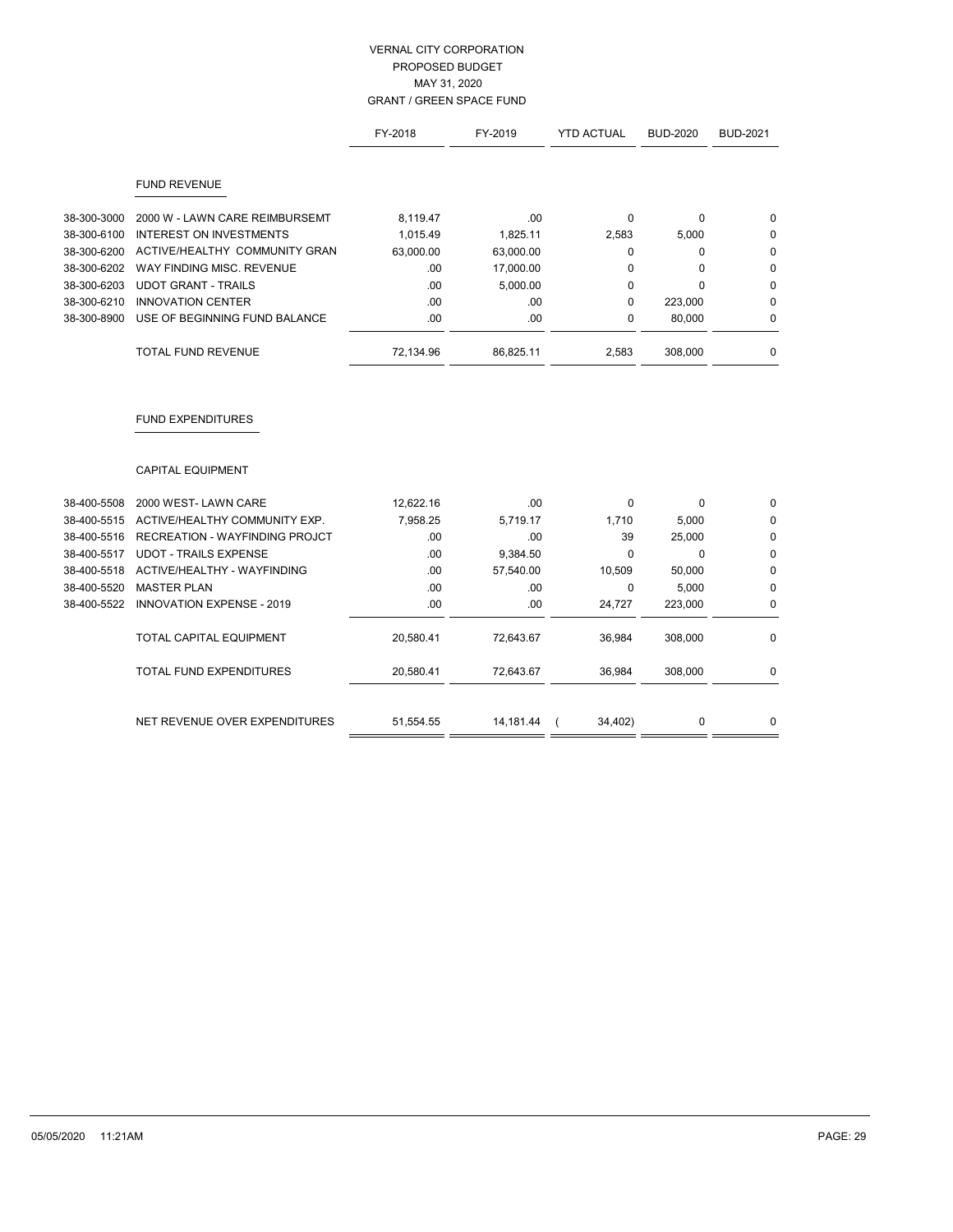# VERNAL CITY CORPORATION PROPOSED BUDGET MAY 31, 2020 CITY STORM DRAIN PROJECT

|                            |                                           | FY-2018          | FY-2019         | <b>YTD ACTUAL</b>          | <b>BUD-2020</b>  | <b>BUD-2021</b>            |
|----------------------------|-------------------------------------------|------------------|-----------------|----------------------------|------------------|----------------------------|
|                            | <b>FUND REVENUE</b>                       |                  |                 |                            |                  |                            |
| 39-300-6100                | <b>INTEREST EARNINGS</b>                  | 4,950.50         | 7,053.32        | 2,557                      | 4,500            | 0                          |
|                            | TOTAL FUND REVENUE                        | 4,950.50         | 7,053.32        | 2,557                      | 4,500            | $\mathbf 0$                |
|                            | <b>FUND EXPENDITURES</b>                  |                  |                 |                            |                  |                            |
|                            | <b>CAPITAL EQUIPMENT</b>                  |                  |                 |                            |                  |                            |
| 39-400-5505<br>39-400-8200 | 2018 UDOT MAIN STREET<br>TRANSFER TO DEBT | .00<br>38,000.00 | 4,270.00<br>.00 | $\mathsf 0$<br>$\mathbf 0$ | $\mathbf 0$<br>0 | $\mathbf 0$<br>$\mathbf 0$ |
|                            | TOTAL CAPITAL EQUIPMENT                   | 38,000.00        | 4,270.00        | $\mathbf 0$                | $\mathbf 0$      | $\mathbf 0$                |
| 39-480-4880                | APPROP INCREASE IN FUND BALANC            | .00              | .00             | $\mathsf 0$                | 4,500            | 0                          |
|                            | <b>TOTAL FUND EXPENDITURES</b>            | 38,000.00        | 4,270.00        | $\mathbf 0$                | 4,500            | $\pmb{0}$                  |
|                            | NET REVENUE OVER EXPENDITURES             | 33,049.50)       | 2,783.32        | 2,557                      | 0                | $\mathbf 0$                |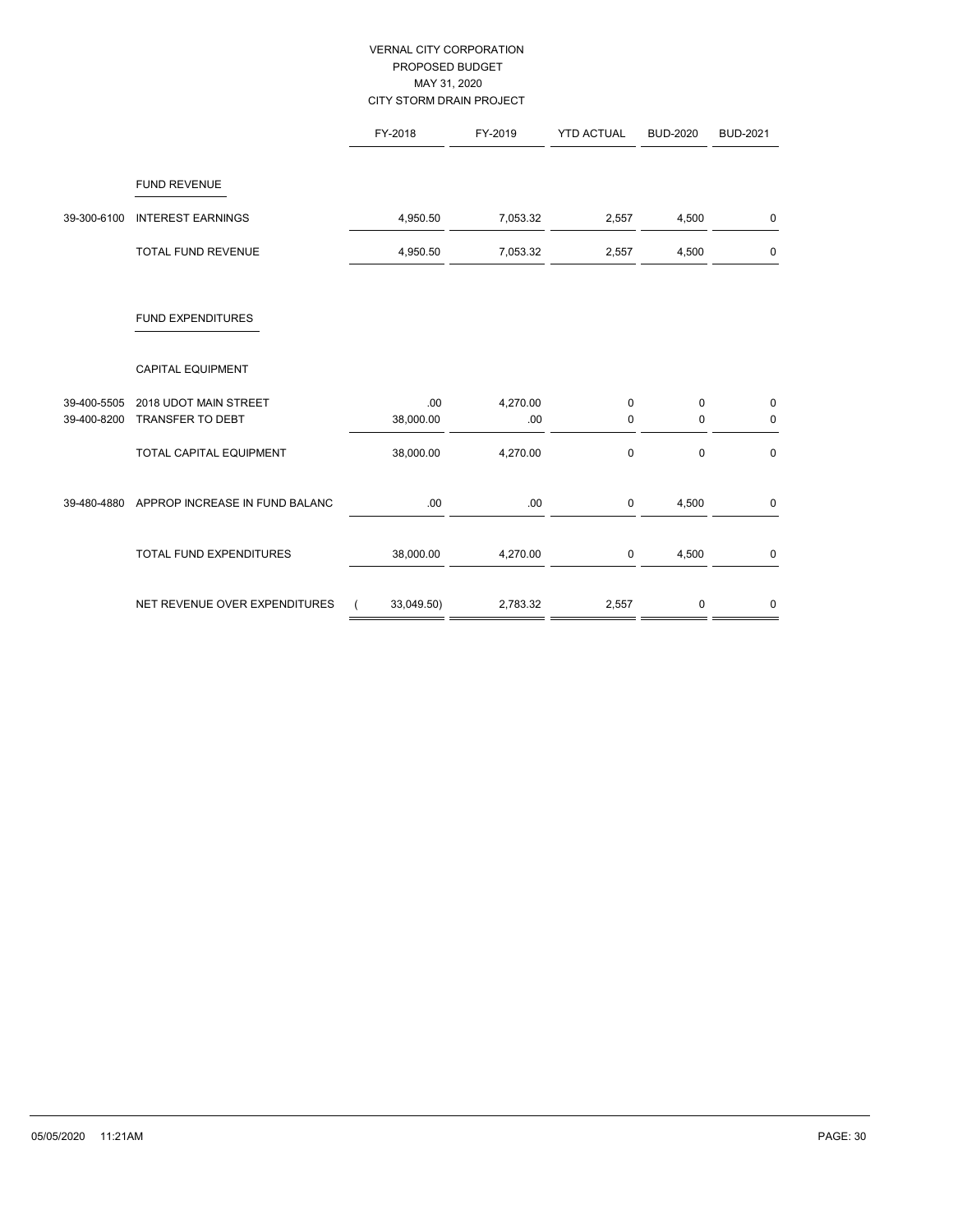# VERNAL CITY CORPORATION PROPOSED BUDGET MAY 31, 2020 CDA \ VITALIZATION FUND

|             |                                     | FY-2018    | FY-2019 | <b>YTD ACTUAL</b>  | <b>BUD-2020</b> | <b>BUD-2021</b> |
|-------------|-------------------------------------|------------|---------|--------------------|-----------------|-----------------|
|             | <b>FUND REVENUE</b>                 |            |         |                    |                 |                 |
|             |                                     |            |         |                    |                 |                 |
| 40-300-3610 | <b>INTEREST ON INVESTMENTS</b>      | .00        | 112.16  | 0                  | $\Omega$        | $\Omega$        |
| 40-300-3750 | CDA PROPERTY TAX - TOWN CENTRE      | 157,623.11 | .00     | 0                  | 200,000         | 200,000         |
|             | TOTAL FUND REVENUE                  | 157,623.11 | 112.16  | 0                  | 200,000         | 200,000         |
|             | <b>FUND EXPENDITURES</b>            |            |         |                    |                 |                 |
|             | <b>CAPITAL EQUIPMENT</b>            |            |         |                    |                 |                 |
| 40-400-4200 | <b>VERNAL EXCITEMENT EVENTS</b>     | 7,929.00   | .00     | $\mathbf 0$        | $\mathbf 0$     | $\mathbf 0$     |
| 40-400-4300 | <b>COMMUNITY DEVELOPMENT EXPENS</b> | 158,503.11 | .00     | $\mathbf{0}$       | 185,000         | 185,000         |
| 40-400-4400 | <b>REVITALIZATION EXPENSE</b>       | 34.17      | .00     | 550                | 15,000          | 15,000          |
|             | TOTAL CAPITAL EQUIPMENT             | 166,466.28 | .00     | 550                | 200,000         | 200,000         |
|             | <b>TOTAL FUND EXPENDITURES</b>      | 166,466.28 | .00.    | 550                | 200,000         | 200,000         |
|             |                                     |            |         |                    |                 |                 |
|             | NET REVENUE OVER EXPENDITURES       | 8,843.17)  | 112.16  | 550)<br>$\sqrt{ }$ | 0               | 0               |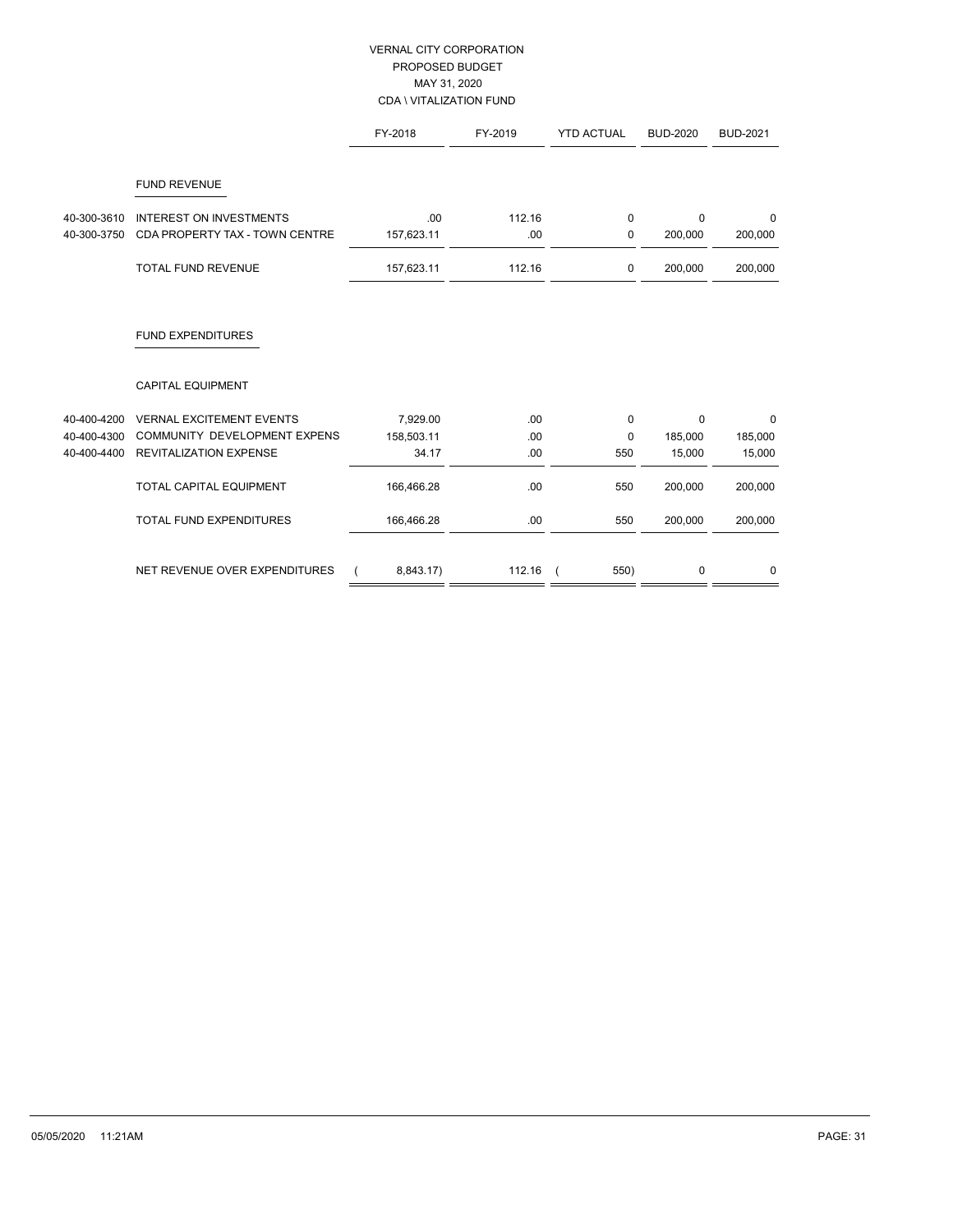# VERNAL CITY CORPORATION PROPOSED BUDGET MAY 31, 2020 MUNICIPAL BLDG PROJECT FUND

|             |                                                 | FY-2018   | FY-2019   | <b>YTD ACTUAL</b> | <b>BUD-2020</b> | <b>BUD-2021</b> |
|-------------|-------------------------------------------------|-----------|-----------|-------------------|-----------------|-----------------|
| 41-300-6100 | <b>FUND REVENUE</b><br><b>INTEREST EARNINGS</b> | 30,076.43 | 47,256.39 | 30,931            | 39,000          | 0               |
|             | <b>TOTAL FUND REVENUE</b>                       | 30,076.43 | 47,256.39 | 30,931            | 39,000          | 0               |
| 41-480-4880 | APPROP INCREASE IN FUND BALANC                  | .00.      | .00       | $\mathbf 0$       | 39,000          | 0               |
|             | <b>TOTAL FUND EXPENDITURES</b>                  | .00.      | .00.      | $\mathbf 0$       | 39,000          | 0               |
|             | NET REVENUE OVER EXPENDITURES                   | 30,076.43 | 47,256.39 | 30,931            | $\Omega$        | 0               |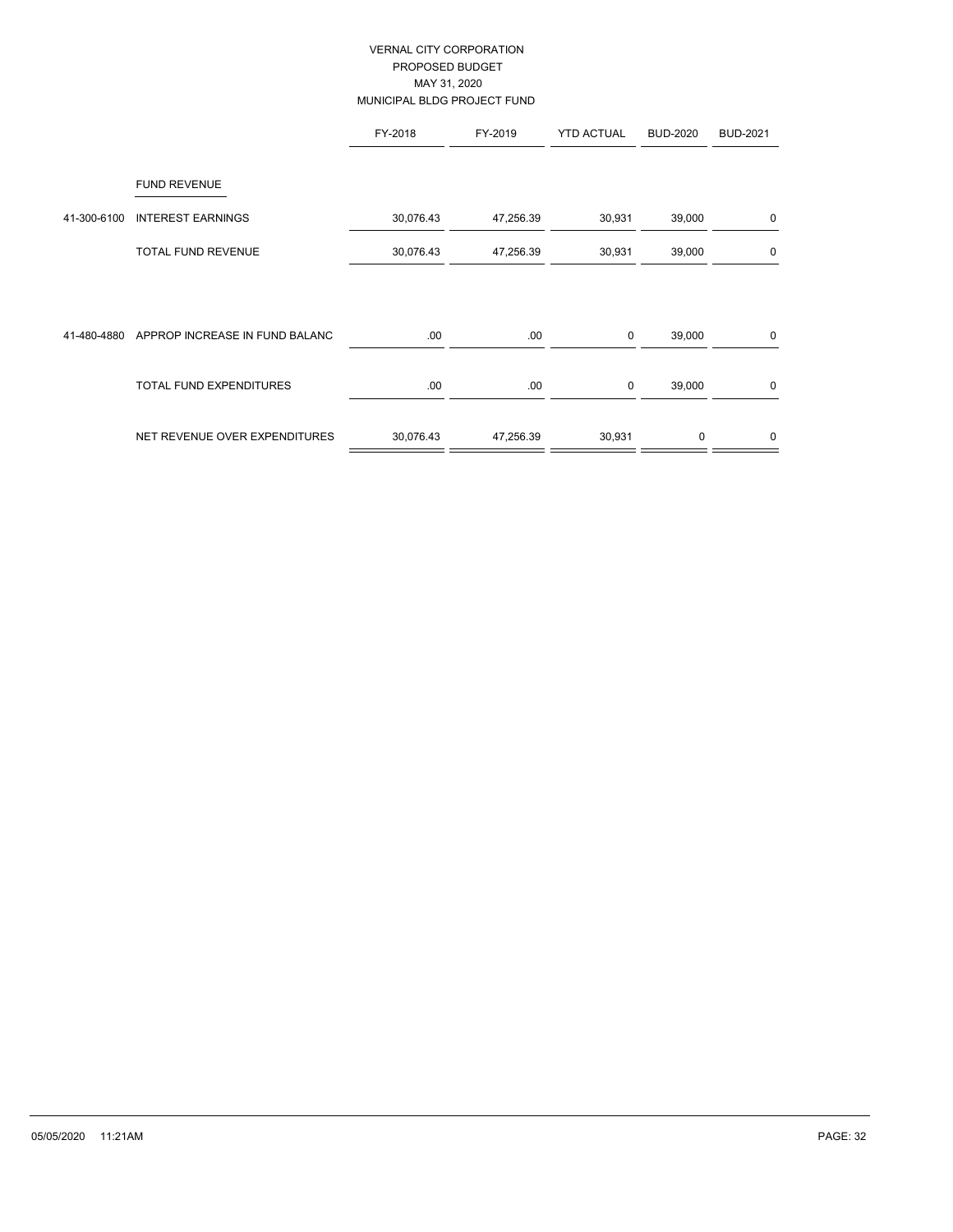## VERNAL CITY CORPORATION PROPOSED BUDGET MAY 31, 2020 EQUIPMENT REPLACEMENT FUND

|             |                                  | FY-2018    | FY-2019    | <b>YTD ACTUAL</b> | <b>BUD-2020</b> | <b>BUD-2021</b> |
|-------------|----------------------------------|------------|------------|-------------------|-----------------|-----------------|
|             | <b>FUND REVENUE</b>              |            |            |                   |                 |                 |
| 42-300-3610 | <b>INTEREST ON INVESTMENT</b>    | 4,232.63   | 4,121.84   | 10,566            | 15,000          | 0               |
| 42-300-3620 | CAPITAL LEASE PROCEEDS           | .00        | 166,757.00 | $\Omega$          | $\Omega$        | $\mathbf 0$     |
| 42-300-8300 | <b>TRANSFER FROM OTHER FUNDS</b> | .00        | 479,933.03 | $\mathbf 0$       | $\Omega$        | $\mathbf 0$     |
| 42-300-8900 | USE OF BEGINNING FUND BALANCE    | .00        | .00        | $\mathbf 0$       | 255,000         | 0               |
|             | <b>TOTAL FUND REVENUE</b>        | 4,232.63   | 650,811.87 | 10,566            | 270,000         | 0               |
|             | <b>FUND EXPENDITURES</b>         |            |            |                   |                 |                 |
|             | <b>CAPITAL EQUIPMENT</b>         |            |            |                   |                 |                 |
| 42-400-5001 | <b>STREET SWEEPER</b>            | .00        | .00        | 244,967           | 270,000         | 0               |
| 42-400-5012 | POLICE VEHICLE LEASE             | 348,686.08 | 169,647.27 | 0                 | 0               | 0               |
|             | TOTAL CAPITAL EQUIPMENT          | 348,686.08 | 169,647.27 | 244,967           | 270,000         | 0               |

TOTAL FUND EXPENDITURES 348,686.08 169,647.27 244,967 270,000 0

| NET REVENUE OVER EXPENDITURES | 344,453.45) | 481,164.60 | 234,401) |  |
|-------------------------------|-------------|------------|----------|--|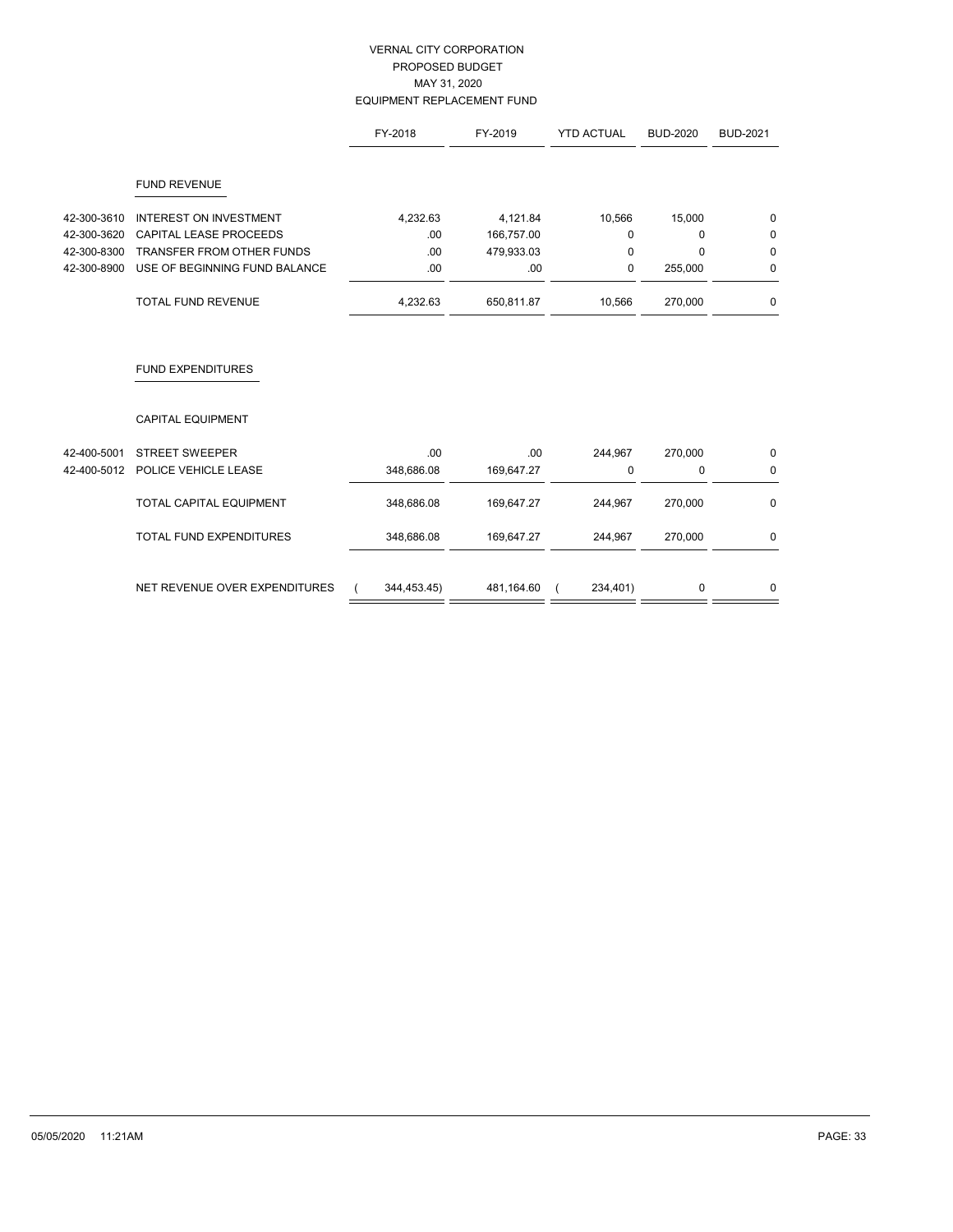# VERNAL CITY CORPORATION PROPOSED BUDGET MAY 31, 2020 HOUSING REHABILITATION

|             |                                | FY-2018    | FY-2019    | <b>YTD ACTUAL</b> | <b>BUD-2020</b> | <b>BUD-2021</b> |
|-------------|--------------------------------|------------|------------|-------------------|-----------------|-----------------|
|             | <b>FUND REVENUE</b>            |            |            |                   |                 |                 |
| 46-300-3304 | CDBG GRANT: WOMENS CRISIS CEN  | 34,000.00  | .00        | 29,345            | 38,000          | 38,000          |
| 46-300-6100 | <b>INTEREST ON INVESTMENT</b>  | 530.34     | 267.66     | $\Omega$          | $\Omega$        | 0               |
| 46-300-6910 | MISCELLANEOUS REVENUE          | 3,693.10   | .00        | 0                 | 0               | 0               |
|             | <b>TOTAL FUND REVENUE</b>      | 38,223.44  | 267.66     | 29,345            | 38,000          | 38,000          |
|             | <b>FUND EXPENDITURES</b>       |            |            |                   |                 |                 |
|             | <b>CAPITAL EQUIPMENT</b>       |            |            |                   |                 |                 |
| 46-400-1000 | UINTAH CNTY HOUSING SPECIALIST | 19,000.00  | .00        | $\mathbf 0$       | $\mathbf{0}$    | 0               |
| 46-400-4810 | <b>TRANSFER TO OTHER FUNDS</b> | .00        | 11,709.34  | $\Omega$          | $\Omega$        | 0               |
| 46-400-5501 | CDBG HOUSING REHAB CONSTRUCT   | 32,513.10  | .00        | 37,909            | 38,000          | 38,000          |
|             | TOTAL CAPITAL EQUIPMENT        | 51,513.10  | 11,709.34  | 37,909            | 38,000          | 38,000          |
|             | <b>TOTAL FUND EXPENDITURES</b> | 51,513.10  | 11,709.34  | 37,909            | 38,000          | 38,000          |
|             | NET REVENUE OVER EXPENDITURES  | 13,289.66) | 11,441.68) | 8,564)            | 0               | 0               |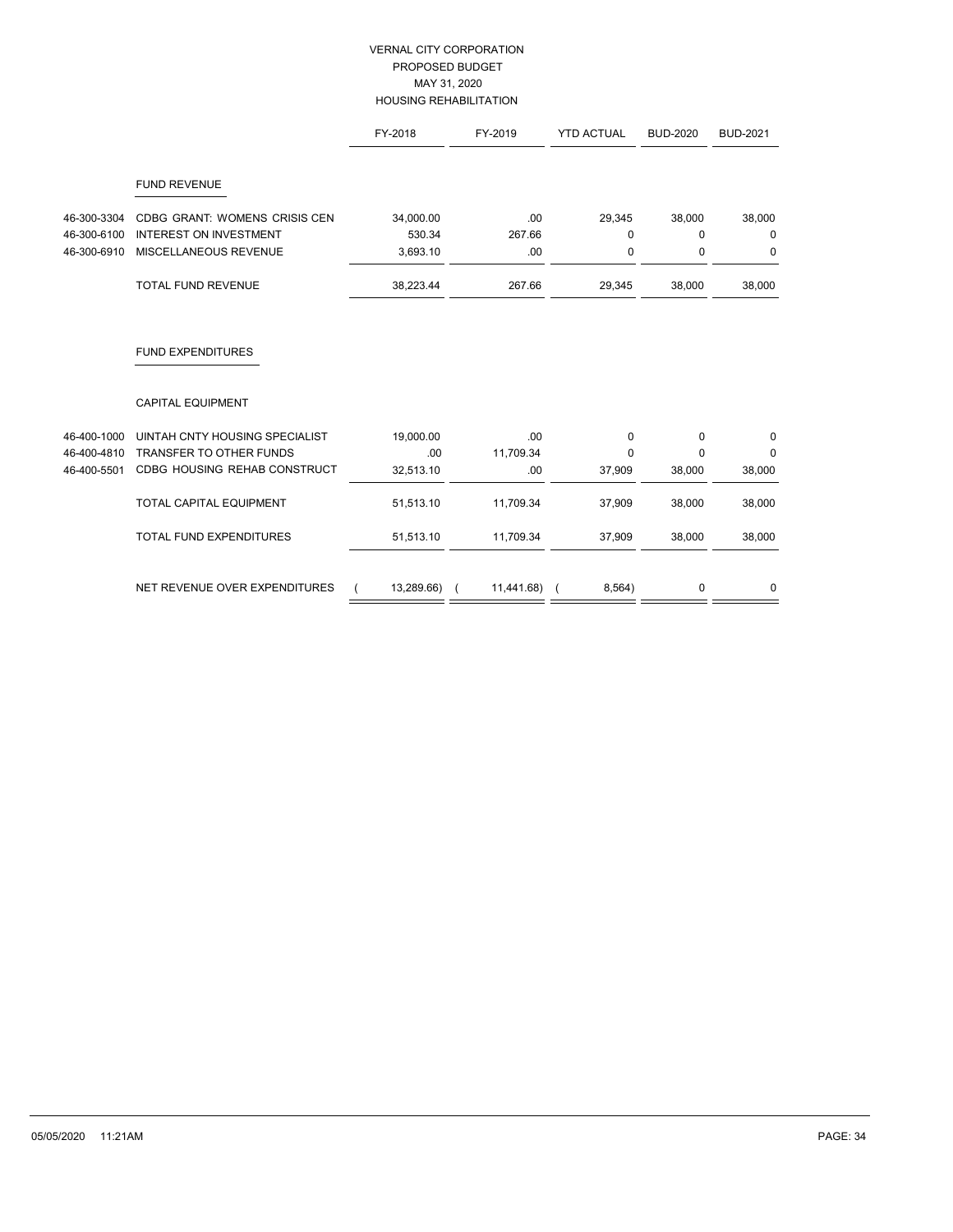## VERNAL CITY CORPORATION PROPOSED BUDGET MAY 31, 2020 EMERGENCY PREPAREDNESS FUND

|             |                                | FY-2018  | FY-2019  | <b>YTD ACTUAL</b> | <b>BUD-2020</b> | <b>BUD-2021</b> |
|-------------|--------------------------------|----------|----------|-------------------|-----------------|-----------------|
|             | <b>FUND REVENUE</b>            |          |          |                   |                 |                 |
| 47-300-6100 | <b>INTEREST ON INVESTMENTS</b> | 4,454.99 | 6,527.16 | 1,415             | 1,800           | 0               |
|             | <b>TOTAL FUND REVENUE</b>      | 4,454.99 | 6,527.16 | 1,415             | 1,800           | 0               |
| 47-480-4880 | APPROP INCREASE IN FUND BALANC | .00      | .00.     | 0                 | 1,800           | 0               |
|             | <b>TOTAL FUND EXPENDITURES</b> | .00      | .00.     | $\mathbf 0$       | 1,800           | 0               |
|             | NET REVENUE OVER EXPENDITURES  | 4,454.99 | 6,527.16 | 1,415             | $\mathbf 0$     | 0               |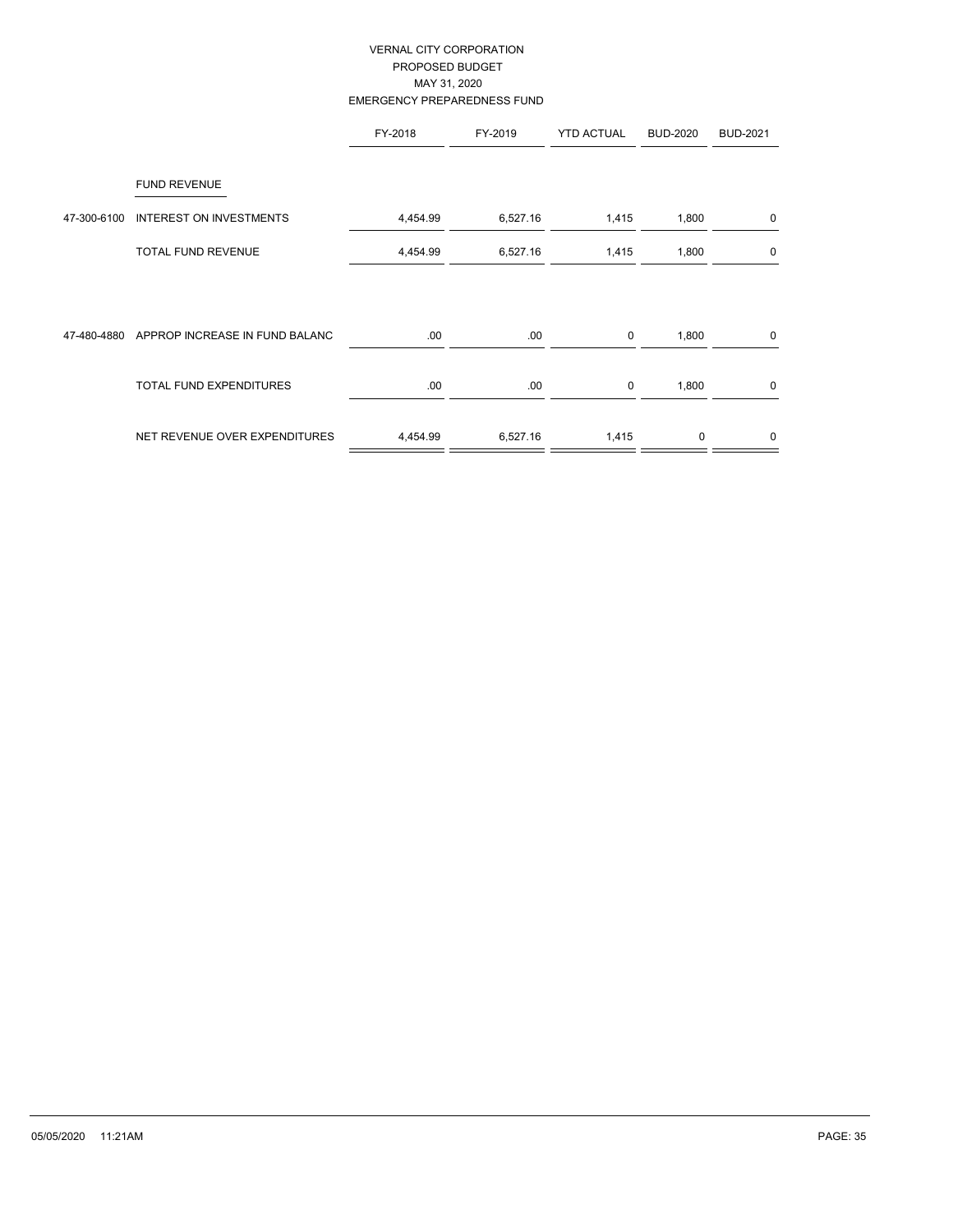## VERNAL CITY CORPORATION PROPOSED BUDGET MAY 31, 2020 PARKING LOT FUND

|             |                                                        | FY-2018  | FY-2019     | <b>YTD ACTUAL</b> | <b>BUD-2020</b> | <b>BUD-2021</b> |
|-------------|--------------------------------------------------------|----------|-------------|-------------------|-----------------|-----------------|
| 49-300-6100 | <b>FUND REVENUE</b><br><b>INTEREST ON INVENSTMENTS</b> | 4,986.74 | 7,590.76    | 2,902             | 4,000           | $\mathbf 0$     |
| 49-300-8900 | USE OF BEGINNING FUND BALANCE                          | .00      | .00         | $\mathbf 0$       | 119,000         | $\mathbf 0$     |
|             | <b>TOTAL FUND REVENUE</b>                              | 4,986.74 | 7,590.76    | 2,902             | 123,000         | 0               |
|             | <b>FUND EXPENDITURES</b>                               |          |             |                   |                 |                 |
|             | <b>CAPITAL EQUIPMENT</b>                               |          |             |                   |                 |                 |
| 49-400-5502 | <b>DOWNTOWN PARKING</b>                                | .00      | 125,140.00  | $\mathbf 0$       | 123,000         | $\mathbf 0$     |
|             | TOTAL CAPITAL EQUIPMENT                                | .00      | 125,140.00  | $\mathbf 0$       | 123,000         | $\mathbf 0$     |
|             | TOTAL FUND EXPENDITURES                                | .00      | 125,140.00  | $\mathbf 0$       | 123,000         | 0               |
|             | NET REVENUE OVER EXPENDITURES                          | 4,986.74 | 117,549.24) | 2,902             | $\mathbf 0$     | $\mathbf{0}$    |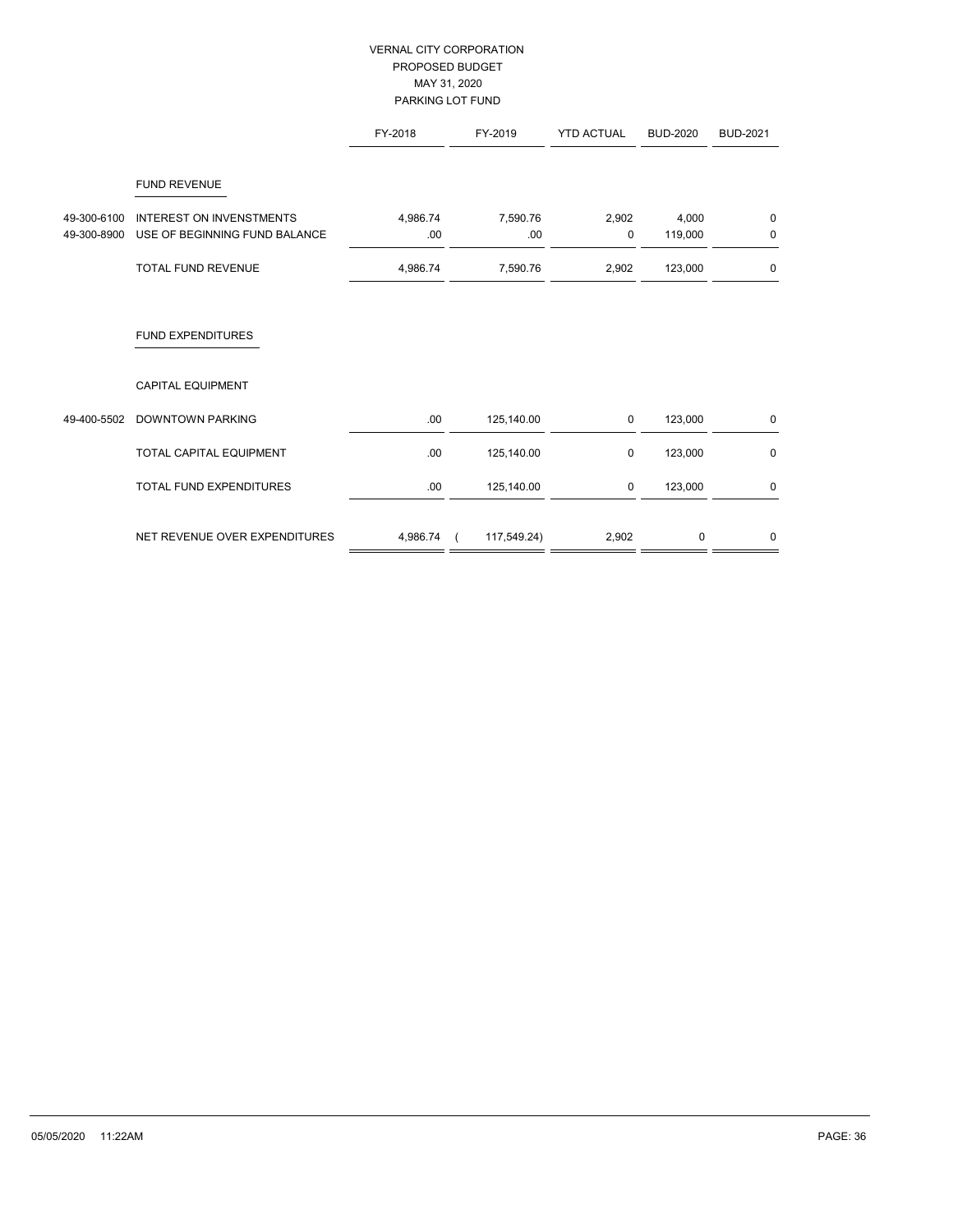|             |                                   | FY-2018      | FY-2019               | <b>YTD ACTUAL</b> | <b>BUD-2020</b> | <b>BUD-2021</b> |
|-------------|-----------------------------------|--------------|-----------------------|-------------------|-----------------|-----------------|
|             | <b>WATER REVENUE</b>              |              |                       |                   |                 |                 |
|             | WATER - OPERATING:                |              |                       |                   |                 |                 |
| 50-371-3701 | METERED SALES-RESIDENTIAL         | 1,870,923.95 | 1,827,974.89          | 1,533,388         | 1,750,000       | 1,750,000       |
| 50-371-3702 | METERED SALES-COMMERCIAL          | 812,221.22   | 805,994.46            | 608,577           | 750,000         | 750,000         |
| 50-371-3703 | <b>SERVICE FEES</b>               | 7,475.00     | 2,200.00              | 2,800             | 2,000           | 2,000           |
| 50-371-3704 | <b>DELINQUENT PENALTIES</b>       | 15,237.96    | 15,993.79             | 11,577            | 15,000          | 15,000          |
| 50-371-3705 | <b>BULK WATER SALES</b>           | 23,467.51    | 16,457.62             | 16,682            | 20,000          | 20,000          |
| 50-371-3706 | MISCELLANEOUS REVENUE             | 6,949.53     | 5,230.00              | 3,485             | 5,000           | 5,000           |
| 50-371-3709 | A V W S D WATER OVERAGE           | 4,394.25     | 8,037.00              | 2,918             | $\mathbf{0}$    | $\mathbf 0$     |
|             | TOTAL WATER - OPERATING           | 2,740,669.42 | 2,681,887.76          | 2,179,427         | 2,542,000       | 2,542,000       |
|             | WATER - NON-OPERATING:            |              |                       |                   |                 |                 |
| 50-372-3711 | <b>INTEREST EARNINGS</b>          | 51,400.47    | 81,579.19             | 60,744            | 50,000          | 50,000          |
| 50-372-3713 | <b>IMPACT FEES</b>                | 10,750.00    | 11,000.00             | 10,250            | 10,000          | 10,000          |
| 50-372-3721 | <b>CIB GRANT: METERS</b>          | 195,956.34   | 159,216.20            | $\mathbf 0$       | $\mathbf{0}$    | $\mathbf 0$     |
| 50-372-3726 | JOINT WATER 2000 W PAYMNT         | 7,980.00     | 7,980.00              | 7,980             | 7,980           | 7,980           |
|             | TOTAL WATER - NON-OPERATING       | 266,086.81   | 259,775.39            | 78,974            | 67,980          | 67,980          |
|             | <b>TOTAL WATER REVENUE</b>        | 3,006,756.23 | 2,941,663.15          | 2,258,401         | 2,609,980       | 2,609,980       |
|             | <b>WATER EXPENDITURES</b>         |              |                       |                   |                 |                 |
|             | <b>WAGES &amp; BENEFITS:</b>      |              |                       |                   |                 |                 |
| 50-510-1103 | PERM EMPLOYEES/ REG HOURS         | 325,140.88   | 326,643.21            | 268,670           | 332,000         | 332,000         |
| 50-510-1104 | PERM EMPLOYEES/ OT HOURS          | 15,931.52    | 24,218.51             | 20,297            | 20,000          | 20,000          |
| 50-510-1307 | <b>VACATION</b>                   | 2,869.07     | 1,295.46)<br>$\left($ | 0                 | $\mathbf 0$     | 0               |
| 50-510-1311 | <b>LONG TERM DISABILITY</b>       | 1,921.70     | 1,738.11              | 1,438             | 2,000           | 2,000           |
| 50-510-1313 | FICA                              | 24,863.61    | 25,303.92             | 21,269            | 26,000          | 26,000          |
| 50-510-1314 | RETIREMENT/ CITY FOR EMPLOYEE     | 89,053.60    | 86,901.68             | 52,187            | 70,000          | 70,000          |
| 50-510-1316 | <b>MEDICAL INSURANCE</b>          | 101,382.97   | 104,553.52            | 90,659            | 115,000         | 115,000         |
| 50-510-1317 | WORKERS COMP.                     | 15,503.82    | 17,256.50             | 9,084             | 11,500          | 11,500          |
| 50-510-1318 | STATE UNEMPLOYMENT                | .00          | 4,660.14              | 2,864             | 5,000           | 5,000           |
|             | <b>TOTAL WAGES &amp; BENEFITS</b> | 576,667.17   | 589,980.13            | 466,468           | 581,500         | 581,500         |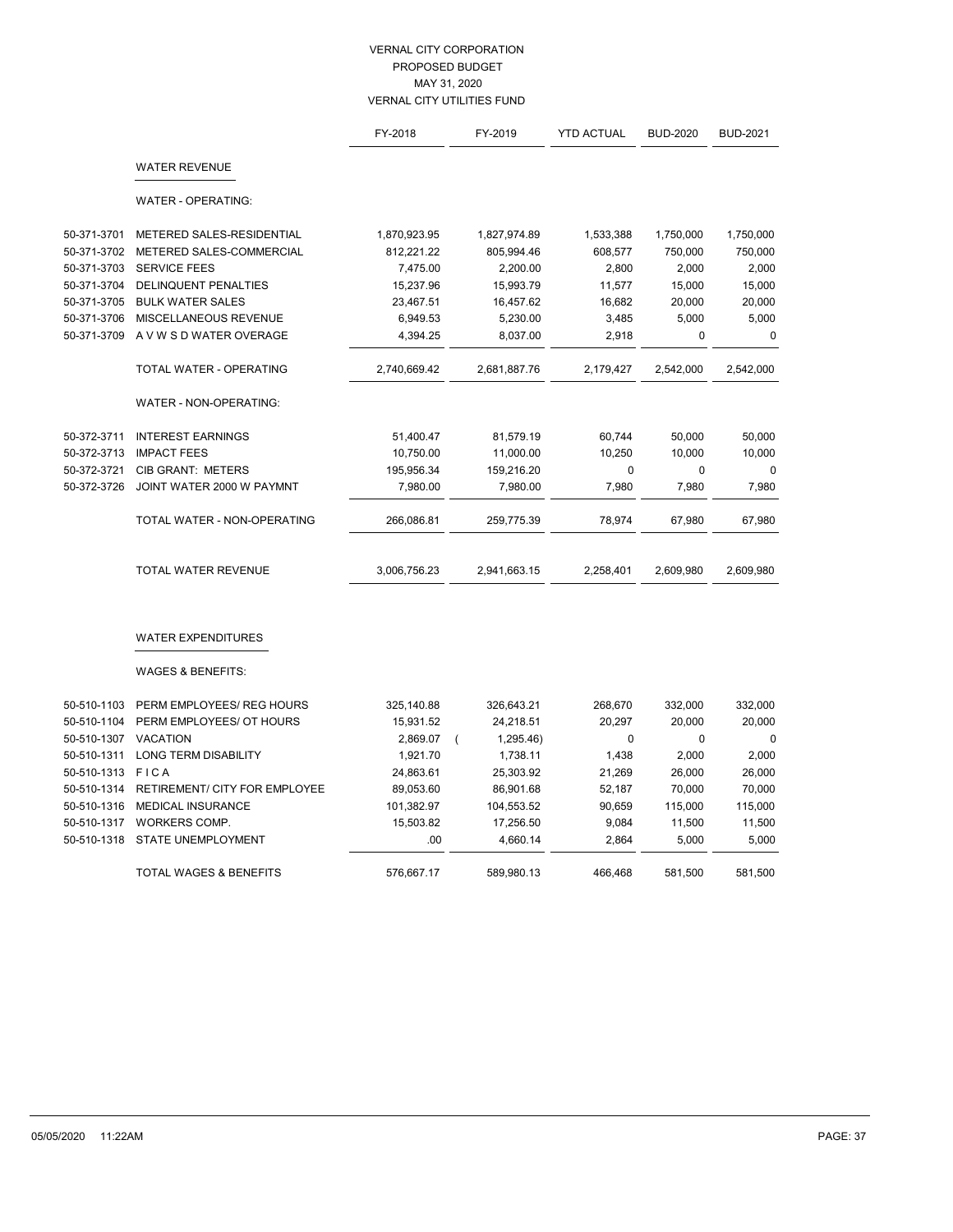|             |                                          | FY-2018      | FY-2019      | <b>YTD ACTUAL</b>    | <b>BUD-2020</b> | <b>BUD-2021</b> |
|-------------|------------------------------------------|--------------|--------------|----------------------|-----------------|-----------------|
|             | <b>SERVICES &amp; SUPPLIES:</b>          |              |              |                      |                 |                 |
|             |                                          |              |              |                      |                 |                 |
| 50-510-2100 | BOOKS, SUBSCRIPT, MEMBERSHIPS            | 1,131.14     | 149.00       | 1,185<br>$\mathbf 0$ | 1,200           | 1,000           |
| 50-510-2200 | PUBLIC NOTICES<br><b>TRAVEL</b>          | .00          | .00          |                      | 600             | 600             |
| 50-510-2300 |                                          | 4,719.15     | 5,393.58     | 4,588                | 4,600           | 6,000           |
| 50-510-2400 | OFFICE EXP, SUPPLIES, POSTAGE            | 5,922.11     | 4,266.86     | 3,783                | 5,300           | 5,300           |
| 50-510-2450 | <b>MERCHANT BANK FEE'S</b>               | 13,484.19    | 15,523.76    | 11,907               | 12,000          | 12,000          |
| 50-510-2500 | <b>EQPMT: SUPPLIES &amp; MAINTENANCE</b> | 8,685.01     | 18,120.78    | 16,290               | 17,000          | 12,000          |
| 50-510-2700 | <b>UTILITIES</b>                         | 2,339.18     | 2,437.75     | 2,672                | 2,700           | 2,700           |
| 50-510-2800 | <b>TELEPHONE</b>                         | 4,524.55     | 4,752.13     | 3,293                | 5,000           | 5,000           |
| 50-510-2900 | <b>FUEL</b>                              | 7,169.73     | 8,547.13     | 6,640                | 7,000           | 7,000           |
| 50-510-3000 | <b>TREATED WATER COST</b>                | 739,975.72   | 595,312.99   | 568,059              | 650,000         | 650,000         |
| 50-510-3100 | PROFESSIONAL SERVICES                    | 2,560.00     | 13,711.00    | 13,570               | 12,500          | 12,000          |
| 50-510-3105 | METERS ANNUAL SUPPORT                    | .00          | 12,538.64    | 12,914               | 13,000          | 13,000          |
| 50-510-3110 | <b>CONTRACTED LINE REPAIRS</b>           | 810.00       | .00          | 20,560               | 20,600          | 10,000          |
| 50-510-3120 | <b>LEAD/COPPER SAMPLES</b>               | 1,372.99     | 34.40        | 1,158                | 3,200           | 3,200           |
| 50-510-4503 | <b>WATER DEPOSIT INTEREST</b>            | 16.98        | 28.76        | 20                   | 100             | 100             |
| 50-510-4504 | SPECIAL WATER SUPPLIES                   | 82,788.46    | 101,608.42   | 95,179               | 110,000         | 110,000         |
| 50-510-4506 | <b>WATER ASSESSMENTS &amp; PURCHASE</b>  | 29,905.54    | 33,647.10    | 33,528               | 35,000          | 35,000          |
| 50-510-4507 | RED FLEET WATER: PUMPING COST            | 14,092.85    | 24,211.17    | 16,441               | 24,000          | 24,000          |
| 50-510-4508 | BLOCK NOTICE J.U. - RED FLEET            | 84,770.00    | 84,770.00    | 84,770               | 84,800          | 84,800          |
| 50-510-4509 | UWCD - J.U. ADDT WATER                   | 102,480.00   | 102,900.00   | 102,900              | 102,900         | 102,900         |
| 50-510-4510 | TYZACK REACH III REPAYMENT               | 10,414.81    | 9,306.87     | 10,658               | 10,700          | 10,700          |
| 50-510-4511 | THE DAM EXPENSE                          | .00          | .00          | 0                    | 25,000          | 25,000          |
| 50-510-4521 | <b>UNIFORMS</b>                          | 2,334.48     | 2,633.97     | 2,668                | 3,000           | 3,000           |
| 50-510-4535 | <b>BLUE STAKES</b>                       | .00          | 1,274.78     | 988                  | 1,000           | 1,000           |
| 50-510-4550 | SOFTWARE UPGRADES                        | 900.00       | 900.00       | 1,695                | 2,500           | 2,500           |
| 50-510-4580 | <b>WEB SITE</b>                          | .00          | 9,311.86     | 2,000                | 2,000           | 2,000           |
| 50-510-4710 | <b>INDIRECT SERVICES</b>                 | 606,000.00   | 606,000.00   | 454,500              | 606,000         | 606,000         |
| 50-510-4765 | <b>BAD DEBT EXPENSE</b>                  | 2,777.20     | 284.30       | 106                  | 5,000           | 5,000           |
| 50-510-4766 | <b>DEPRECIATION</b>                      | 547,085.84   | 613,242.74   | $\mathbf 0$          | $\mathbf 0$     | 0               |
|             | <b>TOTAL SERVICES &amp; SUPPLIES</b>     | 2,276,259.93 | 2,270,907.99 | 1,472,069            | 1,766,700       | 1,751,800       |
|             | CAPITAL IMPROVE/PROJECTS:                |              |              |                      |                 |                 |
| 50-510-5501 | WATER MASTER PLAN UPDATE                 | .00          | .00          | 61,540               | 80,000          | 0               |
| 50-510-5503 | ASHLEY SPRINGS SECURITY                  | .00          | .00          | 0                    | 40,000          | 0               |
| 50-510-5504 | <b>LEAK DETECTION</b>                    | .00          | .00          | $\mathbf 0$          | $\mathbf 0$     | 30,000          |
| 50-510-5506 | <b>RAW WATER LINE</b>                    | 985.00       | .00          | 0                    | 0               | 0               |
| 50-510-5507 | <b>RADIO READ METERS</b>                 | .00          | .00          | 155,339              | 156,000         | 90,000          |
|             | TOTAL CAPITAL IMPROVE/PROJECTS           | 985.00       | .00          | 216,879              | 276,000         | 120,000         |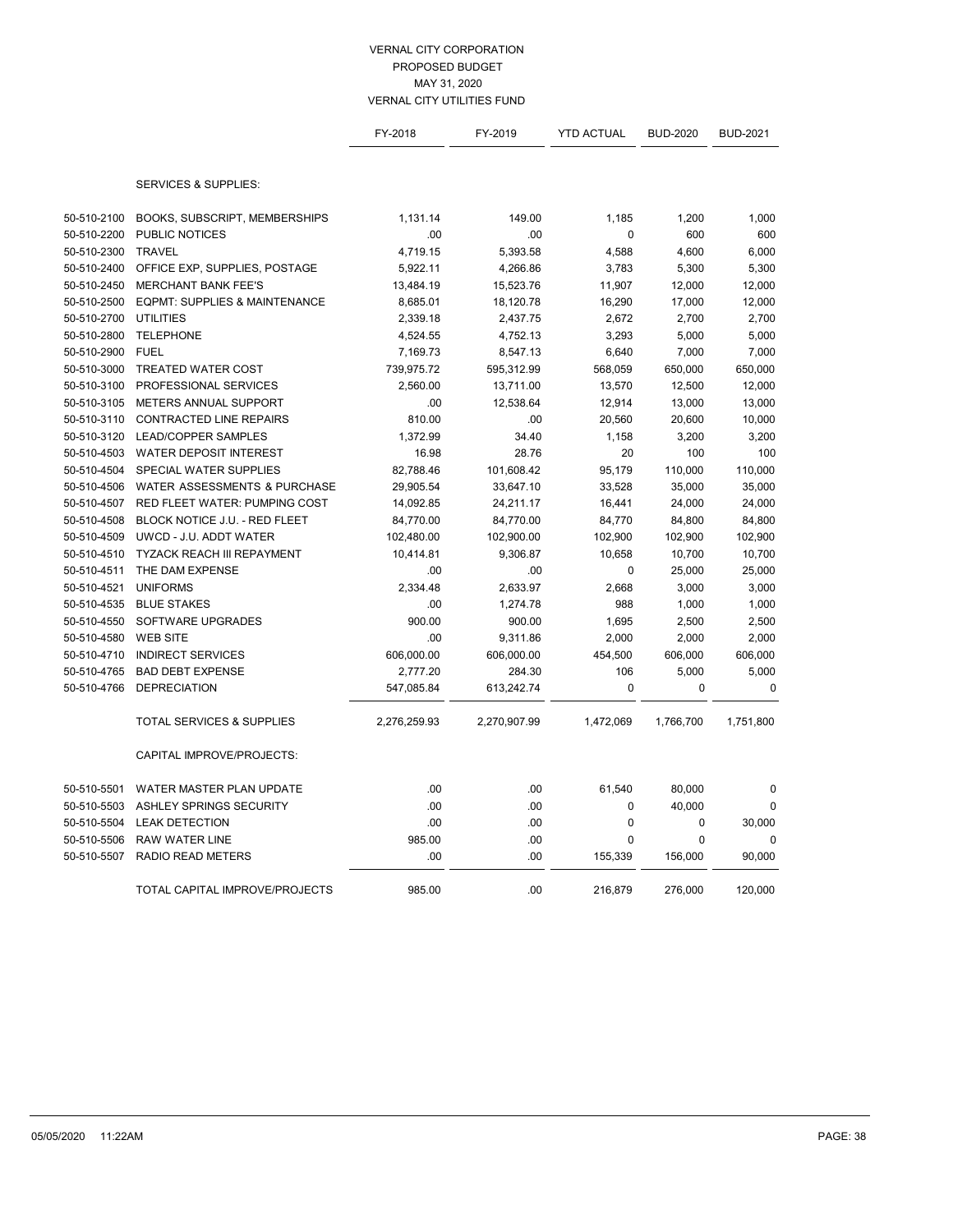|             |                                | FY-2018      | FY-2019      | <b>YTD ACTUAL</b> | <b>BUD-2020</b> | <b>BUD-2021</b> |
|-------------|--------------------------------|--------------|--------------|-------------------|-----------------|-----------------|
|             | <b>DEBT SERVICE:</b>           |              |              |                   |                 |                 |
| 50-510-6019 | DRINKING WATER BOND PRINCIPLE  | .00          | .00          | 16,000            | 17,000          | 17,000          |
| 50-510-6022 | U.W.C.D. CIB STORAGE TANK      | 4,522.92     | 4,800.00     | 4,913             | 5,000           | 5,000           |
| 50-510-6029 | DRINKING WATER BOND INTEREST   | 1,313.45     | 981.00       | 719               | 750             | 750             |
| 50-510-6036 | C.I.B. 2000A INTEREST PYMNT    | 1,097.70     | 547.70       | 0                 | $\Omega$        | 0               |
| 50-510-6127 | WATER REV BOND SERIES 2002 INT | 9,875.00     | 8,667.43     | 7,824             | 8,000           | 7,000           |
| 50-510-6128 | WATER BOND SERIES 2002 PRINCLE | .00          | .00          | 42,000            | 42,000          | 43,000          |
| 50-510-6130 | C.I.B 2009 REVENUE BOND        | .00          | .00          | 14,000            | 14,000          | 14,000          |
| 50-510-6131 | C.I.B 2009B REVENUE BOND       | .00          | .00          | 26,000            | 26,000          | 26,000          |
| 50-510-6132 | C.I.B 2012 REVENUE BOND        | .00          | .00          | 174,000           | 174,000         | 174,000         |
| 50-510-6134 | C.I.B 2014 REVENUE BOND        | .00          | .00          | 16,000            | 16,000          | 16,000          |
| 50-510-6136 | C.I.B 2016 REVENUE BOND        | .00          | .00          | 9,000             | 9,000           | 9,000           |
|             | <b>TOTAL DEBT SERVICE</b>      | 16,809.07    | 14,996.13    | 310,456           | 311,750         | 311,750         |
|             | TOTAL WATER EXPENDITURES       | 2,870,721.17 | 2,875,884.25 | 2,465,872         | 2,935,950       | 2,765,050       |
|             |                                |              |              |                   |                 |                 |
|             | NET REV OVER EXP - WATER       | 136,035.06   | 65,778.90    | 207,471)          | 325,970-        | 155,070-        |
|             |                                |              |              |                   |                 |                 |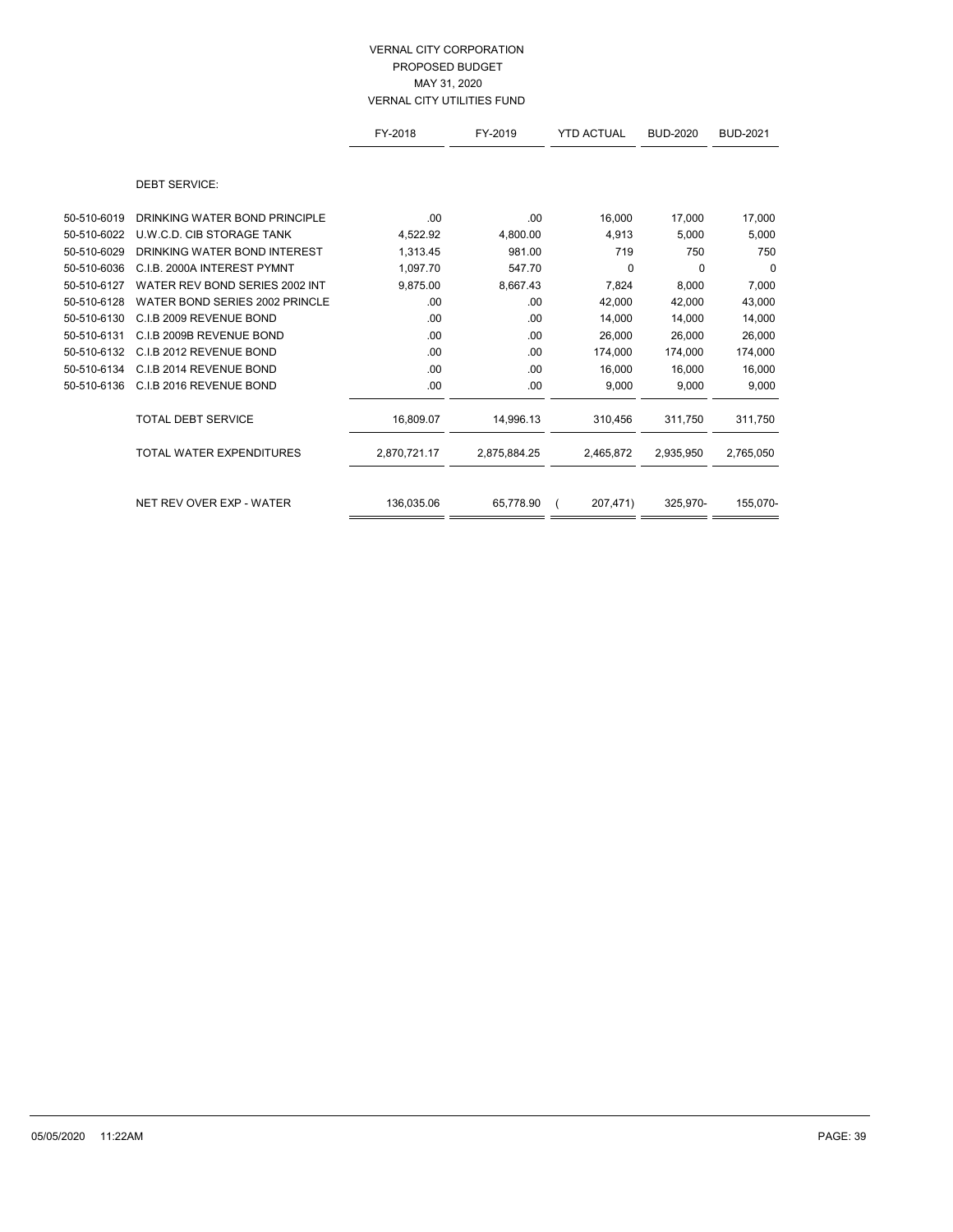|             |                                                           | FY-2018      | FY-2019      | <b>YTD ACTUAL</b> | <b>BUD-2020</b> | <b>BUD-2021</b> |
|-------------|-----------------------------------------------------------|--------------|--------------|-------------------|-----------------|-----------------|
|             | <b>SEWER REVENUE</b>                                      |              |              |                   |                 |                 |
|             | SEWER - OPERATING:                                        |              |              |                   |                 |                 |
| 50-373-3731 | SEWER CHARGES - RESIDENTAL                                | 1,294,715.21 | 1,314,986.84 | 1,110,729         | 1,300,000       | 1,300,000       |
| 50-373-3732 | SEWER CHARGES - COMMERCIAL                                | 535,590.79   | 536,859.62   | 431,634           | 535,000         | 535,000         |
|             | TOTAL SEWER - OPERATING                                   | 1,830,306.00 | 1,851,846.46 | 1,542,363         | 1,835,000       | 1,835,000       |
|             | SEWER - NON-OPERATING:                                    |              |              |                   |                 |                 |
| 50-374-3741 | <b>INTEREST EARNINGS</b>                                  | .00          | .00          | 6,461             | 6,500           | 6,500           |
| 50-374-3742 | <b>AQUATECH SERVICE FEES</b>                              | .00          | .00          | $\mathbf 0$       | $\mathbf 0$     | 12,000          |
| 50-374-3745 | <b>IMPACT FEES</b>                                        | 12,000.00    | 15,000.00    | 13,500            | 12,000          | 0               |
| 50-374-3748 | PROFIT/(LOSS) FROM AVSMB                                  | 37,401.00    | 76,432.00    | 0                 | $\mathbf 0$     | 0               |
| 50-374-3756 | JOINT SEWER 2000 W PAYMNT                                 | 6,270.00     | 6,270.00     | 6,270             | 6,300           | 6,300           |
|             | TOTAL SEWER - NON-OPERATING                               | 55,671.00    | 97,702.00    | 26,231            | 24,800          | 24,800          |
|             | TOTAL SEWER REVENUE                                       | 1,885,977.00 | 1,949,548.46 | 1,568,594         | 1,859,800       | 1,859,800       |
|             | <b>SEWER EXPENDITURES</b><br><b>WAGES &amp; BENEFITS:</b> |              |              |                   |                 |                 |
|             |                                                           |              |              |                   |                 |                 |
| 50-520-1103 | PERM EMPLOYEES/ REG HOURS                                 | 94,859.35    | 97,986.00    | 80,497            | 98,000          | 98,000          |
| 50-520-1104 | PERM EMPLOYEES/ OT HOURS                                  | 2,805.24     | 4,649.28     | 2,839             | 5,000           | 5,000           |
| 50-520-1307 | <b>VACATION</b>                                           | 1,506.75)    | 1,093.66     | 0                 | $\mathbf 0$     | 0               |
| 50-520-1311 | <b>LONG TERM DISABILITY</b>                               | 552.07       | 509.59       | 421               | 700             | 700             |
| 50-520-1313 | <b>FICA</b>                                               | 6,893.19     | 7,168.32     | 5,816             | 8,000           | 8,000           |
| 50-520-1314 | RETIREMENT/CITY FOR EMPLOYEES                             | 25,125.63    | 24,918.40    | 15,044            | 18,200          | 18,200          |
| 50-520-1316 | <b>MEDICAL INSURANCE</b>                                  | 40,364.09    | 43,186.17    | 32,141            | 43,800          | 43,800          |
| 50-520-1317 | WORKERS COMP.                                             | 5,441.15     | 7,584.33     | 2,666             | 5,000           | 5,000           |
|             | <b>TOTAL WAGES &amp; BENEFITS</b>                         | 174,533.97   | 187,095.75   | 139,425           | 178,700         | 178,700         |
|             | <b>SERVICES &amp; SUPPLIES:</b>                           |              |              |                   |                 |                 |
| 50-520-2100 | BOOKS, SUBSCRIPT, MEMBERSHIPS                             | 352.86       | .00          | 685               | 700             | 600             |
| 50-520-2300 | <b>TRAVEL</b>                                             | 1,279.80     | 1,268.85     | 736               | 900             | 1,500           |
| 50-520-2400 | OFFICE EXP, SUPPLIES, POSTAGE                             | 3,504.30     | 4,373.15     | 3,709             | 5,000           | 5,000           |
| 50-520-2500 | EQPMT: SUPPLIES & MAINTENANCE                             | 1,312.66     | 2,574.31     | 536               | 2,000           | 9,000           |
| 50-520-2900 | <b>FUEL</b>                                               | 2,490.46     | 2,418.74     | 2,101             | 3,000           | 3,000           |
| 50-520-3100 | PROFESSIONAL SERVICES                                     | 3,392.50     | 1,970.00     | 480               | 500             | 1,500           |
| 50-520-4514 | <b>SPECIAL SEWER SUPPLIES</b>                             | 15,349.99    | 16,632.26    | 18,935            | 18,000          | 20,000          |
| 50-520-4515 | SEWER LINE CONTRACTED REPAIR                              | .00          | .00          | 0                 | 5,000           | 5,000           |
| 50-520-4517 | SEWER MANAGEMENT BOARD M & O                              | 943,956.53   | 958,459.03   | 725,975           | 960,000         | 960,000         |
| 50-520-4521 | <b>UNIFORMS</b>                                           | 827.66       | 983.71       | 722               | 950             | 950             |
| 50-520-4710 | <b>INDIRECT SERVICES</b>                                  | 360,000.00   | 360,000.00   | 270,000           | 360,000         | 360,000         |
| 50-520-4766 | <b>DEPRECIATION</b>                                       | 181,311.17   | 223,945.11   | 0                 | 0               | 0               |
|             | TOTAL SERVICES & SUPPLIES                                 | 1,513,777.93 | 1,572,625.16 | 1,023,879         | 1,356,050       | 1,366,550       |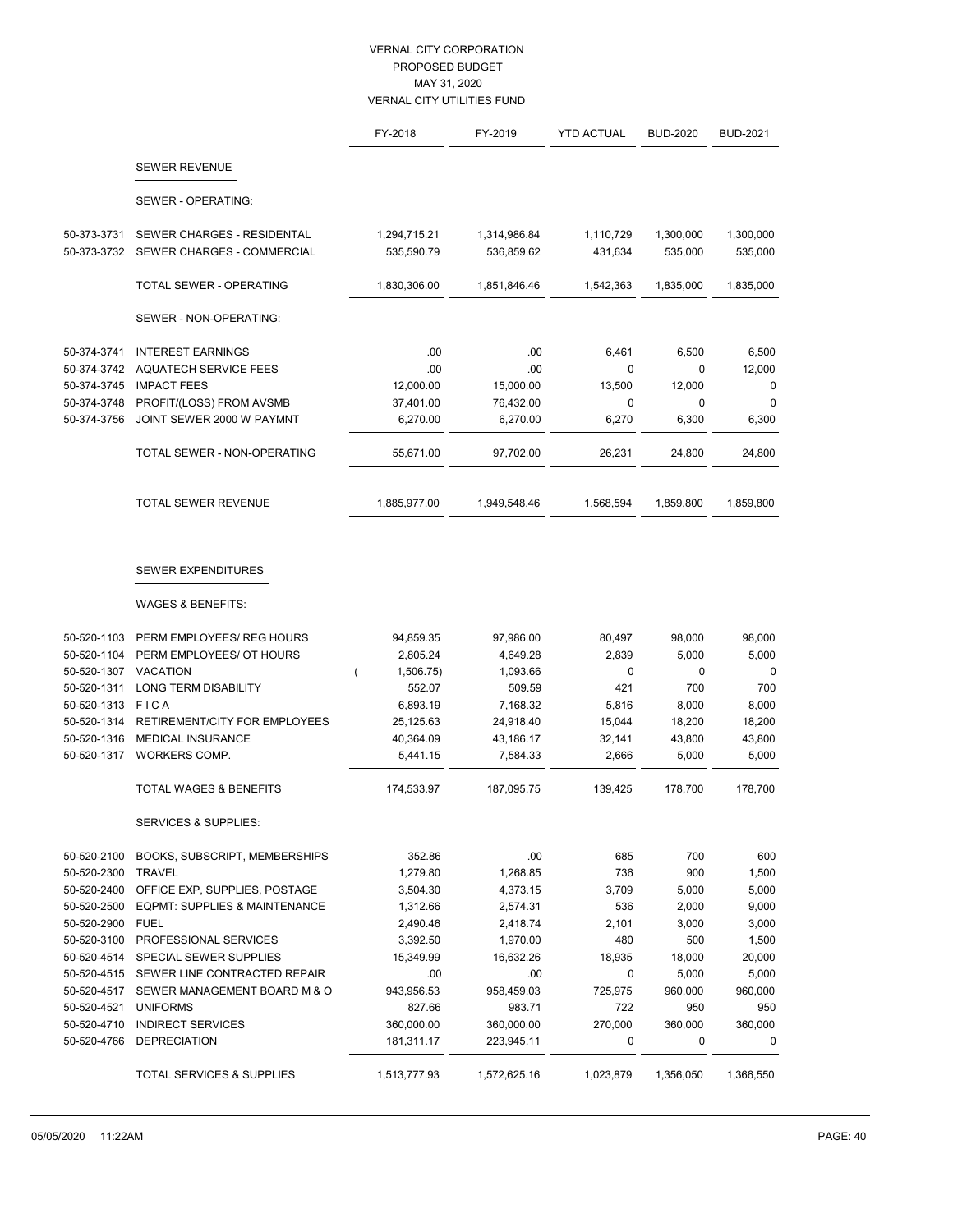|             |                                      | FY-2018      | FY-2019      | <b>YTD ACTUAL</b> | <b>BUD-2020</b> | <b>BUD-2021</b> |
|-------------|--------------------------------------|--------------|--------------|-------------------|-----------------|-----------------|
|             |                                      |              |              |                   |                 |                 |
|             | <b>CAPITAL EQUIPMENT:</b>            |              |              |                   |                 |                 |
| 50-520-5002 | SEWER MAIN LINE CAMERA               | .00          | .00          | 64,841            | 70,000          | 0               |
| 50-520-5003 | <b>ASPHALT SAW</b>                   | .00          | .00          | 0                 | 0               | 9,000           |
|             | <b>TOTAL CAPITAL EQUIPMENT</b>       | .00          | .00          | 64,841            | 70.000          | 9,000           |
|             | CAPITAL IMPROVE/PROJECTS:            |              |              |                   |                 |                 |
| 50-520-5503 | <b>REHABILITATE SEWER LINES</b>      | .00          | .00          | 106.670           | 300,000         | 275,000         |
| 50-520-5505 | <b>CONTRACT CLEANING SEWER LINES</b> | 71,305.65    | 69,714.20    | 2,110             | 70,000          | 70,000          |
|             | TOTAL CAPITAL IMPROVE/PROJECTS       | 71,305.65    | 69,714.20    | 108,780           | 370,000         | 345,000         |
|             | <b>DEBT SERVICE:</b>                 |              |              |                   |                 |                 |
| 50-520-6012 | W Q: SEWER INSP BOND PRINCIPLE       | .00          | .00          | 9,000             | 9,000           | 9,000           |
| 50-520-6122 | W Q: SEWER INSP BOND INTEREST        | 1,458.32     | 1,715.01     | 1,330             | 1,500           | 1,500           |
| 50-520-6123 | SEWER BOND CIB 2002 B                | .00          | .00          | 35,000            | 35,000          | 35,000          |
| 50-520-6126 | SEWER BOND CIB 2006                  | .00          | .00          | 35,000            | 35,000          | 35,000          |
| 50-520-6127 | SEWER BOND 2009 PYMNT                | 341.67)      | 341.66)      | 11,000            | 11,000          | 11,000          |
| 50-520-6128 | SEWER BOND 2016 PYMNT                | .00          | .00          | 22,000            | 22,000          | 22,000          |
|             | <b>TOTAL DEBT SERVICE</b>            | 1,116.65     | 1,373.35     | 113,330           | 113,500         | 113,500         |
|             | TOTAL SEWER EXPENDITURES             | 1,760,734.20 | 1,830,808.46 | 1,450,254         | 2,088,250       | 2,012,750       |
|             | NET REV OVER EXP - SEWER             |              |              |                   |                 |                 |
|             |                                      | 125,242.80   | 118,740.00   | 118,339           | 228,450-        | 152,950-        |